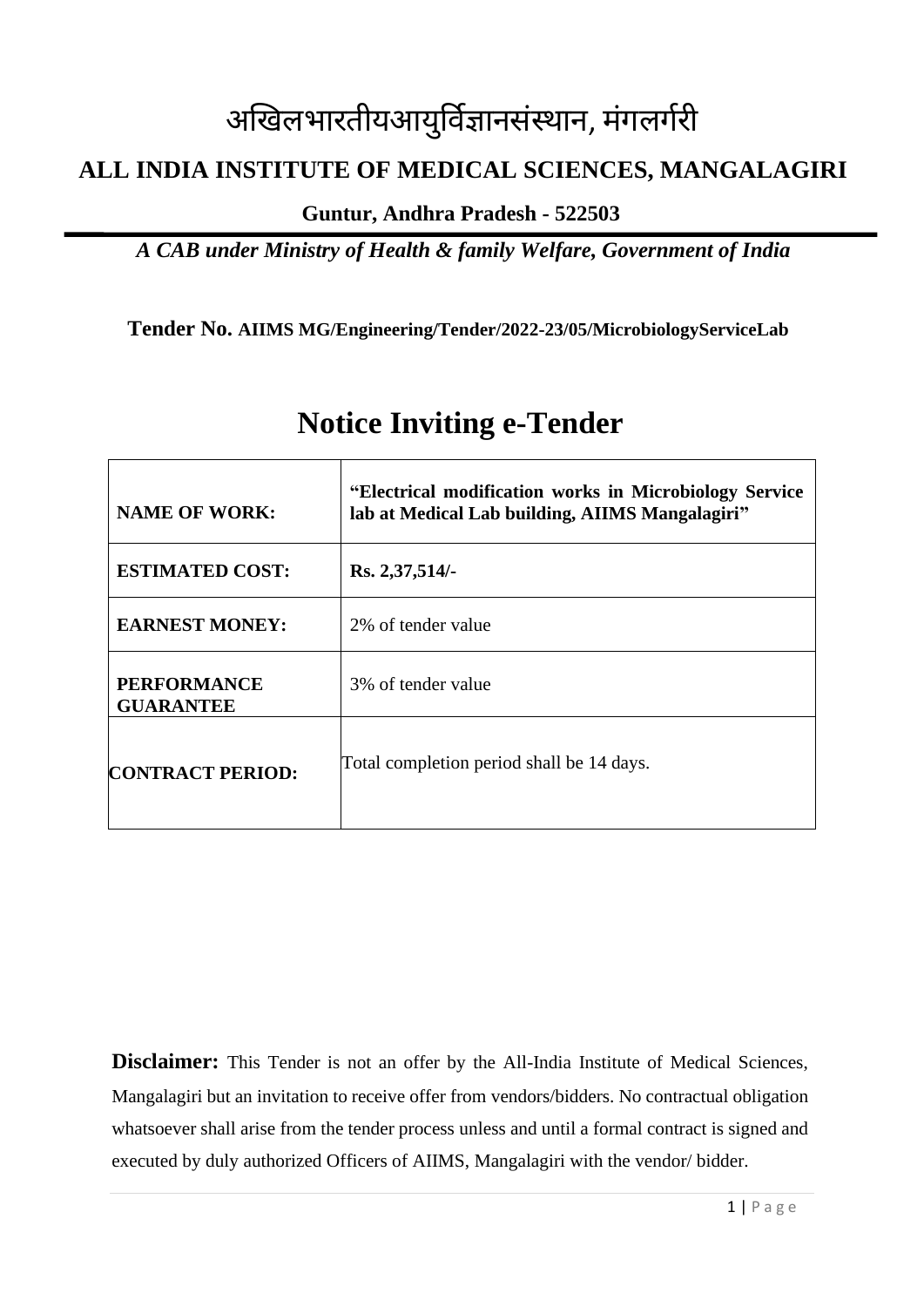# **INDEX**

## **Name of Work: - Electrical modification works in Microbiology Service lab at Medical Lab building, AIIMS Mangalagiri.**

|                  | Sl. No<br><b>Particulars</b>                                  |                | Page No.        |  |  |
|------------------|---------------------------------------------------------------|----------------|-----------------|--|--|
|                  |                                                               |                | To              |  |  |
| 1.               | <b>COVER PAGE</b>                                             | 1              | $\mathbf{1}$    |  |  |
| $\overline{2}$ . | <b>INDEX</b>                                                  | $\overline{2}$ | $\overline{2}$  |  |  |
| $\overline{3}$ . | <b>INSTRUCTIONS FOR ONLINE BID SUBMISSION</b>                 | $\overline{3}$ | $\overline{5}$  |  |  |
| $\overline{4}$ . | <b>NOTICE INVITING E-TENDER</b>                               | 6              | 6               |  |  |
| $\overline{5}$ . | INFORMATION AND INSTRUCTIONS FOR BIDDERS FOR E-TENDERING      | $\overline{7}$ | 11              |  |  |
|                  | LIST OF MANDATORY DOCUMENTS TO BE FILLED IN BY THE BIDDERS IN |                |                 |  |  |
| 6.               | VARIOUS FORMS TO BE SCANNED AND UPLOADED WITHIN THE PERIOD    | 12             | 12              |  |  |
|                  | OF BID SUBMISSION                                             |                |                 |  |  |
| 7.               | LETTER OF TRANSMITTAL(ANNEXURE-A)                             | 13             | 13              |  |  |
| 8.               | FORM FOR DETAILED INFORMATION BY BIDDER (VENDOR DETAILS)      | 14             | 14              |  |  |
|                  | (ANNEXURE-B)                                                  |                |                 |  |  |
| 9.               | STRUCTURE & ORGANISATION (ANNEXURE-C)                         | 15             | 15              |  |  |
| 10.              | DECLARATION(ANNEXURE-D)                                       | 16             | 16              |  |  |
| 11.              | <b>INTEGRITY PACT(ANNEXURE-E)</b>                             | 17             | 17              |  |  |
| 12.              | ACKNOWLEDGEMENT & ACCEPTANCE LETTER(ANNEXURE-F)               | 18             | 18              |  |  |
| 13.              | CONSENT LETTER(ANNEXURE-G)                                    | 19             | 19              |  |  |
| 14.              | UNDERTAKING REGARDING ELECTRICAL LICENCE                      | 20             | 20              |  |  |
| 15.              | <b>INTEGRITY AGREEMENT</b>                                    | 21             | 25              |  |  |
| 16.              | PERCENTAGE RATE TENDER/ITEM RATETENDER& CONTRACT FOR          | 26             | $\overline{27}$ |  |  |
|                  | <b>WORKS</b>                                                  |                |                 |  |  |
| 17.              | GENERAL PARTICULAR & ADDITIONAL CONDITIONS OF                 | 28             | 30              |  |  |
|                  | <b>CONTRACT</b>                                               |                |                 |  |  |
| 18.              | SCOPE OF WORK AND TECHNICAL SPECIFICATIONS FOR ELECTRICAL     | 31             | 32              |  |  |
|                  | <b>WORKS</b>                                                  |                |                 |  |  |
| 19.              | FORM OF EARNEST MONEY DEPOSIT (BANK GUARANTEE BOND)           | 33             | 33              |  |  |
|                  | <b>ANNEXURE-I</b>                                             |                |                 |  |  |
| 20.              | FORM OF PERFORMANCE GUARANTEE BANK GUARANTEE                  | 34             | 35              |  |  |
| 21.              | SPECIAL CONDITIONS OF CONTRACT                                | 36             | 41              |  |  |
| 22.              | FORM OF APPLICATION BY THE CONTRACTOR FOR SEEKING EXTENSION   | 42             | 43              |  |  |
|                  | OF TIME (PART I)                                              |                |                 |  |  |
| 23.              | FORM OF APPLICATION OF THE CONTRACTOR FOR SEEKING             | 44             | 44              |  |  |
|                  | RESCHEDULING OF THE MILESTONES                                |                |                 |  |  |
| 24.              | NO CLAIM CERTIFICATE (ON COMPANY LETTER HEAD)                 | 45             | 45              |  |  |
| 25.              | PROFORMA OF SCHEDULES (A TO F)                                | 46             | 49              |  |  |
| 26.              | APPROVED MATERIALS LIST (ELECTRICAL)                          | 50             | 50              |  |  |
| 27.              | <b>SCHEDULE OF QUANTITY</b>                                   | 51             | 53              |  |  |
|                  |                                                               |                |                 |  |  |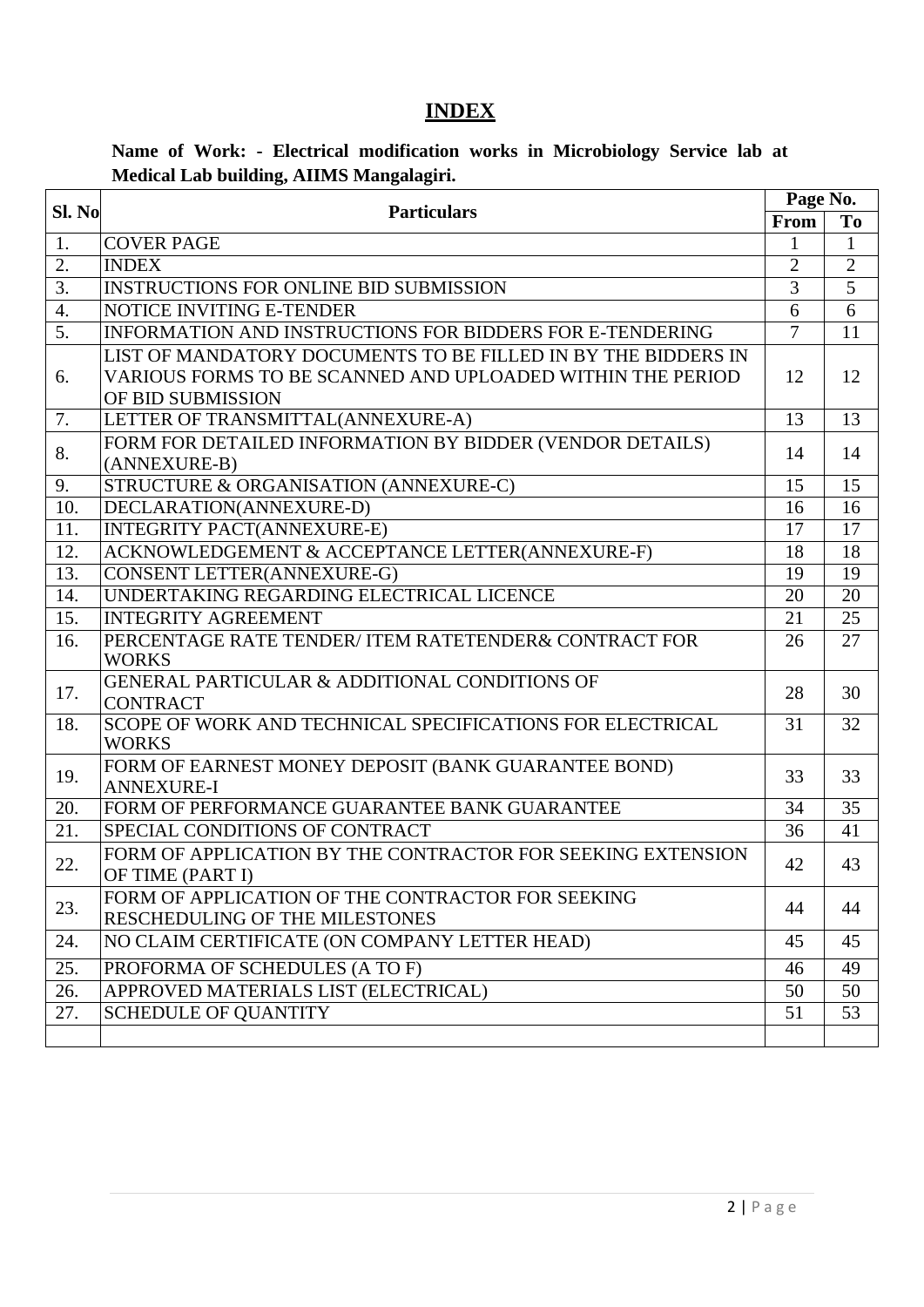#### **INSTRUCTIONS FOR ONLINE BID SUBMISSION**

Superintending Engineer, on behalf of Director, AIIMS Mangalagiri invites E-Bids in Twopart Bid System (i.e., Techno-Commercial and Price Bid) from Experienced & eligible bidders online through E-procurement portal https://eprocure.gov.in/ on mutually agreed terms and conditions and satisfactory performance for: – Electrical modification works in Microbiology Service lab at Medical Lab building, AIIMS Mangalagiri.

More information useful for submitting online bids on the CPP Portal may be obtained at <https://eprocure.gov.in/>

#### **1. REGISTRATION**

- a) Bidders are required to enroll on the e-Procurement module of the Central Public Procurement Portal (URL: <https://eprocure.gov.in/>) by clicking on the link "Online bidder Enrollment" on the CPP Portal which is free of charge.
- b) As part of the enrollment process, the bidders will be required to choose a unique username and assign a password for their accounts.
- c) Bidders are advised to register their valid email address and mobile numbers as part of the registration process. These would be used for any communication from the CPP Portal.
- d) Upon enrollment, the bidders will be required to register their valid Digital Signature Certificate (Class III Certificates with signing key usage) issued by any Certifying Authority recognized by CCA India (e.g., Sify / nCode / eMudhra etc.), with their profile.
- e) Only one valid DSC should be registered by a bidder. Please note that the bidders are responsible to ensure that they do not lend their DSC's to others which may lead to misuse.
- f) Bidder then logs in to the site through the secured log-in by entering their user ID /password and the password of the DSC / e-Token.

#### **2 SEARCHING FOR TENDER DOCUMENTS**

- a) There are various search options built in the CPP Portal, to facilitate bidders to search active tenders by several parameters. These parameters could include Tender ID, Organization Name, Location, Date, Value, etc. There is also an option of advanced search for tenders, wherein the bidders may combine a number of search parameters such as Organization Name, Form of Contract, Location, Date, Other keywords etc. to search for a tender published on the CPP Portal.
- b) Once the bidders have selected the tenders they are interested in, they may download the required documents / tender schedules. These tenders can be moved to the respective 'My Tenders' folder. This would enable the CPP Portal to intimate the bidders through SMS / e- mail in case there is any corrigendum issued to the tender document.
- c) The bidder should make a note of the unique Tender ID assigned to each tender; in case they want to obtain any clarification / help from the Helpdesk.

#### **3 PREPARATION OF BIDS**

a) Please go through the tender advertisement and the tender document carefully to understand the documents required to be submitted as part of the bid. Any deviations from these may lead to rejection of the bid.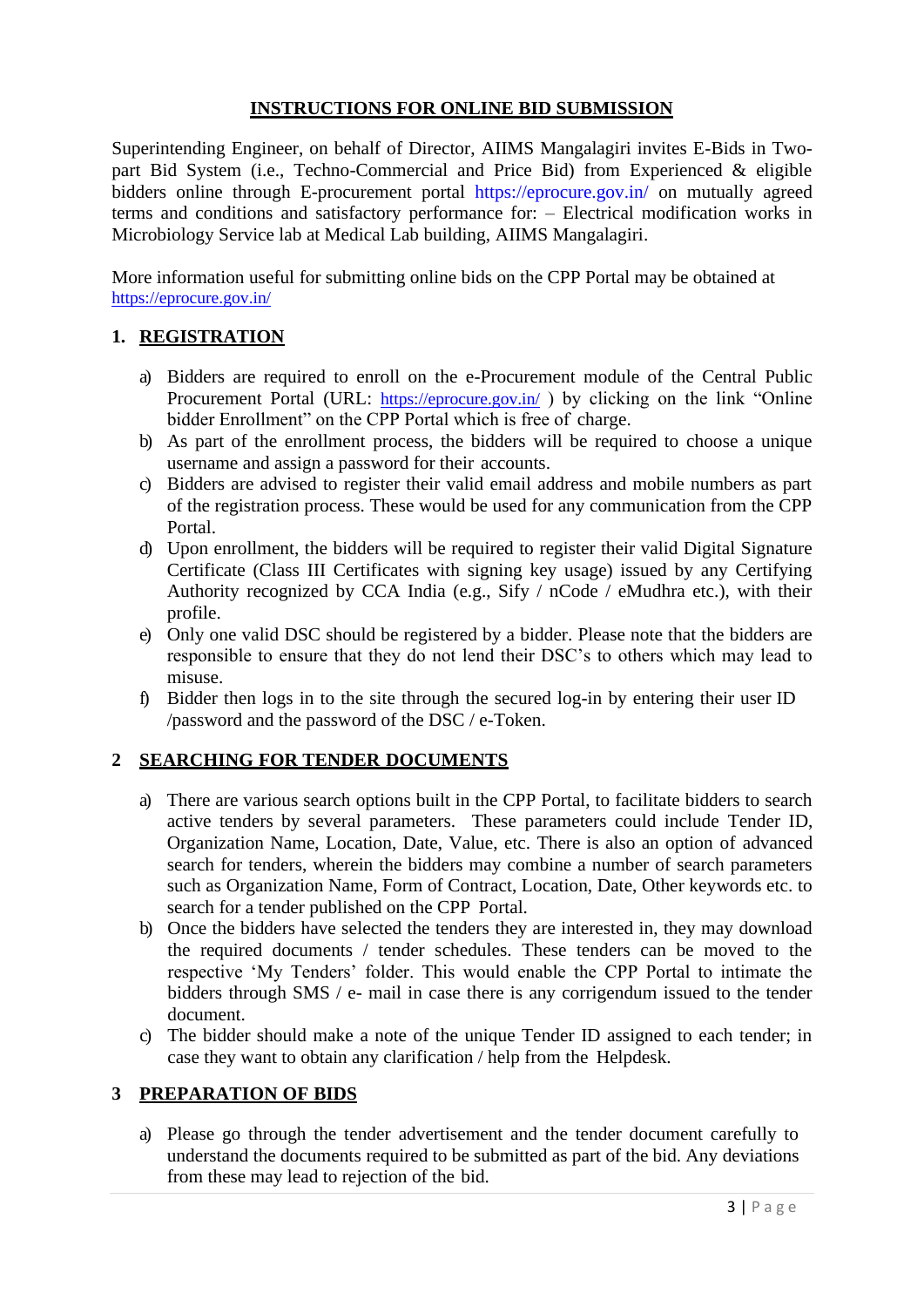- b) Bidder, in advance, should get ready the bid documents to be submitted as indicated in the tender document / schedule and generally, they can be in PDF / XLS / RAR / DWF/JPG formats. Bid documents may be scanned with 100 dpi with black and white option which helps in reducing size of the scanned document.
- c) To avoid the time and effort required in uploading the same set of standard documents which are required to be submitted as a part of every bid, a provision of uploading such standard documents (e.g. PAN card copy, auditor certificates etc.) has been provided to the bidders. Bidders can use "My Space" or ''Other Important Documents'' area available to them to upload such documents. These documents may be directly submitted from the "My Space" area while submitting a bid, and need not be uploaded again and again. This will lead to a reduction in the time required for bid submission process.

#### **4. CORRIGENDUM**

- a) At any time prior to the deadline for submission of bids, the purchaser may, for any reason deemed fit by it, modify the Tender Enquiry Document by issuing suitable Corrigendum to it.
- b) Corrigendum in technical specification issued after pre-bid meeting will be final  $\&$  no corrigendum will be issued thereafter.
- c) Corrigendum will be notified through <https://eprocure.gov.in/eprocure/app> and website of AIIMS Mangalagiri.

#### **5. SUBMISSION OF BIDS:**

- a) Bidder should log into the site well in advance for bid submission so that they can upload the bid in time i.e., on or before the bid submission time. Bidder will be responsible for any delay due to other issues.
- b) The bidder has to digitally sign and upload the required bid documents one by one as indicated in the tender document.
- c) Bidder has to select the payment option as "offline" to pay the tender fee / EMD as applicable and enter details of the instrument.
- d) Bidder should prepare the EMD as per the instructions specified in the tender document. The EMD/ Bid Security shall be deposited trough Bank Guarantee/Demand Draft/FDR drawn in favour of the **Director, AIIMS Mangalagiri** and the same must be delivered in original to the **office of Superintending Engineer, Room No. 103, 1st Floor, Nursing College building, AIIMS Mangalagiri, Mangalagiri, Guntur District, Andhra Pradesh - 522502** latest by the last date submission or as specified in the tender documents. The details of the DD/any other accepted instrument, physically sent, should tally with the details available in the scanned copy and the date entered during bid submission time. Otherwise, the uploaded bid will be rejected.
- e) Bidders are requested to note that they should necessarily submit their financial bids in the format provided and no other format is acceptable. If the price bid has been given as a standard BoQ format with the tender document, then the same is to be downloaded and to be filled by all the bidders. Bidders are required to download the BoQ file, open it and complete the white coloured (unprotected) cells with their respective financial quotes and other details (such as name of the bidder). No other cells should be changed. Once the details have been completed, the bidder shouldsave it and submit it online, without changing the filename. If the BoQ file is found to be modified by the bidder, the bid will be rejected.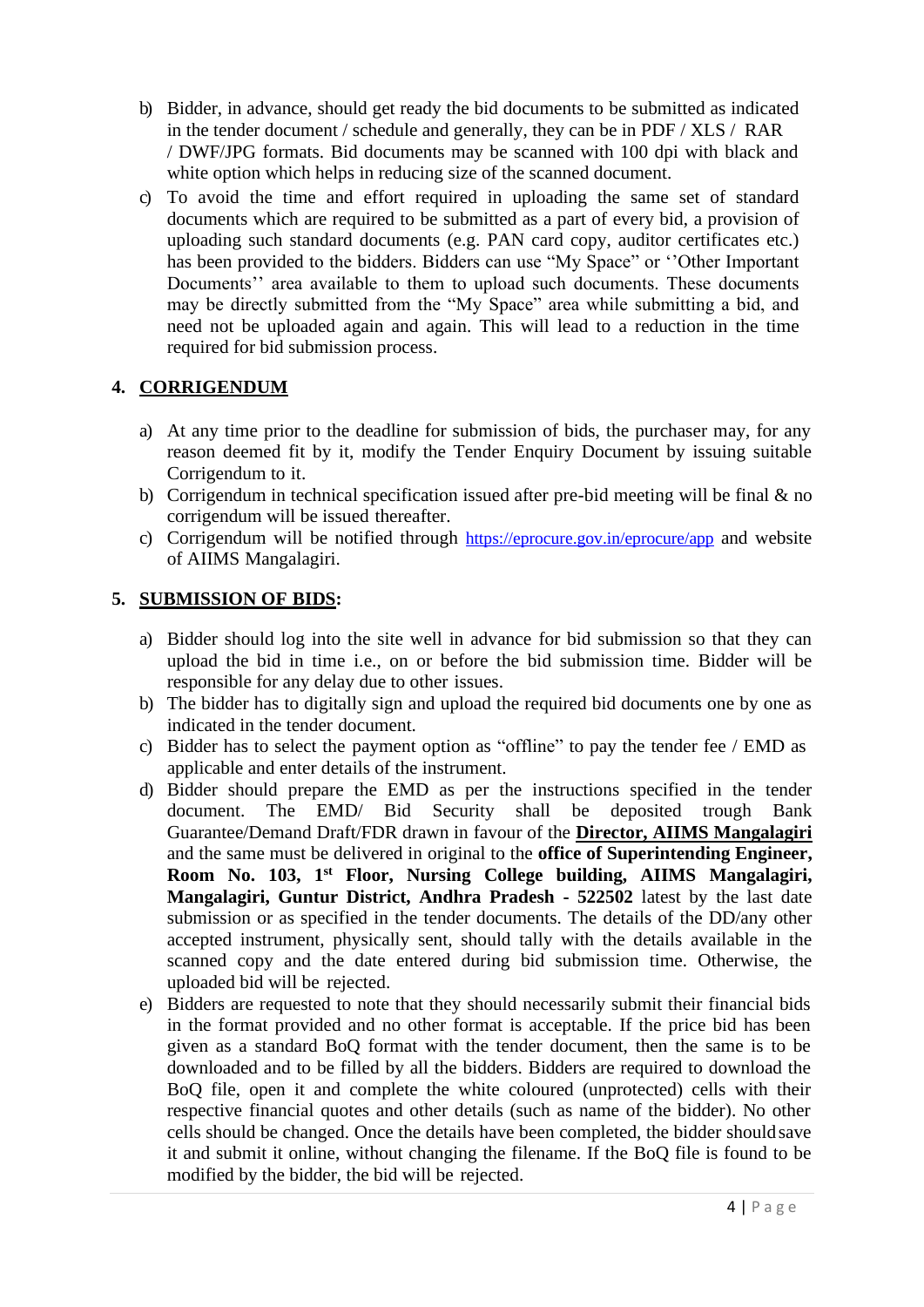- f) Bidders are requested to note that they should necessarily submit their financial bids in the format provided and no other format is acceptable. If the price bid has been given as a standard BOQ format with the tender document, then the same is to be downloaded and to be filled by all the bidders. Bidders are required to download the BOQ file, open it and complete the white colored (unprotected) cells with their respective financial quotes and other details (such as name of the bidder). No other cells should be changed. Once the details have been completed, the bidder should save it and upload it online, without changing the filename. If the BOQ file is found to be modified by the bidder, the bid will be rejected.
- g) The server time (which is displayed on the bidders' dashboard) will be considered as the standard time for referencing the deadlines for submission of the bids by the bidders, opening of bids etc. The bidders should follow this time during bid submission.
- h) All the documents being submitted by the bidders will be encrypted using PKI encryption techniques to ensure the secrecy of the data. The data entered cannot be viewed by unauthorized persons until the time of bid opening. The confidentiality of the bids is maintained using the secured Socket Layer 128-bit encryption technology.
- i) Data storage encryption of sensitive fields is done. Any bid document that is uploaded to the server is subjected to symmetric encryption using a system generated symmetric key. Further this key is subjected to asymmetric encryption using buyers/bid openers public keys.
- j) The uploaded tender documents become readable only after the tender opening by the authorized bid openers.
- k) Upon the successful and timely submission of bids (i.e. after Clicking "Freeze Bid Submission" in the portal), the portal will give a successful bid submission message  $\&$ a bid summary will be displayed with the bid no. and the date & time of submission of the bid with all other relevant details.
- l) The bid summary has to be printed and kept as an acknowledgement of the submission of the bid. This acknowledgement may be used as an entry pass for any bid opening meetings.

### **6. ASSISTANCE TO BIDDERS**

- a) Any queries relating to the tender document and the terms and conditions contained therein should be addressed to the Tender Inviting Authority for a tender or the relevant contact person indicated in the tender.
- b) Any queries relating to the process of online bid submission or queries relating to CPP Portal in general may be call directed to the 24x7 CPP Portal Helpdesk.

Institute website: [http://aiimsmangalagiri.edu.in](http://aiimsmangalagiri.edu.in/) **E-Tendering Portal:**

<https://eprocure.gov.in/eprocure/app>

For any technical related queries please call at 24 x 7 Help Desk Number 0120-4001 002,

0120-4001 005, 0120-6277 787

Email Support: [cpp-doe@nic.in,](mailto:cpp-doe@nic.in) [support-eproc@nic.in](mailto:support-eproc@nic.in)

Tender queries: [ee\\_electrical@aiimsmangalagiri.edu.in](mailto:ee_electrical@aiimsmangalagiri.edu.in)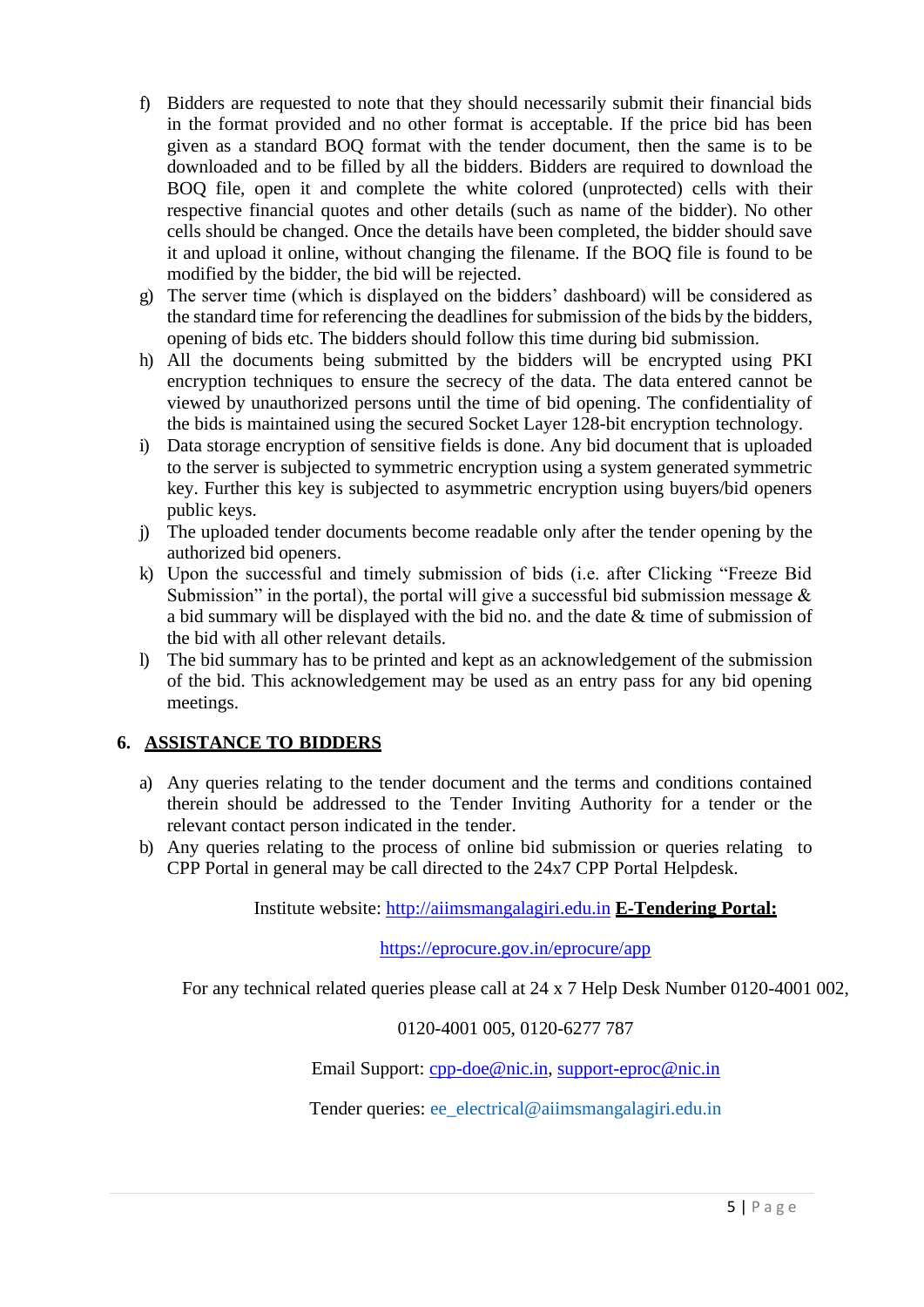#### **ALL INDIA INSTITUTE OF MEDICAL SCIENCES, MANGALAGIRI**

| (a) | Name of Work                                  | Electrical modification works in Microbiology Service lab<br>at Medical Lab building, AIIMS Mangalagiri |
|-----|-----------------------------------------------|---------------------------------------------------------------------------------------------------------|
| (b) | Tender No.                                    | AIIMS MG/Engineering/Tender/2022-23/05/<br>MicrobiologyServiceLab                                       |
| (c) | <b>Contract Period</b>                        | Total completion period shall be 14 days.                                                               |
| (d) | <b>Estimated Cost</b>                         | Rs. 2,37,514/                                                                                           |
| (e) | <b>Earnest Money Deposit</b>                  | 2% of Tendered Value                                                                                    |
| (f) | Performance Guarantee                         | 3% of Tendered value.                                                                                   |
| (g) | <b>Security Deposit</b>                       | 2.5% of the Tendered Value.                                                                             |
| (h) | Tender documents may be<br>seen on            | AIIMS website http://aiimsmangalagiri.edu.in and<br>CPPP site https://eprocure.gov.in/eprocure/app      |
| (j) | Last Date & Time of<br>Submission             | By 21-06-2022 up to $15:00$ Hours through online.                                                       |
| (k) | Date $&$ Time for opening<br>of technical bid | On 22-06-2022 at 15:10 Hours.                                                                           |

#### **NOTICE INVITING e-TENDER**

- 1. The indenting Bidder must read the Terms & conditions carefully. He/ She should only submit bid if consider himself/herself eligible and bidder in possession of all the documents required.
- 2. Information and Instructions for bidders posted on website shall from part of bid document.
- 3. The Bid documents consisting of specifications, the schedule of quantities of various types of items to be executed and the set of terms &conditions of the contract to be complied with and other necessary documents can be seen and downloaded from website [http://aiimsmangalagiri.edu.in](http://aiimsmangalagiri.edu.in/) or [https://eprocure.gov.in/eprocure/app.](https://eprocure.gov.in/eprocure/app)
- 4. For any further assistance, please contact to the office of Executive Engineer[,](mailto:%20ee_electrical@aiimsmangalagiri.edu.in) [ee\\_electrical@aiimsmangalagiri.edu.in](mailto:%20ee_electrical@aiimsmangalagiri.edu.in)

#### **Superintending Engineer, For & On Behalf of Director, AIIMS Mangalagiri**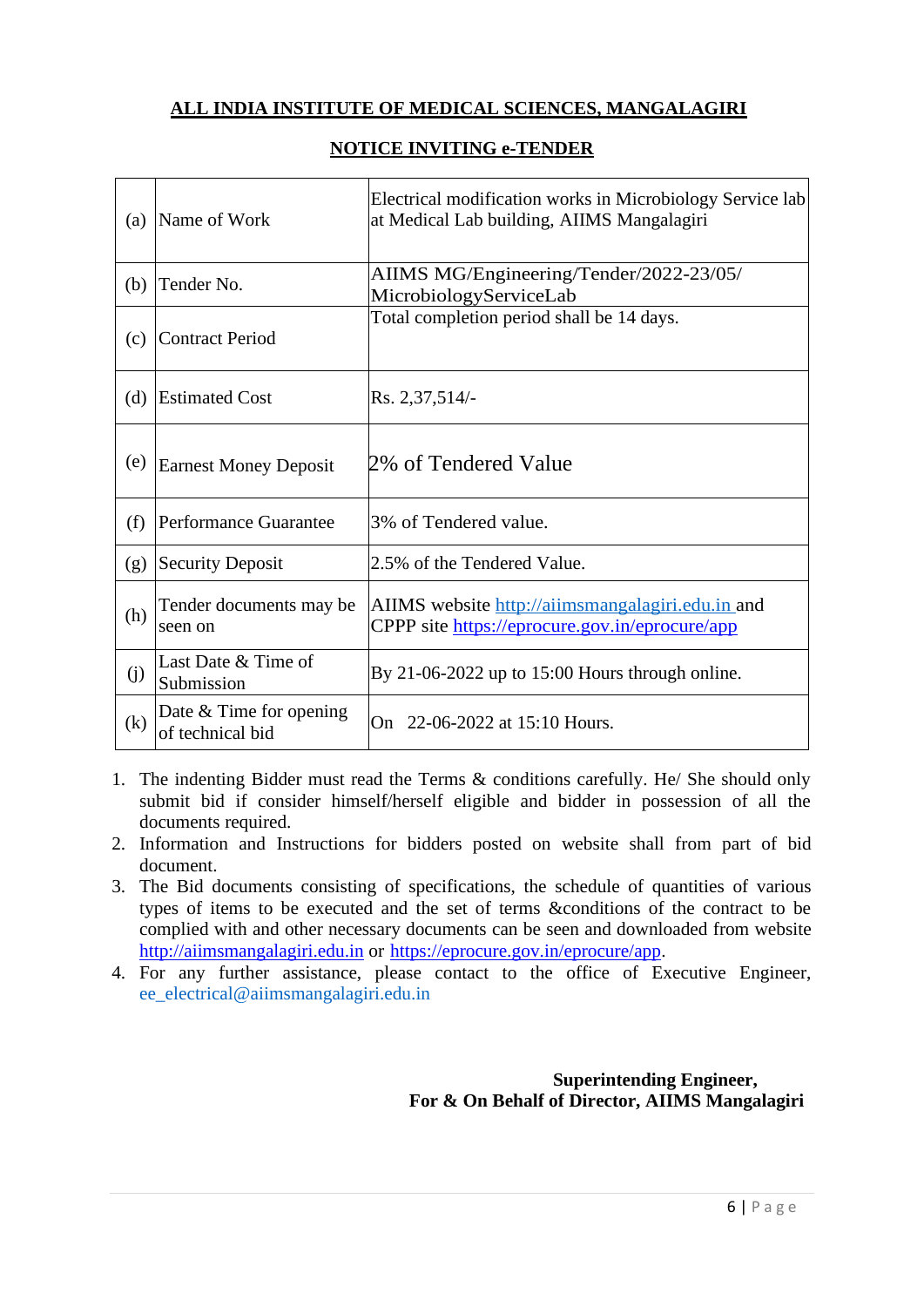#### **INFORMATION AND INSTRUCTIONS FOR BIDDERS FOR e-TENDERING**

Superintending Engineer, on behalf of Director, AIIMS, Mangalagiri invites online Percentage Rate bids in Two bid system (Technical cum Eligibility & Financial) from registered contractors of appropriate list of CPWD, M.E.S., BSNL, Railway, State Govt., Autonomous bodies. for the following work(s):-

| Sl. No. | <b>Description</b>                            | <b>Details</b>                                                                                                 |
|---------|-----------------------------------------------|----------------------------------------------------------------------------------------------------------------|
| (a)     | NIT No.                                       | AIIMS MG/Engineering/Tender/2022-23/05/<br>MicrobiologyServiceLab                                              |
| (b)     | Name of Work:                                 | <b>Electrical modification works in Microbiology Service</b><br>lab at Medical Lab building, AIIMS Mangalagiri |
| (c)     | <b>Estimated Cost</b>                         | Rs. 2,37,514/-                                                                                                 |
| (d)     | <b>Earnest Money</b>                          | 2% of Tendered Value                                                                                           |
| (e)     | Period of Completion                          | Total completion period shall be 14 days.                                                                      |
| (f)     | Last Date & Time<br>of Submission             | By 21-06-2022 up to 15:00 Hours through online.                                                                |
| (g)     | Date $&$ Time for opening of<br>technical bid | On 22-06-2022 at 15:10 Hours.                                                                                  |

- 1. The intending bidder must read the terms and conditions of Tender document carefully. Bidder may submit bid having all required documents.
- 2. Intending bidders shall have to register at CPPP portal to participate in the tendering process. For details kindly visit website <http://www.eprocure.gov.in/eprocure/app> or In case the bidder requires any elucidation regarding the tender documents, may contact to the office of Engineering Department, AIIMS Mangalagiri before the opening of tender date.
- 3. For e-tendering of this tender, downloaded from AIIMS Mangalagiri website and Central Public Procurement Portal (CPPP) e-Procurement website.
- 4. The intending bidders must have valid class-III digital signature to submit the bid. **Manual bid shall not be accepted in any circumstance.** The complete bidding process is online bidding; Bidder should have valid digital Signature Certificate (DSC) for online submission of bids.
- 5. The bid document consisting of plans, specifications, the schedule of quantities of various types of items to be executed and the set of terms and conditions of the contract to be complied with and other necessary documents can be seen and downloaded from website <http://www.eprocure.gov.in/eprocure/app> free of cost.
- 6. The bid can be submitted only after uploading the mandatory scanned documents up to 100 dpi Copies of eligibility documents and EMD as specified on the e-tendering website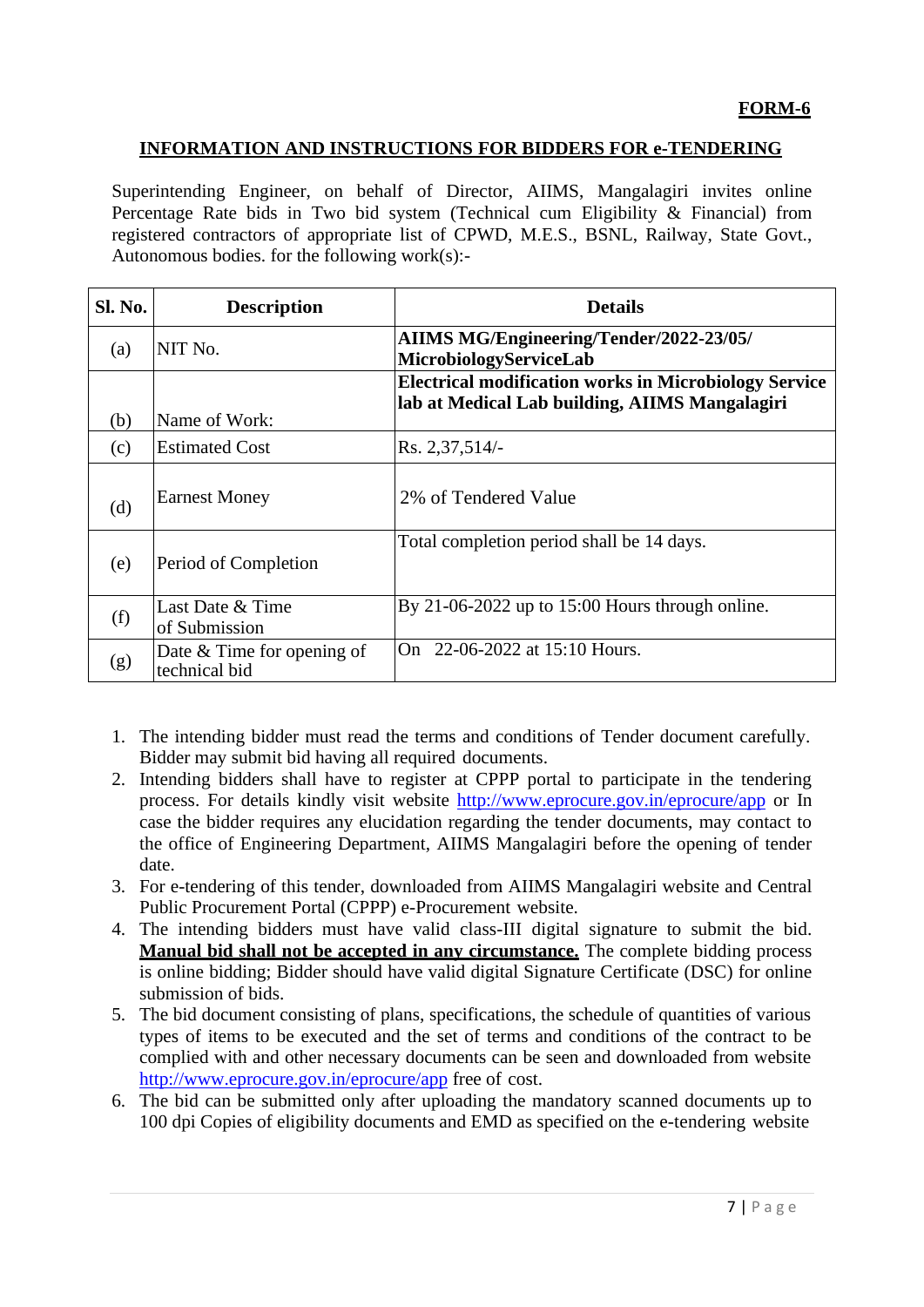within the period of tender submission. Bidders can upload documents in the form of JPG format, PDF format and any other format as permissible by the e-tendering portal.

- 7. Bidders must ensure to quote rate of each item. If any cell is left blank the same shall be treated as"0". Therefore, If any cell is left blank and no rate is quoted by the bidder, rate of such item shall be treated as "0"(ZERO). After submission of the bid online the contractor can re-submit revised bid any number of times but before last time and date of submission of bid as notified.
- 8. After submission of bid online, it can be revised any number of times before specified time on last date of submission of bid. While submitting the revised bid, bidder can revise the rate of one or more item(s) any number of times (need not re-enter rate of all the items) but before last time and date of submission of bid as notified.
- 9. **Financial bids shall be opened online only for bidders for whom EMD and other uploaded documents are found in order and who are found to be eligible to bid for work**. On opening date, the bidder can log in and see the bid opening process. After opening of bid he/she will receive the competitor bid sheets.
- 10. If the bidder is found ineligible after opening of technical cum eligibility, bid shall become invalid.
- 11. The Bidders shall have to submit original instrument for EMD (EMD released of any work will not be accepted again if earlier submitted in any case) before the last date of opening of TECHNICAL Cum Eligibility Bid to the office of Tender Opening Authority. The bid security is to remain valid for a period of 45 (forty-five) days beyond the final bid validity period. Bid security will be refunded to the successful bidder on receipt of a performance security. Bid securities of the unsuccessful bidders should be returned at the earliest after L1 decided by Committee of AIIMS Mangalagiri.
- 12. The Technical cum Eligibility bid shall be opened first on due date and time as mentioned above. Opening of financial bids of contractors qualifying the eligibility shall be opened at a later date.
- 13. The department reserves the right to reject any prospective application without assigning any reason and to restrict the list of qualified contractors to any number deemed suitable by it, if too many bids are received satisfying the laid down criteria.
- 14. **Performance Guarantee:** The successful contractor will be required to furnish a Performance guarantee of **3% (Three Percent)** of Tendered Value after receiving notification of award in the form of **an account payee demand draft, fixed deposit receipt from a commercial bank, bank guarantee issued/ confirmed from any of the commercial bank in India** in the name of the "All India Institute of Medical Sciences, Mangalagiri" which shall be kept valid for a period of Six (06) months beyond completion of all the contractual obligations. The Performance Guarantee can be forfeited in the event of any breach or negligence or non–observance of any condition of contract or for unsatisfactory performance or non- observance of any condition of the contract. Performance Security will be released after successful completion of work under the contract. In case the contractor fails to deposit the said performance guarantee within the period including the extended period if any, the Earnest Money deposited by the contractor shall be forfeited automatically without any notice to the contractor. The earnest money deposited along with tender shall be returned after receiving the aforesaid performance guarantee.

#### **15. Sources and Verification of Bank Guarantees**

Bank Guarantee for Bid Security (EMD) or Performance Guarantee (Security Deposit) should be irrevocable and operative Bank Guarantee (BG) as per format enclosed in the Bid Document and should be issued by a Scheduled Commercial (i.e. Indian or Foreign Banks included in the Second Schedule of Reserve Bank of India Act, 1934 excluding Co-operative banks or Regional Rural Banks). In case of foreign bidders or in case of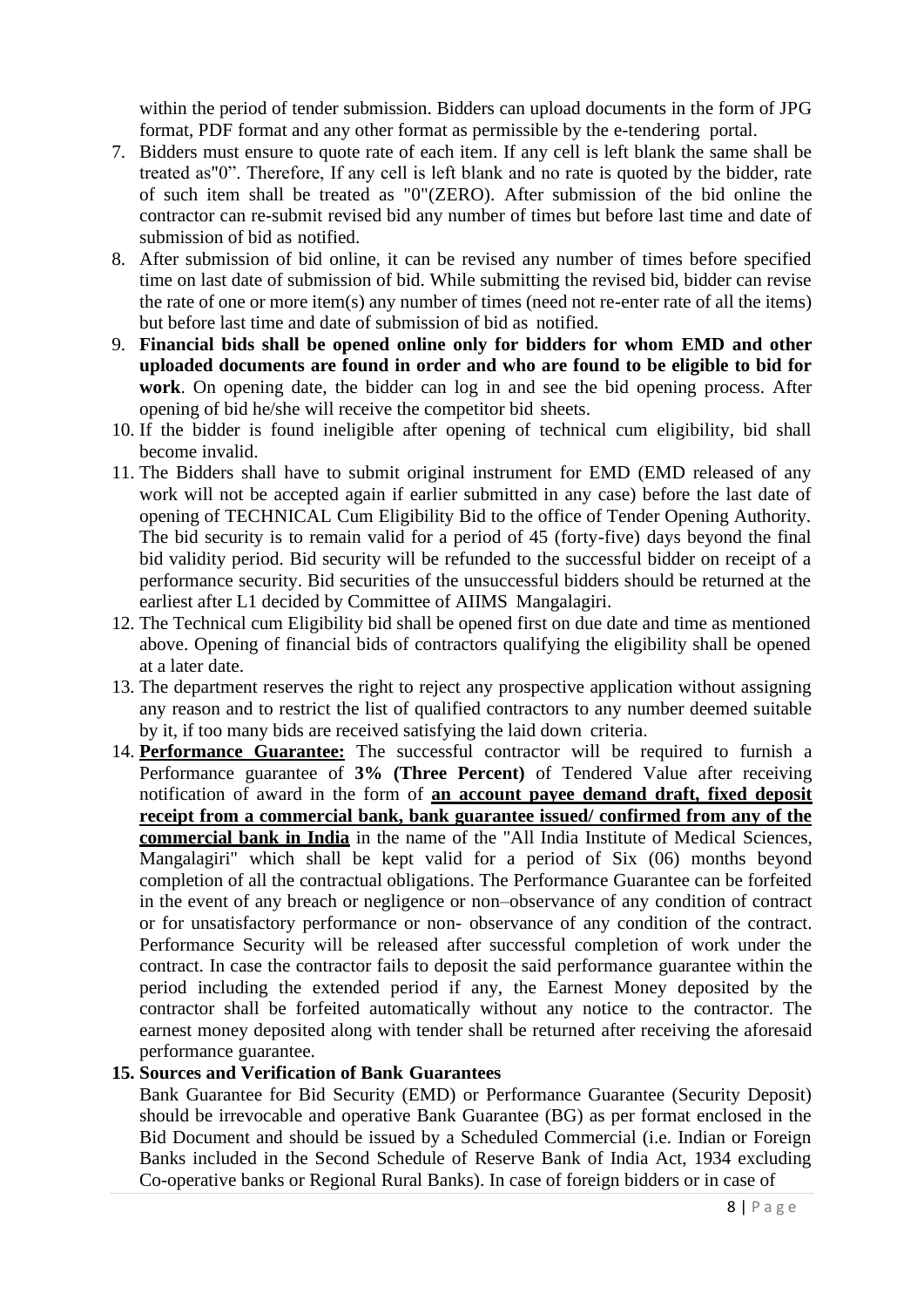GTE, if Bank Guarantee is from a foreign bank branch situated outside India, the Bank Guarantee must be issued through any of the Scheduled Commercial Bank. In case BG is issued directly by a bank outside India, it should be executed on letter Head of the Bank and should be advised and made payable through their Indian Branch/Corresponding Bank in India. The Issuing Bank should also state the name and designation of the next Higher Authority of the Officials who have issued the Bank Guarantee. Bank guarantees submitted by the tenderers/ contractors as EMD/ performance securities need to be immediately verified from the issuing bank **before acceptance**. There may not be any need to get the Bank Guarantee vetted from legal/ finance authority if it is in the specified format. Guidelines for verification of BGs submitted by the bidders/ contractors against EMD/ performance security/ advance payments and for various other purposes are as follows:

- **i.** BG shall be as per the prescribed formats;
- **ii.** The BG contains the name, designation and code number of the Bank officer(s) signing the guarantee(s);
- iii. The address and other details (including telephone no.) of the controlling officer of the bank are obtained from the branch of the bank issuing the BG (this should be included in all BGs). The confirmation from the issuing branch of the bank is obtained in writing though registered post/ speed post/ courier. The bank should be advised to confirm the issuance of the BGs specifically quoting the letter of Procurement Entity on the printed official letterhead of the bank indicating address and other details (including telephone nos.) of the bank and the name, designation and code number of the officer(s) confirming the issuance of the BG; Pending receipt of confirmation as above, confirmation can also be obtained with the help of responsible officer at the field office, which is close to the issuing branch of the bank, who should personally obtain the confirmation from issuing branch of the bank and forward the confirmation report to the concerned procurement entity.
- 16. Intending Bidders are advised to inspect and examine the site and its surroundings and satisfy themselves before submitting their bids, the means of access to the site, the accommodation they may require and in general shall themselves obtain all necessary information as to risks, contingencies and other circumstances which may influence or affect their bid. A bidder shall be deemed to have full knowledge of the site whether he inspects it or not and no extra charge consequent on any misunderstanding or otherwise shall be allowed. The bidders shall be responsible for arranging and maintaining at his own cost, all materials, tools & plants, water, electricity access, facilities for workers and all other services required for executing the work unless otherwise specifically provided for in the contract documents. Submission of a bid by a bidder implies that he has read this notice and all other contract documents and has made himself aware of the scope and specifications of the work to be done and of conditions.
- 17. The Tender paper/documents can be seen / downloaded from Official website & submitted through Online or Site.
- 18. The competent authority on behalf of the Director, AIIMS, Mangalagiri does not bind itself to accept the lowest or any other bid and reserves to itself the authority to reject any or all the bids received without the assignment of any reason. All bids in which any of the prescribed condition is not fulfilled or any condition including that of conditional rebate is put forth by the bidder shall be summarily rejected.
- 19. Canvassing whether directly or indirectly, in connection with bidders is strictly prohibited and the bids submitted by the contractors who resort to canvassing will be liable to rejection.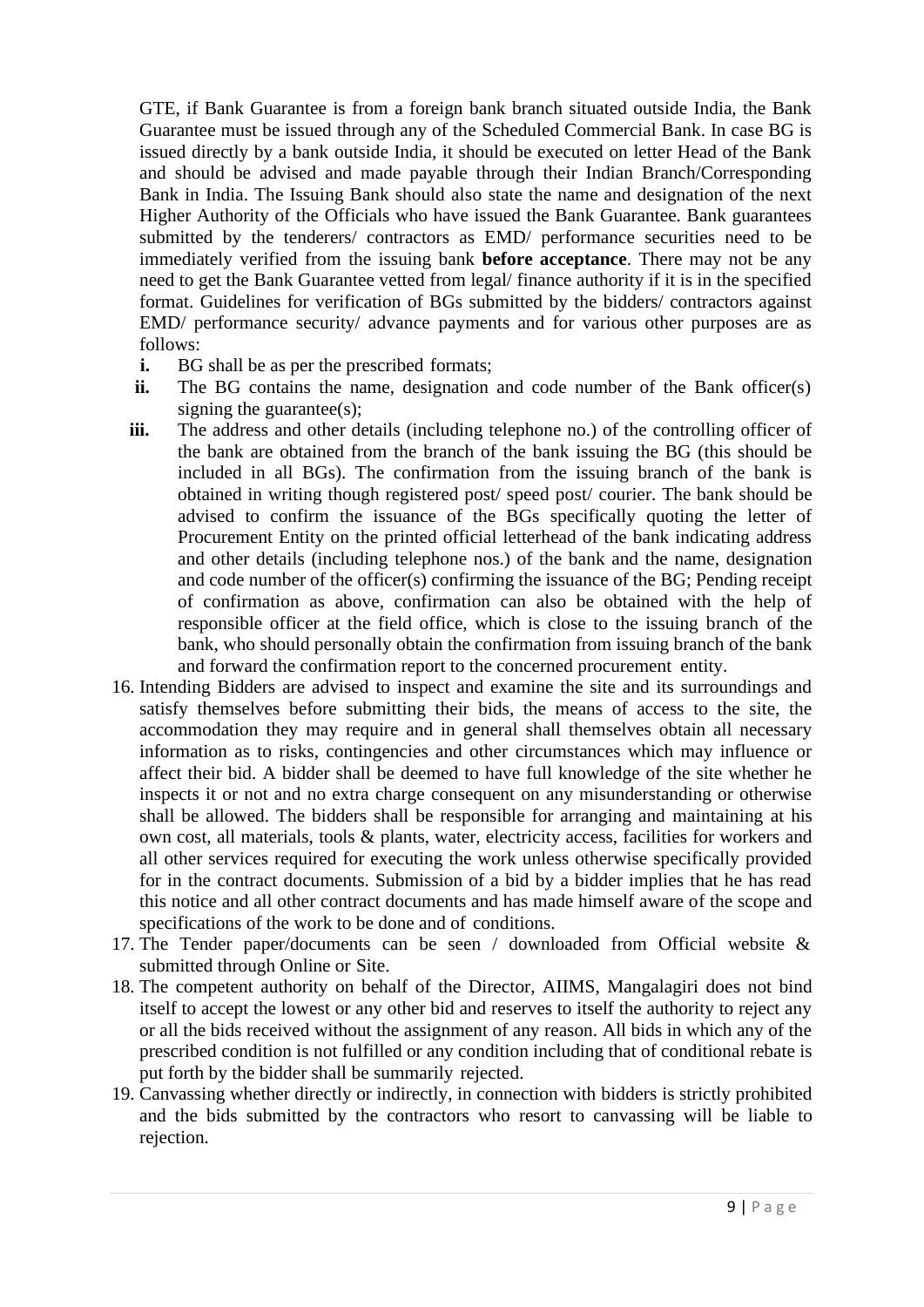- 20. The Competent Authority, The Engineer-In-Charge, reserves to himself the right of accepting the whole or any part of the bid and the bidder shall be bound to perform the same at the rate quoted.
- 21. The contractor shall not be permitted to bid for works in the AIIMS, Mangalagiri responsible for award and execution of contracts, in which his near relative is posted as an officer in any capacity between the grades of Superintending Engineer and Junior Engineer (both inclusive). He shall also intimate the names of persons who are working with him in any capacity or are subsequently employed by him and who are near relatives to any gazette officer in the AIIMS, Mangalagiri. Any breach of this condition by the contractor would render him liable to be removed from the approved list of contractors of this Department.
- 22. The bid for the works shall remain open for acceptance for a period of 90 days from the date of opening of bids.
- 23. This notice inviting bid shall form a part of the contract document. The successful bidder/ contractor, on acceptance of his bid by the Accepting Authority shall within 15 days from the stipulated date of start of the work, sign the contract consisting of "The Notice Inviting bid, all the documents including additional conditions, specifications and drawings, GCC, if any, forming part of the bid as uploaded at the time of invitation of bid and rate quoted online at the time of submission of bid and acceptance thereof together with any correspondence leading thereto.

#### **24. Eligibility of Bidder**

- a) Bidders /Contractor should have registration with Govt./ Semi govt. organization like CPWD, Railways, MES, PSUs state govt., Autonomous bodies in appropriate class/ experienced specialized firms and /or agency have experience in carrying out similar electrical works.
- b) Average Annual Financial turnover during the last 3 years, ending 31<sup>st</sup> March of the previous financial year, should be at least 30% of the estimated cost.
- c) The bidder should have satisfactorily completed the works as mentioned below during the last seven years prior to the last stipulated date for submission of the bid.

At least three similar completed electrical works each of value not less than 40% of the estimated cost put to tender.

#### OR

At least two similar completed electrical works each of values not less than 50% of the estimated cost put to tender.

#### OR

At least one similar completed electrical works of values not less than 80% of the estimated cost put to tender, should have been completed in Ministries / Departments/ Autonomous Bodies/ public Sector Undertaking under Government of India or State Govt.

- d) All eligible bidders meeting the eligibility can participate in the tender. The applicant should be a private or government-owned legal entity;
- e) For package size exceeding certain values [say Rs. 10 (ten) Crore], Joint Ventures may be allowed. Maximum number of partners in Joint Ventures shall be limited (say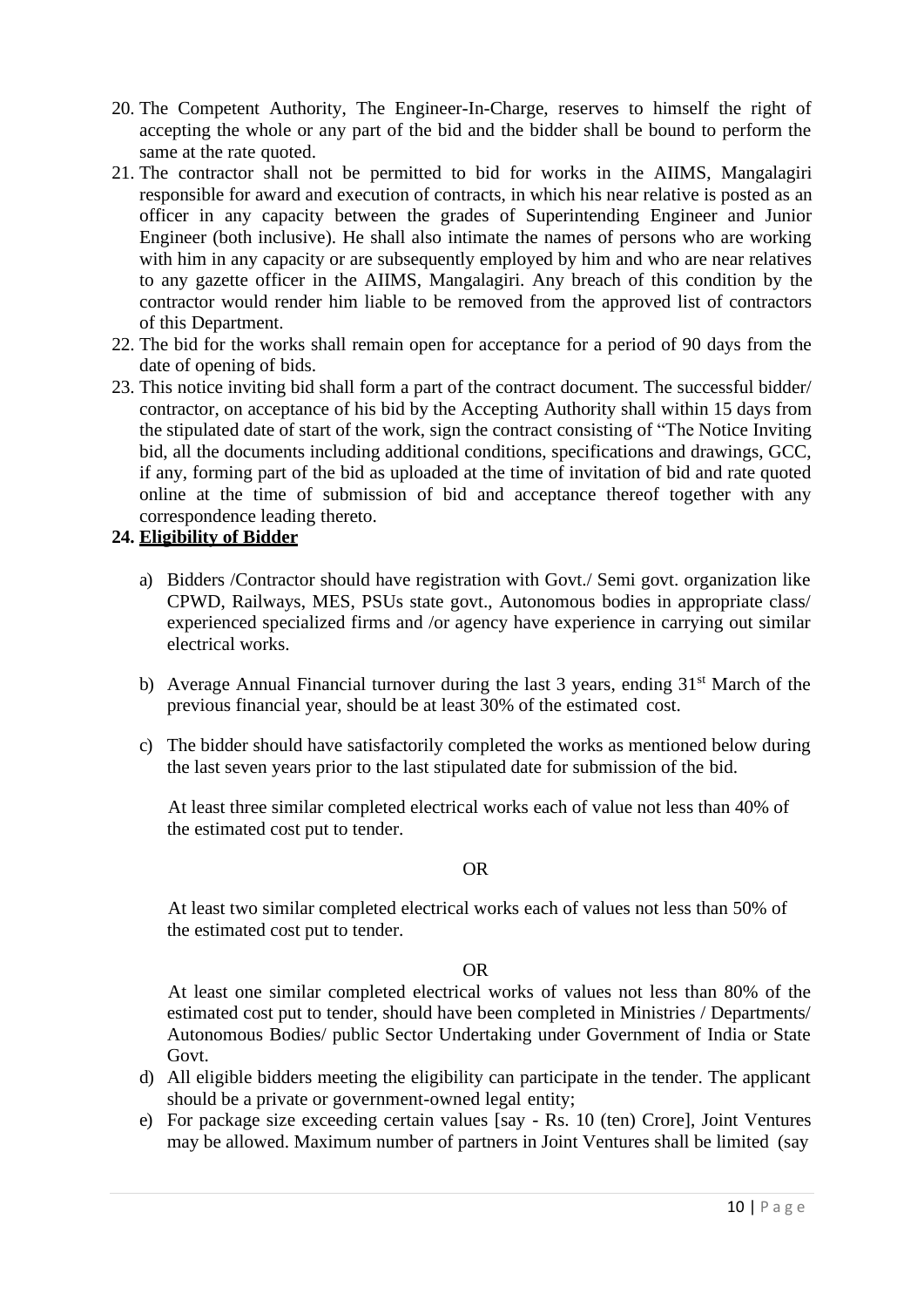– three). In case of Joint Ventures, all the partners shall be jointly and severally liable for the successful completion of the work;

- f) A firm that has been engaged by Ministry/ Department to provide consultancy services for the preparation or implementation of a project, and any of its affiliates (associates, Subsidiary, Joint Ventures partner), shall not be eligible for subsequently providing goods or works (other than a continuation of the firm's earlier consultancy services) for the same project;
- g) A firm determined non-performing by the Procuring Entity shall not be eligible to bid during the period so determined;
- h) The bidder must not have in his employment:
	- i) The near relations (defined as first blood relations, and their spouses, of the bidder or the bidder's spouse) of persons involved in decision making in the procurement.
	- ii) Without Government permission, any person who retired as gazette officer within the last two years of the rank and from the departments.
- i) Goods and services Tax (GST)

#### **25. Signing of bid document:**

- a) If the bidder is an individual, the bid shall be signed by him above his full type written name and current address.
- b) If the bidder is a proprietary firm, the bid shall be signed by the proprietor above his full type written name and the full name of his firm with its current address.
- c) If the bidder is a firm in partnership, the bid shall be signed by all the partners of the firm above their full type written names and current addresses, or, alternatively, by a partner holding power of attorney for the firm. In the later case a certified copy of the power of attorney should accompany the application. In both cases a certified copy of the partnership deed and current address of all the partners of the firm should accompany the application.
- d) If the bidder is a limited company or a corporation, the bid shall be signed by a duly authorized person holding power of attorney for signing the application accompanied by a copy of the power of attorney. The bidder should also furnish a copy of the Memorandum of Articles of Association duly attested by a Public Notary.
- 26. In the bid documents the word / sentence shall be read as under:
	- **(i) President of India – Director, AIIMS, Mangalagiri or vice-versa.**
	- **(ii) The terms Director General includes CPM/ADG region/ SDG PR Special Director General / Additional Director General and CPM/ Chief Engineer of the Zone - The terms Director General includes Director/Superintending Engineer/Executive Engineer, AIIMS, Mangalagiri.**
	- **(iii) CPWD – AIIMS, Mangalagiri or vice versa.**
- 27. Any dispute or difference arising out of this contract or in connection therewith which cannot be amicably settled between the parties shall be finally settled under the rules of council of Arbitration of India by one or more arbitrator appointed in accordance with the said rules. The arbitration shall take place at Vijayawada/Guntur (Andhra Pradesh) and the resulting award shall be final and binding upon the parties and shall be in lieu of any other remedy.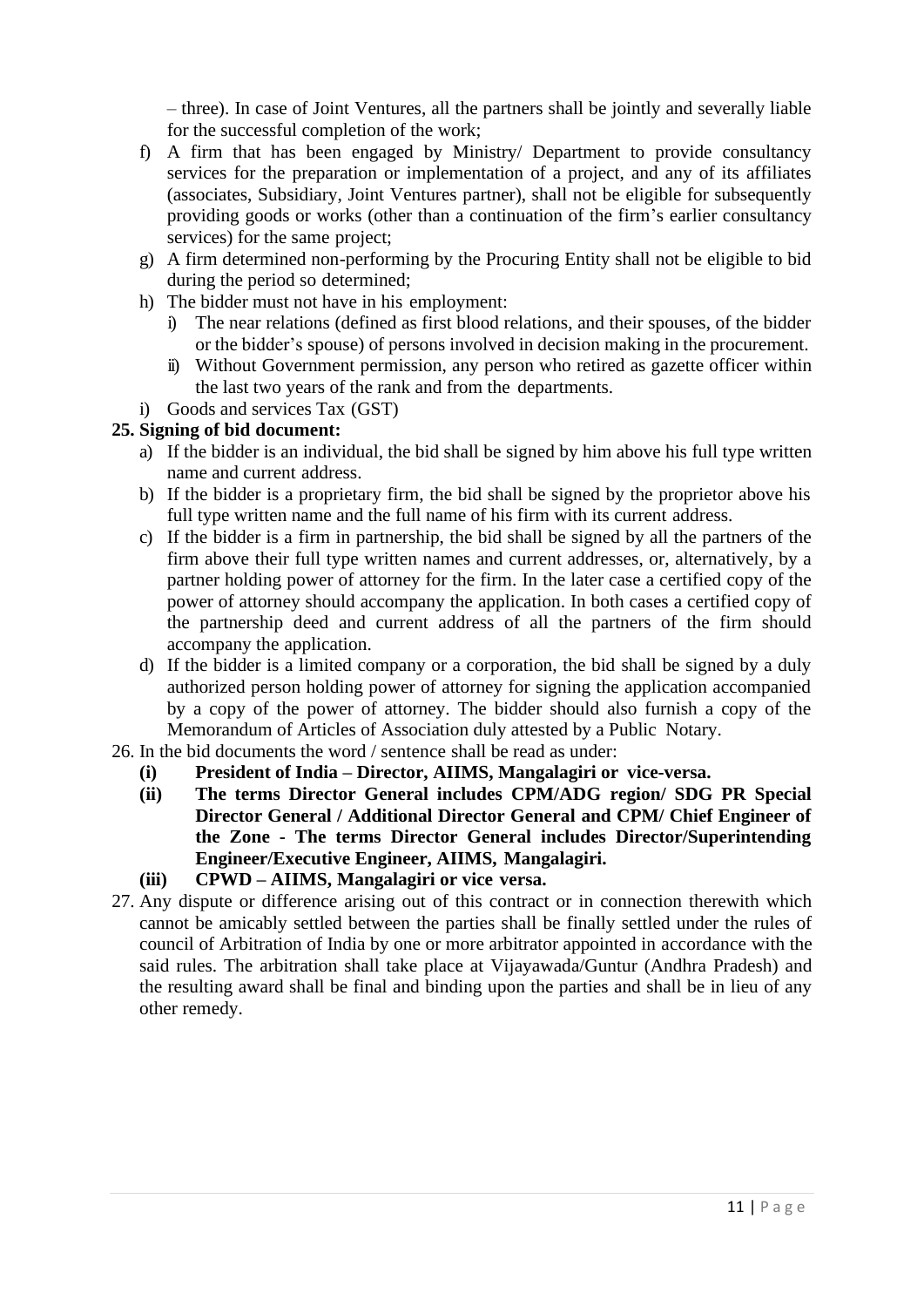#### **List of Mandatory Documents to be filled in by the bidders in various forms to be scanned and uploaded within the period of bid submission:**

| $\ddagger$ | <b>EMD</b> in the form of <b>an account payee demand draft, fixed deposit receipt from</b><br>a commercial bank, bank guarantee issued/ confirmed from any of the<br><b>commercial bank in India</b> in the name of the "All India Institute of Medical<br>Sciences, Mangalagiri" |
|------------|-----------------------------------------------------------------------------------------------------------------------------------------------------------------------------------------------------------------------------------------------------------------------------------|
| 2          | <b>Enlistment Order for the Contractor</b>                                                                                                                                                                                                                                        |
| 3          | Letter of transmittal (Annexure-A)                                                                                                                                                                                                                                                |
| 4          | Vendor Details as per (Annexure-B)                                                                                                                                                                                                                                                |
| 5          | Structure & Organization (Annexure-C)                                                                                                                                                                                                                                             |
| 6          | Declaration by Bidder (Annexure-D)                                                                                                                                                                                                                                                |
| 7          | Acknowledgement & Acceptance Letter (Annexure-F)                                                                                                                                                                                                                                  |
| 8          | Consent Letter (Annexure-G)                                                                                                                                                                                                                                                       |
| 9          | <b>GST Registration Certificate</b>                                                                                                                                                                                                                                               |
| 10         | Registration Certificate of EPFO & ESIC                                                                                                                                                                                                                                           |
| 11         | Contractor's valid Electrical License/ Undertaking regarding valid electrical license.                                                                                                                                                                                            |

#### **Physical submission of documents by lowest bidder.**

Self-attested copy of all the scanned and uploaded documents as specified in press notice/ CPWD-6, anywhere in the NIT shall have to be submitted by the lowest bidder within a week (The week includes the day of opening of bid).

> **Superintending Engineer, For & On Behalf of Director, AIIMS Mangalagiri**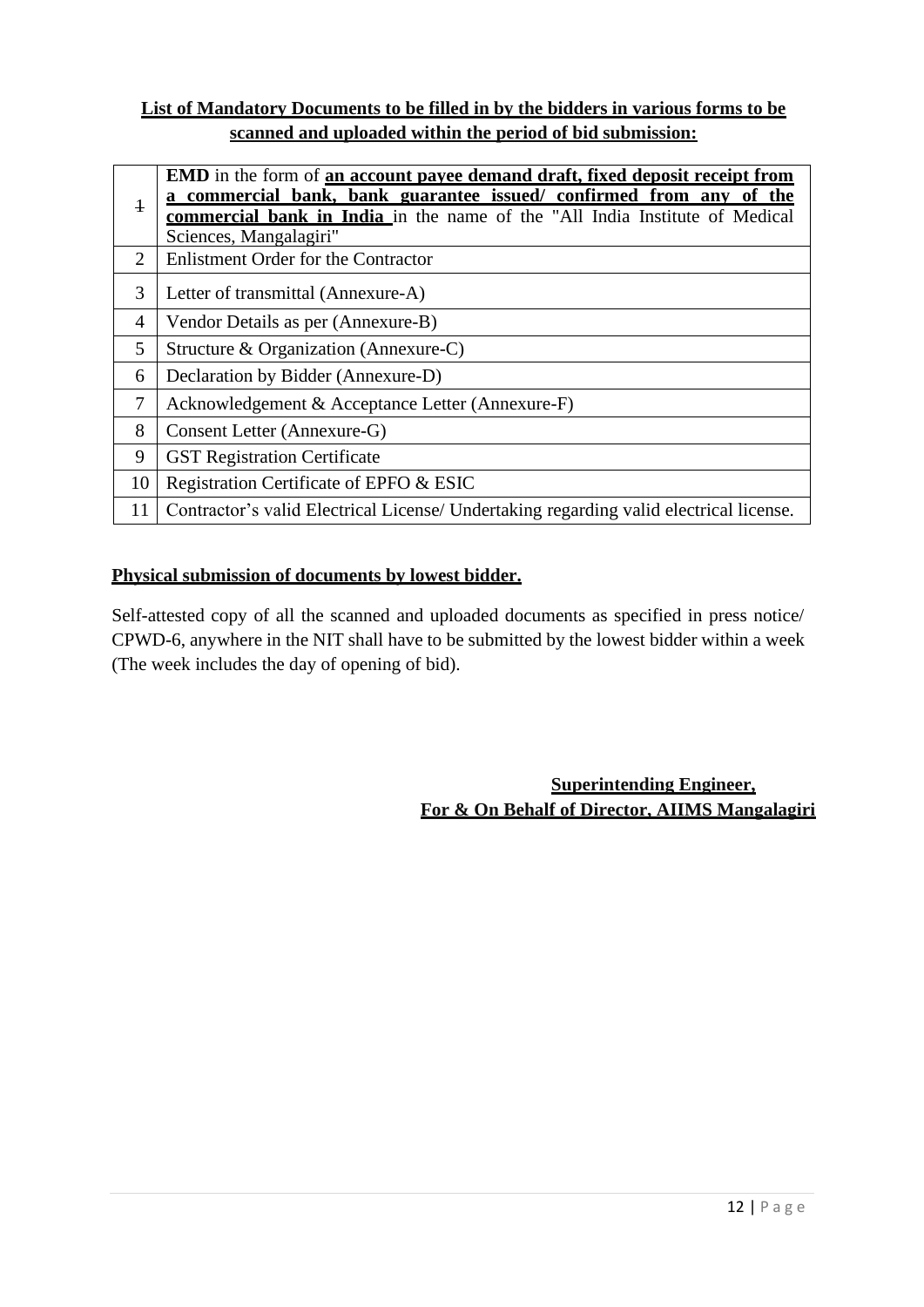#### **(Annexure-A)**

## **LETTER OF TRANSMITTAL**

#### From:

To The Superintending Engineer, AIIMS, Mangalagiri.

**Subject**: Electrical modification works in Microbiology Service lab at Medical Lab building, AIIMS Mangalagiri.

Sir,

Having examined the details given in the bid document for the above work, I/we hereby submit the relevant information.

- 1. I/we hereby certify that all the statement made and information supplied in the enclosed forms A to J (except E) and accompanying statement are true and correct.
- 2. I/we have furnished all information and details necessary for eligibility and have no further pertinent information to supply.
- 3. I/we authorize Engineer-In-Charge or his representative to approach individuals, employers, firms and corporation to verify our competence and general reputation.

**Certificate: It is certified that the information given in the enclosed eligibility bid are correct. It is also certified that I / We shall be liable to be debarred, disqualified / cancellation of enlistment in case any information furnished by me / us is found to be incorrect.**

Enclosures:

Signature(s) of Bidder(s)

Seal of bidder

Date of submission: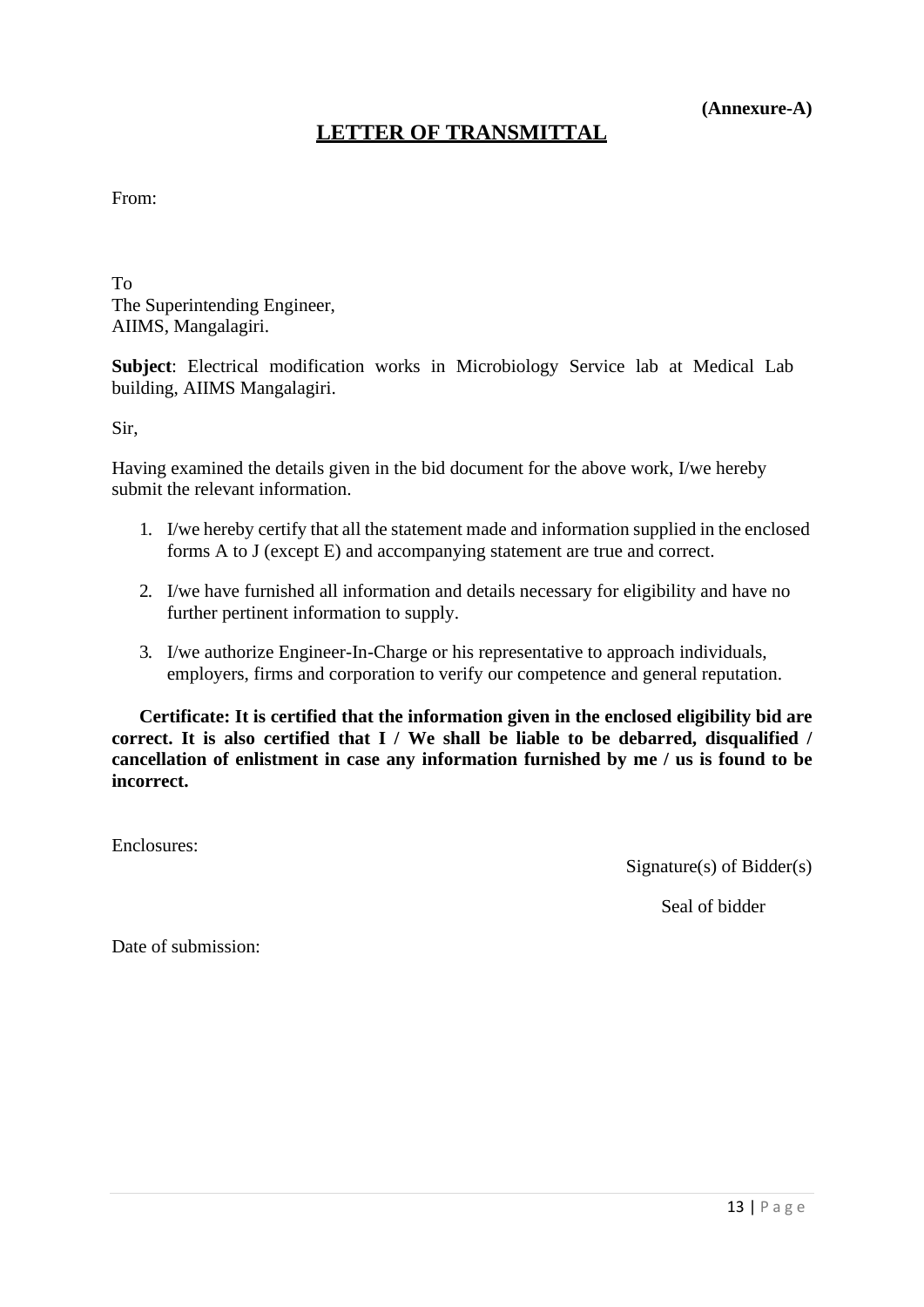# **FORM FOR DETAILED INFORMATION BY BIDDER (Vendor Details)**

| 1.               | Name of the Bidder                                                                              |  |
|------------------|-------------------------------------------------------------------------------------------------|--|
| 2.               | Permanent Account No (PAN)                                                                      |  |
| 3.               | <b>Particulars of Bank Account</b>                                                              |  |
|                  | a) Name of the Bank                                                                             |  |
|                  | b) Name of the Branch                                                                           |  |
|                  | c) Branch Code                                                                                  |  |
|                  | d) Address                                                                                      |  |
|                  | e) City Name                                                                                    |  |
|                  | f) Telephone No                                                                                 |  |
| $\overline{4}$ . | Legal status of the bidder (attach<br>copies of original document<br>defining the legal status) |  |
|                  | a) An Individual                                                                                |  |
|                  | b)A proprietary firm                                                                            |  |
|                  | c)A firm in partnership                                                                         |  |
|                  | d) A limited company or<br>Corporation                                                          |  |
| 5.               | <b>GST Registration Certificate No</b>                                                          |  |
| 6.               | Valid Email ID of the Bidder                                                                    |  |
| 7.               | Complete Postal Address of the<br>bidder                                                        |  |

# **(Authorized Signature of the Bidder with Seal)**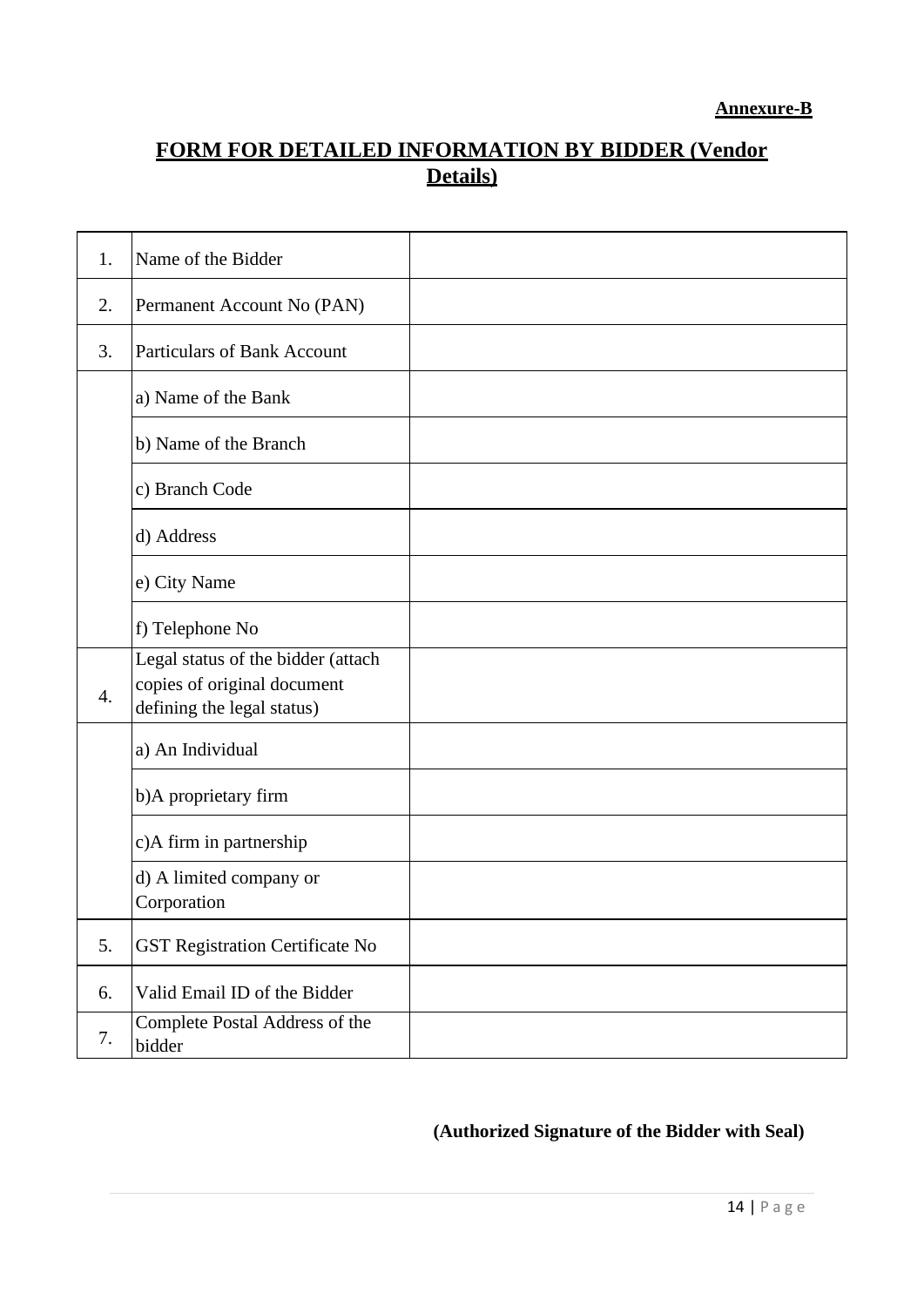#### **Annexure-C**

# **STRUCTURE & ORGANISATION**

#### 1. (a) Name

- (b) Address of the bidder
- 2. (a)Telephone no.
	- (b) Telex no.
	- (c) Fax no.
	- (d) E-mail

3. Legal status of the bidder (attach copies of original document defining the legal status)

- (a) An Individual
- (b) A proprietary firm
- (c) A firm in partnership
- (d) A limited company or Corporation

4. Particulars of registration with various Government Bodies if any (attach attested photocopy)

#### **Organization/Place of registration Registration no.**

- 1.
- 2.
- 3.

5. Names and titles of Directors & Officers with designation to be concerned with this work.

**Signature of Bidder(s) with Seal**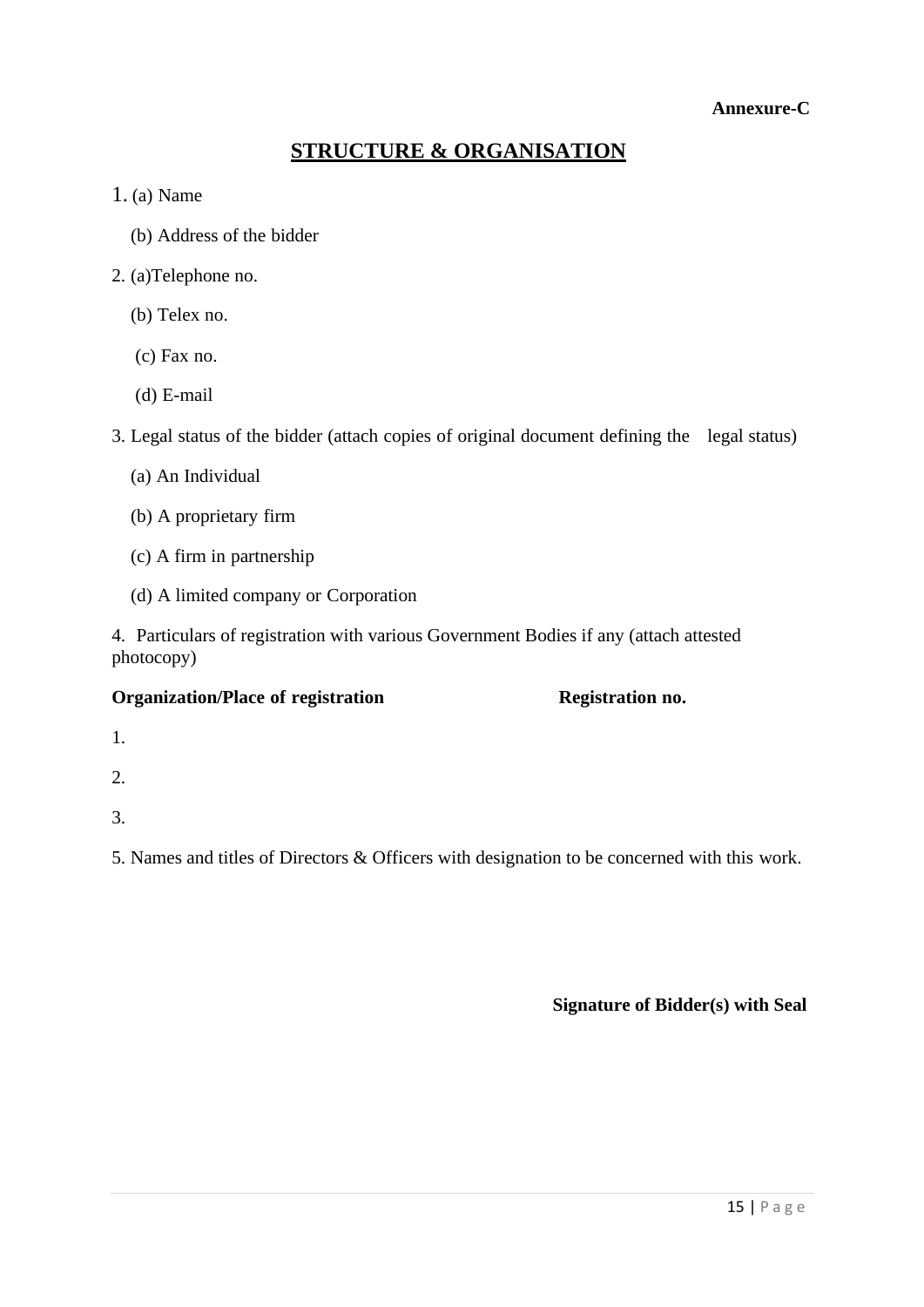# **DECLARATION**

It is to certify that:

- 1) I/We agree with the terms and conditions of it and understood that it will form part of the agreement.
- 2) I hereby certify that none of my Relative(s) are employed in AIIMS Mangalagiri, Andhra Pradesh. In case at any stage, it is found that the information given by me is false/incorrect, AIIMS shall have the absolute right to take any action as deemed fit without any prior intimation to me".
- 3) I/We undertake and confirm that eligible Work(s) has/have not been got executed through another contractor on back-to-back basis. Further, it is stated that, if such a violation comes to the notice of Department, then I/We shall be debarred for bidding in AIIMS in future forever. Also, if such a violation comes to the notice of AIIMS, Mangalagiri before date of start of work, the Engineer-In-Charge shall be free to forfeit the entire amount of Earnest Money Deposit/Performance Guarantee.
- 4) I / We have signed (with stamp) uploaded documents of the tender before submitting the same.
- 5) All the information and documents given/ uploaded for bids are true.
- 6) I / We have submitted the EMD.
- 7) I / We have provided our e-Mail id for any communication in this regard.
- 8) I have read carefully & understood the important instructions to the all bidders.

Date……………. Contractor

E-Mail: \_\_ \_\_\_\_\_\_\_\_\_\_\_\_\_\_\_\_ (Sign with Seal)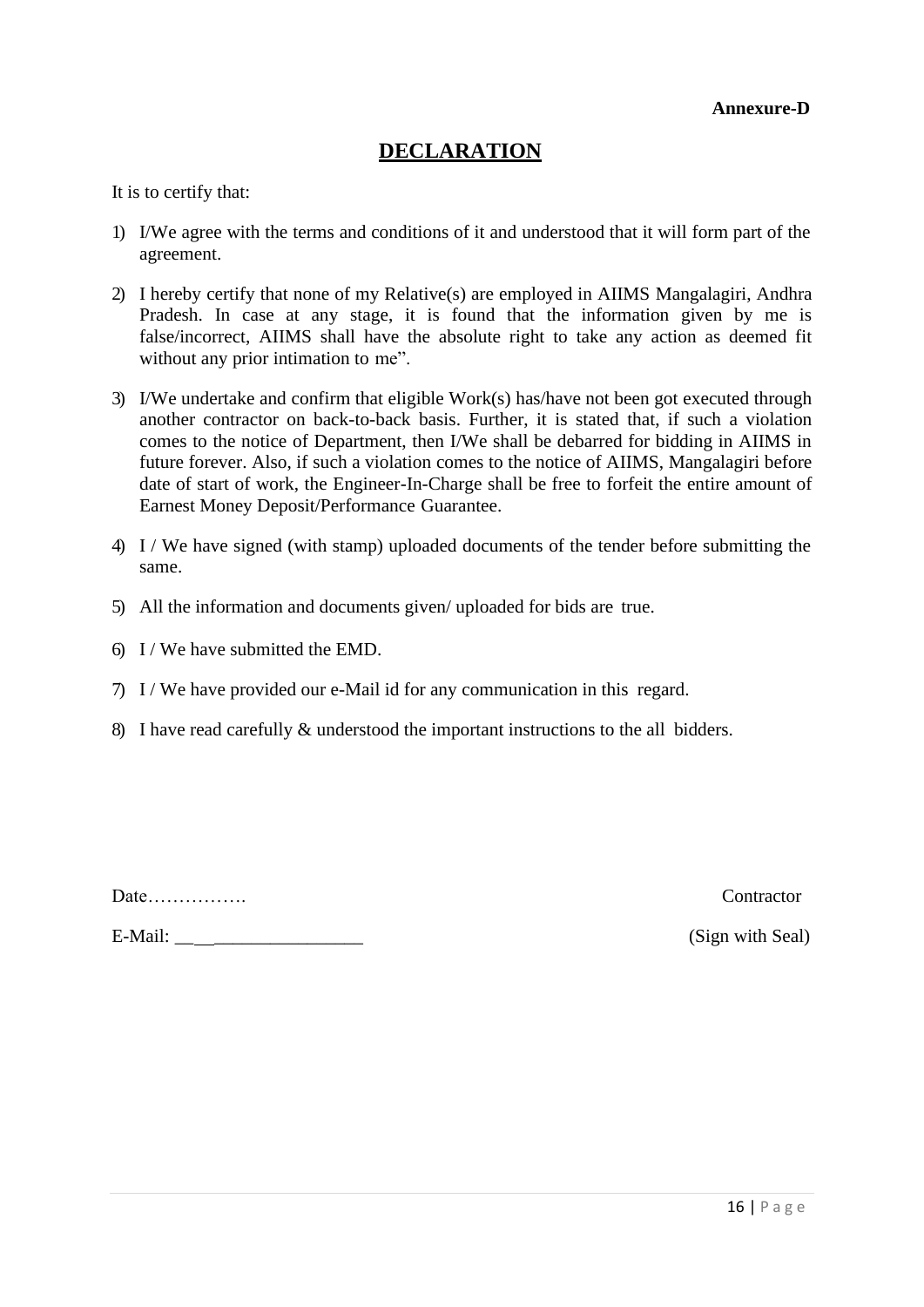# **INTEGRITY PACT**

To,

Sub: NIT No. AIIMS MG/Engineering/Tender/2022-23/05/MicrobiologyServiceLab for the work of "Electrical modification works in Microbiology Service lab at Medical Lab building, AIIMS Mangalagiri."

Dear Sir,

It is here by declared that AIIMS is committed to follow the principle of transparency, equity and competitiveness in public procurement.

The subject Notice Inviting Tender (NIT) is an invitation to offer made on the condition that the Bidder will sign the integrity Agreement, which is an integral part of tender / bid documents, failing which the tenderer / bidder will stand disqualified from the tendering process and the bid of the bidder would be summarily rejected.

This declaration shall form part and parcel of the Integrity Agreement and signing of the same shall be deemed as acceptance and signing of the Integrity Agreement on behalf of the AIIMS Mangalagiri.

Yours faithfully,

**Superintending Engineer, AIIMS Mangalagiri**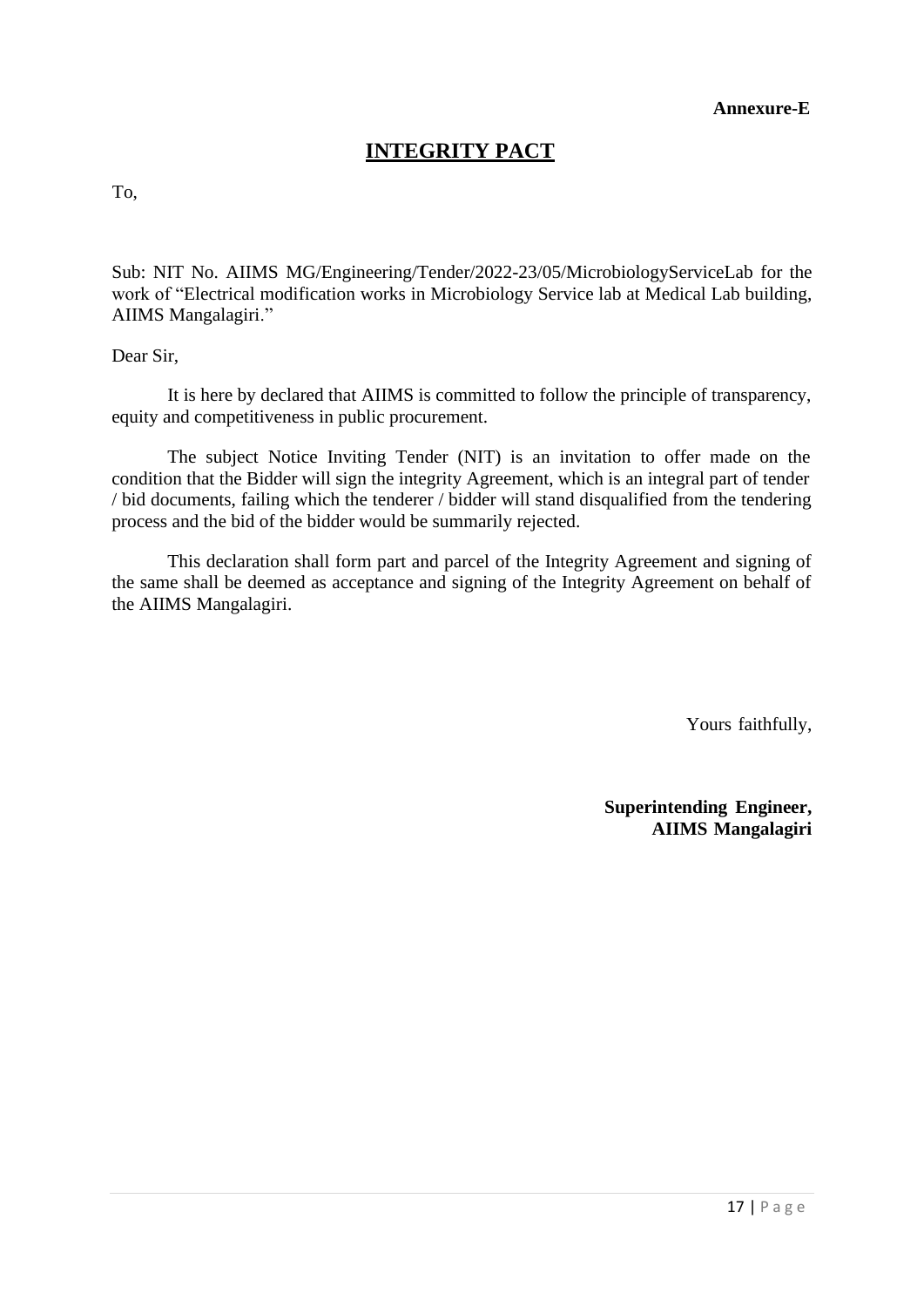## **ACKNOWLEDGEMENT & ACCEPTANCE LETTER**

To,

The Superintending Engineer, AIIMS Mangalagiri.

Sub: Submission of Tender for the work "Electrical modification works in Microbiology Service lab at Medical Lab building, AIIMS Mangalagiri."

Dear Sir,

I / We acknowledge that AIIMS is committed to follow the principles thereof as enumerated in the Integrity Agreement enclosed with the tender/bid document.

I / We agree that the Notice Inviting e-Tender is an invitation to offer made on the condition that I/We will sign the enclosed integrity Agreement, which is an integral part of tender documents, failing which I/We will stand disqualified from the tendering process.

I/We acknowledge that THE MAKING OF THE BID SHALL BE REGARDED AS AN UNCONDITIONAL AND ABSOLUTE ACCEPTANCE of this condition of the NIT.

I/We confirm acceptance and compliance with the Integrity Agreement in letter and spirit and further agree that execution of the said Integrity Agreement shall be separate and distinct from the main contract, which will come into existence when tender/bid is finally accepted by AIIMS Mangalagiri. I/We acknowledge and accept the duration of the Integrity Agreement, which shall be in the line with Article 1 of the enclosed Integrity Agreement.

I/We acknowledge that in the event of my/our failure to sign and accept the Integrity Agreement, while submitting the tender/bid, AIIMS Mangalagiri shall have unqualified, absolute and unfettered right to disqualify the tenderer/bidder and reject the tender/bid is accordance with terms and conditions of the tender/bid.

Yours Faithfully

(Duly authorized signatory of the Bidder)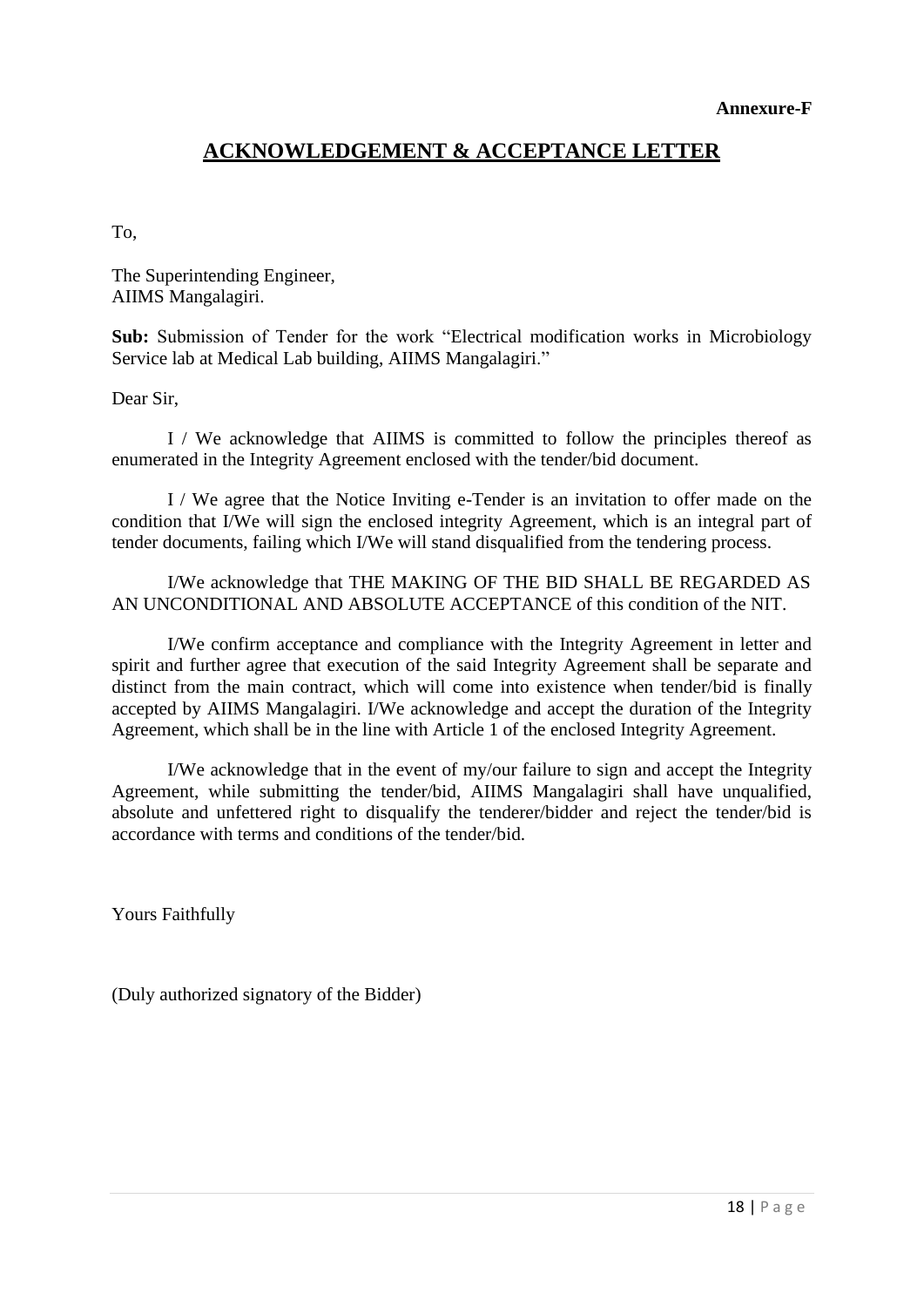#### **CONSENT LETTER**

I/We hereby give my/ our consent to work as contractor till the completion of work and I/we will be responsible for execution of work only by skilled persons in the field of related work as per satisfaction of Engineer-In-Charge.

I/We will produce computerized measurement sheets of work before covering hidden work / job and other exposed works in time as per clause 6 otherwise measurement will be recorded by the representative of Engineer-In-Charge which will be bound to me and I/We am/are agree to made recovery of amount as per clause 32 of GCC for each running and final bill for not producing measurement and bill. Final measurement with bill will be produced by me/us within one month after completion date otherwise representative of Engineer-In-Charge will prepare the same which will be acceptable and bound to me/us and no any claim in this regard will be made by me/us.

I/We will provide all invoices and related test certificates of materials as required by E-In-C. All Analysis of rates for Extra, Substitute, Deviation items etc. will be produced by me/us in consultation with representative of Engineer-In- Charge on time for getting approval from Competent Authority of AIIMS before execution of work or otherwise the same will be prepared by the department and will be bound to me/us.

I/We will maintain all the registers etc. as mentioned in General Condition of Contract for workers and employees. The registers will be presented to Engineer In-charge or his authorized representative for verification from time to time.

I/we will also engage suitable and skill Engineer(s) for the work as per condition of work.

I further certify that the above particulars pertaining to me are correct.

I/We will produce all uploaded documents in original for physical verification before issue of Letter of Acceptance or / and as demanded by Engineer-In Charge before the payment.

I/We will submit "No Claim Certificate" in the approved format in company letter head after receiving final bill payment.

**Signature of contractor with Seal**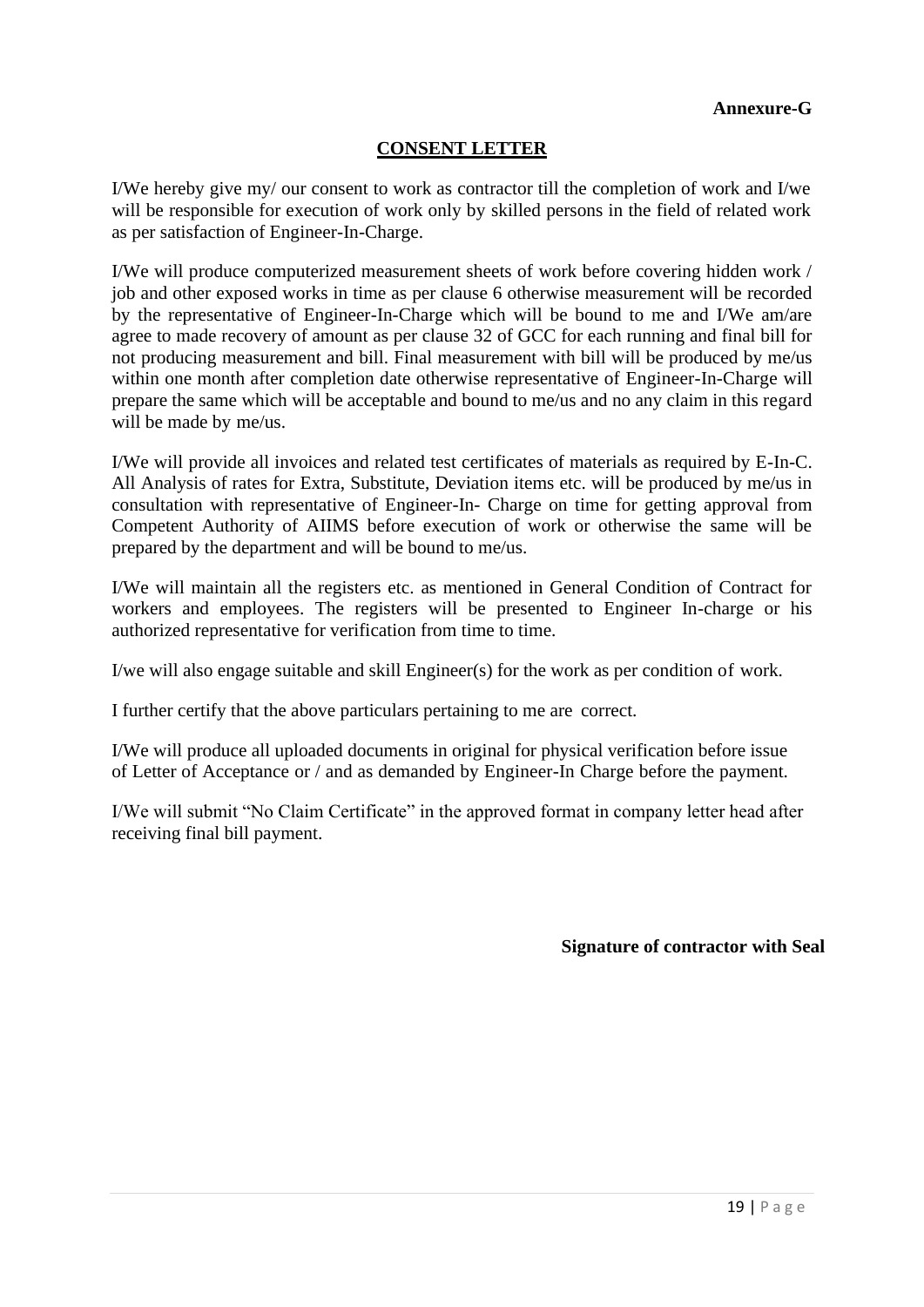#### **UNDERTAKING REGARDING ELECTRICAL LICENCE**

*To* The Superintending Engineer, AIIMS Mangalagiri,

**Subject:** Electrical modification works in Microbiology Service lab at Medical Lab building, AIIMS Mangalagiri.

Sir,

Having examined the details given in press notice and bid document for the above work, I/ We hereby submit the following.

"I/we hereby certify that I/we will either obtain valid electrical license at the time of execution of electrical work or associate Contractor having valid electrical license of eligible class".

Seal of bidder.

Date of submission

Signature (s) of

Bidder(s)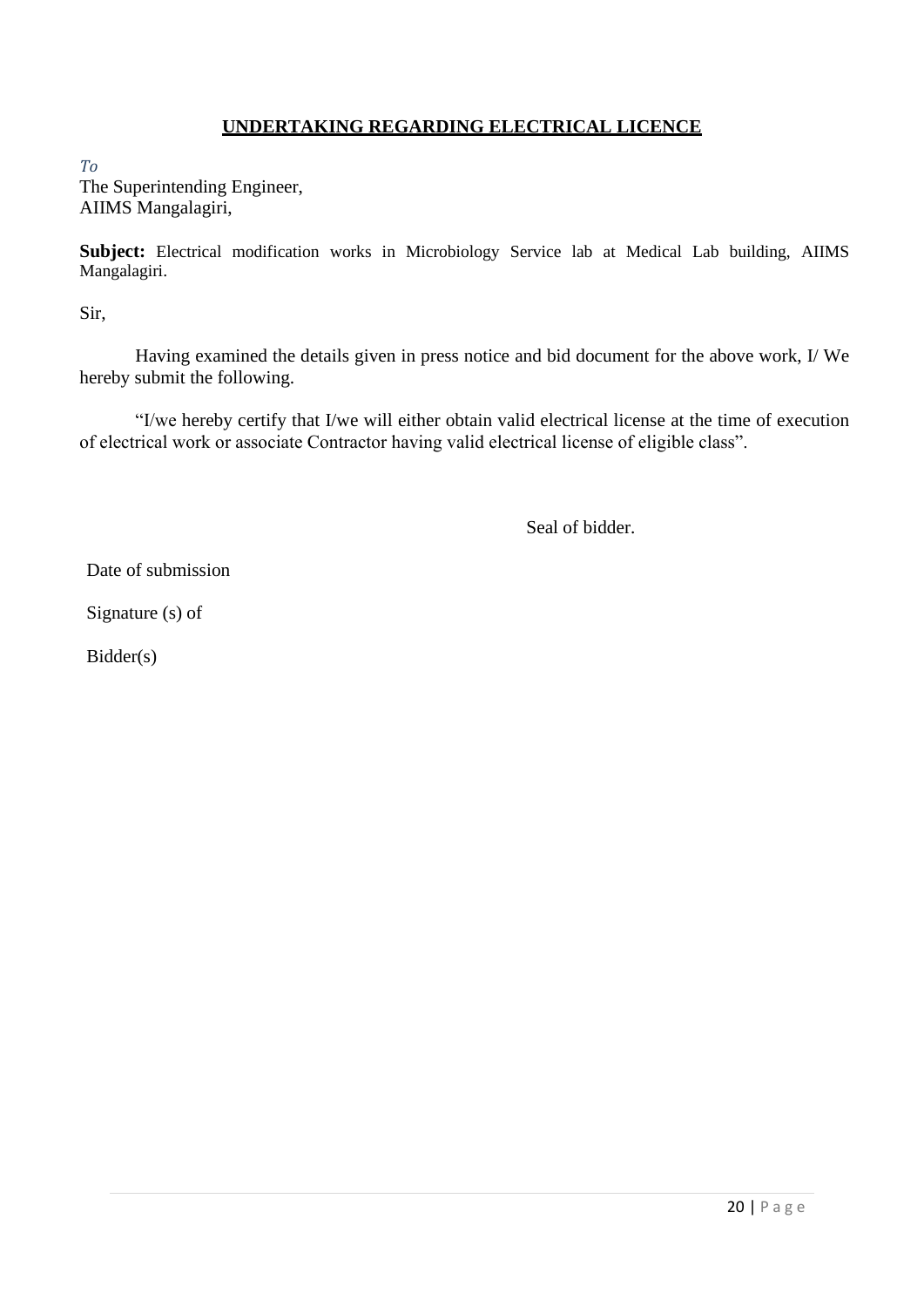#### **TO BE SIGNED BY THE BIDDER AND SAME SIGNATORY COMPETENT /AUTHORIZED TO SIGN THE RELEVANT CONTRACT ON BEHALF OF AIIMS Mangalagiri**

#### **INTEGRITY AGREEMENT**

This Integrity Agreement is made at............ on this …….. day of ......... 20……..

#### **BETWEEN**

Director, AIIMS Mangalagiri represented through Superintending Engineer, AIIMS Mangalagiri

**'Principal/Owner'**, which expression shall unless repugnant to the meaning or context hereof include its successors and permitted assigns.

#### **AND**

.................................................................................................................... (Name and Address of the Individual/firm/Company) through (Hereinafter referred to as the (Details of duly authorized signatory) **"Bidder / Contractor"** and which expression shall unless repugnant to the meaning or context hereof include its successors and permitted assigns)

#### **Preamble**

WHEREAS the Principal / Owner has floated the Tender (No: AIIMS MG/Engineering/Tender/2022-23/05/MicrobiologyServiceLab) (hereinafter referred to as "**Tender / Bid**") and intends to award, under laid down organizational procedure, contract for **: Electrical modification works in Microbiology Service lab at Medical Lab building,** 

**AIIMS Mangalagiri**. Hereinafter referred to as the "**Contract".**

AND WHEREAS the Principal / Owner values full compliance with all relevant laws of the land, rules, regulations, economic use of resources and of fairness/transparency in its relation with its Bidder(s) and Contractor(s).

AND WHEREAS to meet the purpose aforesaid both the parties have agreed to enter into this Integrity Agreement (hereinafter referred to as "**Integrity Pact**" or "**Pact"**), the terms and conditions of which shall also be read as integral part and parcel of the Tender / Bid documents and Contract between the parties.

NOW, THEREFORE, in consideration of mutual covenants contained in this Pact, the parties hereby agree as follows and this Pact witnesses as under:

#### **Article 1: Commitment of the Principal/Owner**

- a) The Principal/Owner commits itself to take all measures necessary to prevent corruption and to observe the following principles:
	- i) No employee of the Principal/Owner, personally or through any of his/her family members, will in connection with the Tender, or the execution of the Contract, demand, take a promise for or
	- ii) The Principal/Owner will, during the Tender process, treat all Bidder(s) with equity and reason. The Principal/Owner will, in particular, before and during the Tender process, provide to all Bidder(s) the same information and will not provide to any Bidder(s) confidential / additional information through which the Bidder(s) could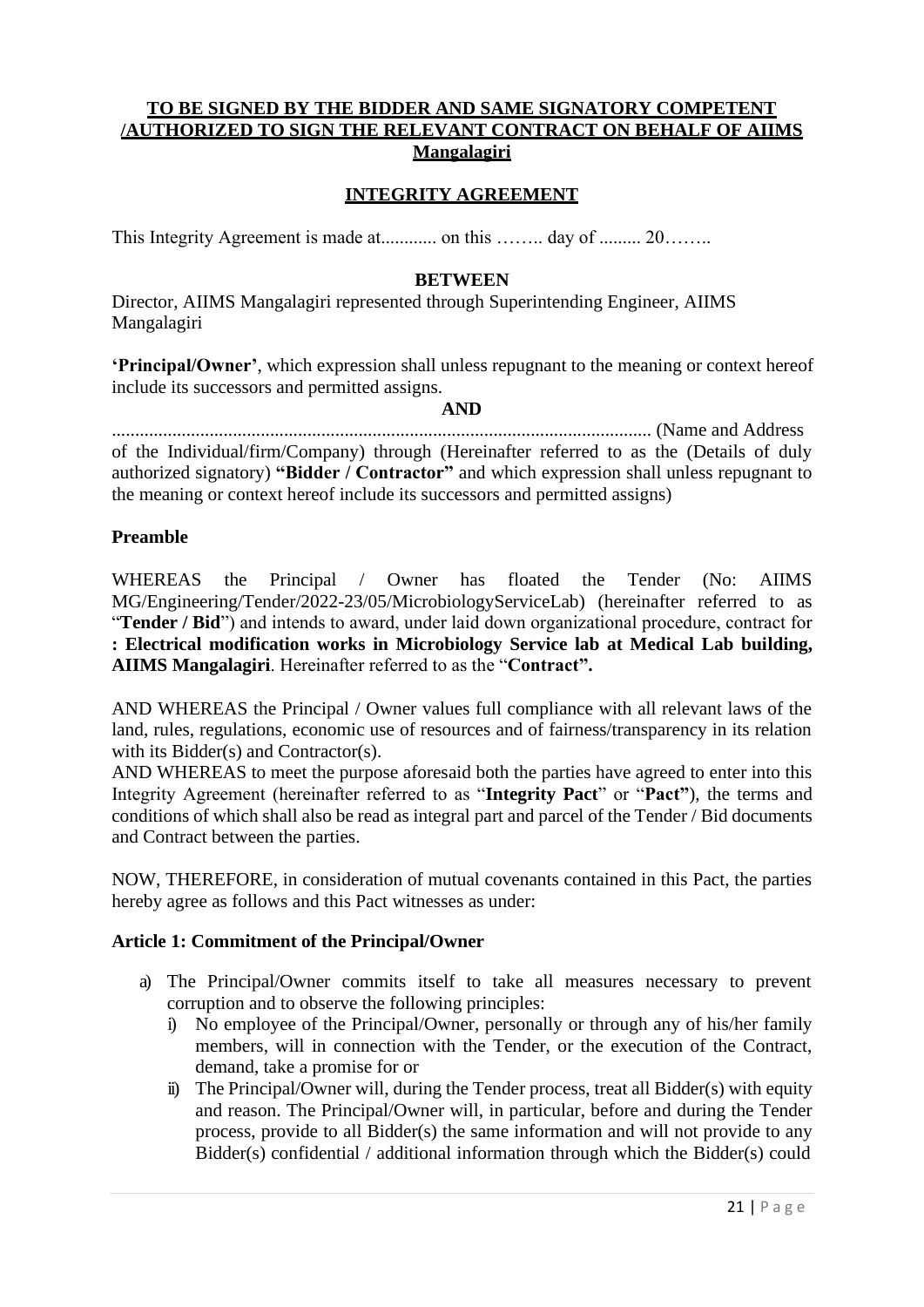obtain an advantage in relation to the Tender process or the Contract execution.

- iii) The Principal/Owner shall Endeavour to exclude from the Tender process any person, whose conduct in the past has been of biased nature.
- b) If the Principal/Owner obtains information on the conduct of any of its employees which is a criminal offence under the Indian Penal code (IPC)/Prevention of Corruption Act, 1988 (PC Act) or is in violation of the principles herein mentioned or if there be a substantive suspicion in this regard, the Principal/Owner will inform the Chief Vigilance Officer and in addition can also initiate disciplinary actions as per its internal laid down policies and procedures.

#### **Article 2: Commitment of the Bidder(s)/Contractor(s)**

- a) It is required that each Bidder/Contractor (including their respective officers, employees and agents) adhere to the highest ethical standards, and report to the Government / Department all suspected acts of fraud or corruption or Coercion or Collusion of which it has knowledge or becomes aware, during the tendering process and throughout the negotiation or award of a contract.
- b) The Bidder(s)/Contractor(s) commit himself to take all measures necessary to prevent corruption. He commits himself to observe the following principles during his participation in the Tender process and during the Contract execution:
- c) The Bidder(s) / Contractor(s) will not, directly or through any other person or firm, offer, promise or give to any of the Principal/Owner's employeesinvolved in the Tender process or execution of the Contract or to any third person any material or other benefit which he/she is not legally entitled to, in order to obtain in exchange any advantage of any kind whatsoever during the Tender process or during the execution of the Contract.
	- i) The Bidder(s) / Contractor(s) will not enter with other Bidder(s) into any undisclosed agreement or understanding, whether formal or informal. This applies in particular to prices, specifications, certifications, subsidiary contracts, submission or non-submission of bids or any other actions to restrict competitiveness or to cartelize in the bidding process.
	- ii) The Bidder(s) / Contractor(s) will not commit any offence under the relevant IPC / PC Act. Further the Bidder(s)/Contract(s) will not use improperly, (for the purpose of competition or personal gain), or pass on to others, any information or documents provided by the Principal / Owner as part of the business relationship, regarding plans, technical proposals and business details, including information contained or transmitted electronically.
	- $\ddot{m}$ ) The Bidder(s) / Contractor(s) of foreign origin shall disclose the names and addresses of agents/representatives in India, if any. Similarly, Bidder(s) / Contractor(s) of Indian Nationality shall disclose names and addresses of foreign agents/representatives, if any. Either the Indian agent on behalf of the foreign principal or the foreign principal directly could bid in a tender but not both. Further, in cases where an agent participates in a tender on behalf of one manufacturer, he shall not be allowed to quote on behalf another manufacturer along with the first manufacturer in a subsequent/parallel tender for the same item.
	- iv) The Bidder(s) / Contractor(s) will, when presenting his bid, disclose any and all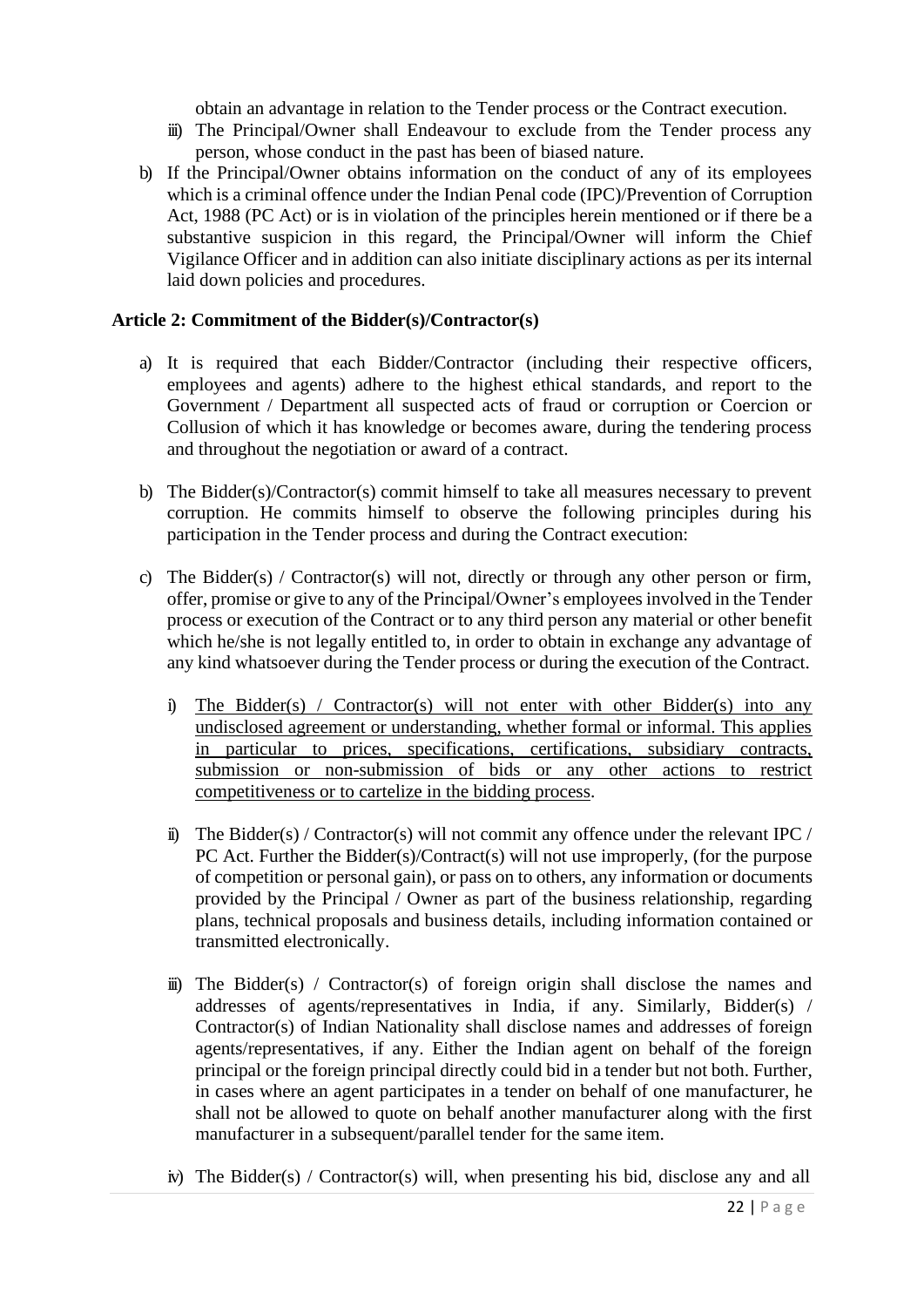payments he has made, is committed to or intends to make to agents, brokers or any other intermediaries in connection with the award of the Contract.

- d) The Bidder(s) / Contractor(s) will not instigate third persons to commit offences outlined above or be an accessory to such offences.
- e) The Bidder(s) / Contractor(s) will not, directly or through any other person or firm indulge in fraudulent practice means a willful misrepresentation or omission of facts or submission of fake/forged documents in order to induce public official to act in reliance thereof, with the purpose of obtaining unjust advantage by or causing damage to justified interest of others and/or to influence the procurement process to the detriment of the Government interests.
- f) The Bidder(s) / Contractor(s) will not, directly or through any other person or firm use coercive Practices (means the act of obtaining something, compelling an action or influencing a decision through intimidation, threat or the use of force directly or indirectly, where potential or actual injury may befall upon a person, his / her reputation or property to influence their participation in the tendering process).

#### **Article 3: Consequences of Breach**

Without prejudice to any rights that may be available to the Principal/Owner under law or the Contract or its established policies and laid down procedures, the Principal/Owner shall have the following rights in case of breach of this Integrity Pact by the Bidder(s) / Contractor(s) and the Bidder / Contractor accepts and undertakes to respect and uphold the Principal/Owner's absolute right:

a) If the Bidder(s) / Contractor(s), either before award or during execution of Contract has committed a transgression through a violation of Article 2 above

or

 in any other form, such as to put his reliability or credibility in question, the Principal/Owner after giving 14 days' notice to the contractor shall have powers

to

disqualify the Bidder(s) / Contractor(s) from the Tender process or terminate / determine the Contract, if already executed or exclude the Bidder / Contractor

from

future contract award processes. The imposition and duration of the exclusion will be determined by the severity of transgression and determined by the Principal/ Owner. Such exclusion may be forever or for a limited period as decided by the Principal / Owner.

- b) **Forfeiture of EMD / Performance Guarantee / Security Deposit:** If the Principal / Owner has disqualified the Bidder(s) from the Tender process prior to the award of the Contract or terminated / determined the Contract or has accrued the right to terminate/determine the Contract according to Article 3(1), the Principal/ Owner apart from exercising any legal rights that may have accrued to the Principal/Owner, may in its considered opinion forfeit the entire amount of Earnest Money Deposit, Performance Guarantee and Security Deposit of the Bidder/Contractor.
- c) **Criminal Liability:** If the Principal / Owner obtains knowledge of conduct of a Bidder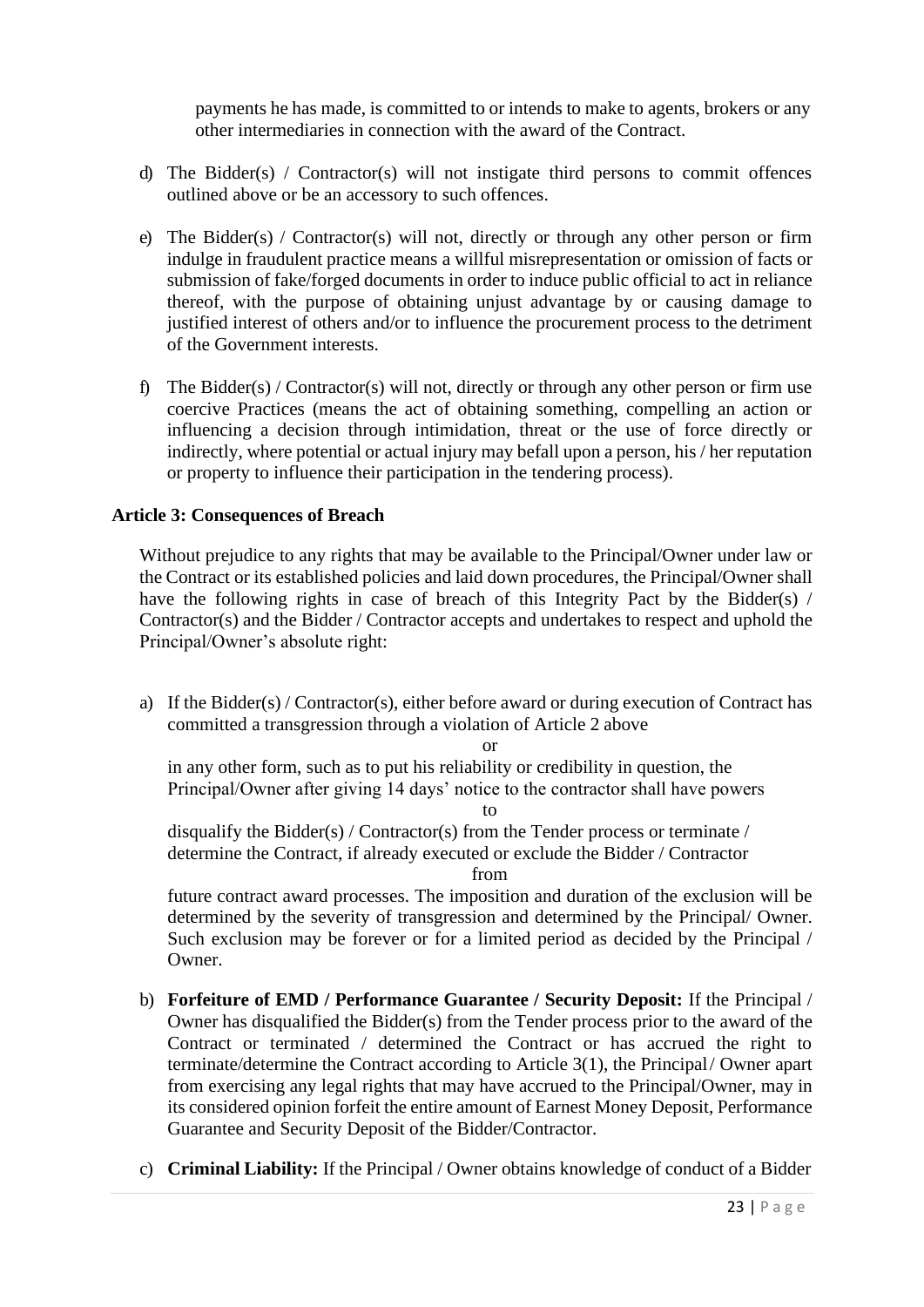or Contractor, or of an employee or a representative or an associate of a Bidder or Contractor which constitutes corruption within the meaning of IPC Act, or if the Principal / Owner has substantive suspicion in this regard, the Principal/Owner will inform the same to law enforcing agencies for further investigation.

#### **Article 4: Previous Transgression**

- a) The Bidder declares that no previous transgressions occurred in the last 5 years with any other Company in any country confirming to the anticorruption approach or with Central Government or State Government or any other Central/State Public Sector Enterprises in India that could justify his exclusion from the Tender process.
- b) If the Bidder makes incorrect statement on this subject, he can be disqualified from the Tender process or action can be taken for banning of business dealings/ holiday listing of the Bidder/Contractor as deemed fit by the Principal/Owner.
- c) If the Bidder/Contractor can prove that he has resorted / recouped the damage caused by him and has installed a suitable corruption prevention system, the Principal/Owner may, at its own discretion, revoke the exclusion prematurely.

#### **Article 5: Equal Treatment of all Bidders/Contractors/Subcontractors**

- a) The Bidder(s)/Contractor(s) undertake(s) to demand from all subcontractors a commitment in Conformity with this Integrity Pact. The Bidder/Contractor shall be responsible for any violation(s) of the principles laid down in this agreement/Pact by any of its Subcontractors/sub-vendors.
- b) The Principal/Owner will enter into Pacts on identical terms as this one with all Bidders and Contractors.
- c) The Principal/Owner will disqualify Bidders, who do not submit, the duly signed Pact between the Principal/Owner and the bidder, along with the Tender or violate its provisions at any stage of the Tender process, from the Tender process.

#### **Article 6- Duration of the Pact**

This Pact begins when both the parties have legally signed it. It expires for the Contractor/Vendor 12 months after the completion of work under the contract or till the continuation of defect liability period, whichever is more and for all other bidders, till the Contract has been awarded.

If any claim is made/lodged during the time, the same shall be binding and continue to be valid despite the lapse of this Pacts as specified above, unless it is discharged/determined by the Competent Authority, AIIMS Mangalagiri.

#### **Article 7- Other Provisions**

- a) This Pact is subject to Indian Law, place of performance and jurisdiction is the **Headquarters of the Division** of the Principal/Owner, who has floated the Tender.
	- b) Changes and supplements need to be made in writing. Side agreements have not been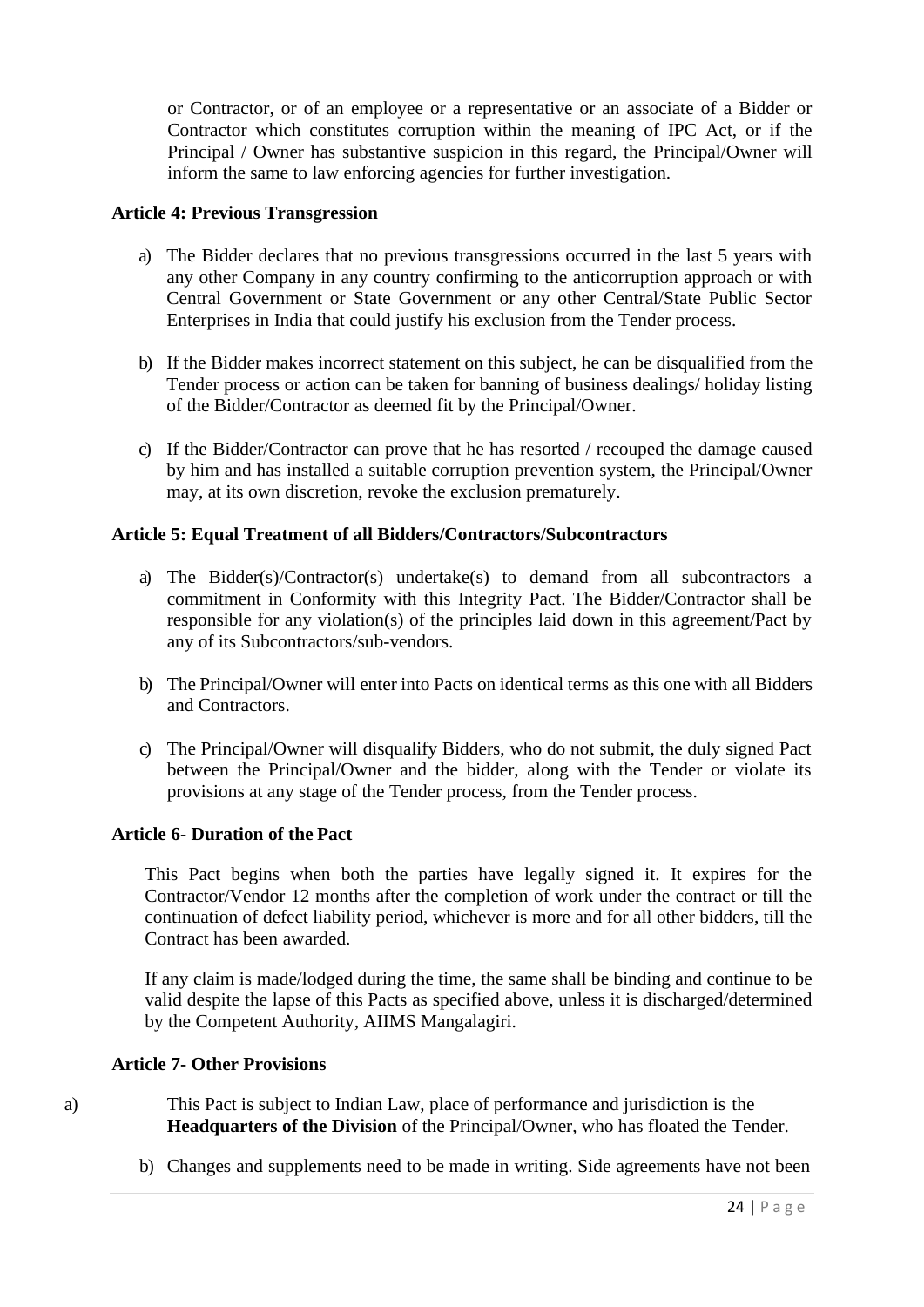made.

#### **c) If the Contractor is a partnership or a consortium, this Pact must be signed by all the partners or by one or more partner holding power of attorney signed by all partners and Consortium members. In case of a Company, the Pact must be signed by a representative duly authorized by board resolution.**

- d) Should one or several provisions of this Pact turn out to be invalid; the remainder of this Pact remains valid. In this case, the parties will strive to come to an agreement to their original intensions.
- e) It is agreed term and condition that any dispute or difference arising between the parties with regard to the terms of this Integrity Agreement / Pact, any action taken by the Owner/Principal in accordance with this **Integrity Agreement/ Pact or interpretation**  thereof shall not be subject to arbitration.

#### **Article 8- LEGAL AND PRIORRIGHTS**

All rights and remedies of the parties hereto shall be in addition to all the other legal rights and remedies belonging to such parties under the Contract and/or law and the same shall be deemed to be cumulative and not alternative to such legal rights and remedies aforesaid. For the sake of brevity, both the Parties agree that this Integrity Pact will have precedence over the Tender/Contact documents with regard any of the provisions covered under this Integrity Pact.

IN WITNESS WHEREOF the parties have signed and executed this Integrity Pact at the place and date first above mentioned in the presence of following witnesses:

............................................................... (For and on behalf of Principal /Owner)

................................................................. (For and on behalf of Bidder / Contractor)

**WITNESSES: -**

1(Signature, name and address)

2(Signature, name and address)

PLACE: -……………………

DATED: -…………………….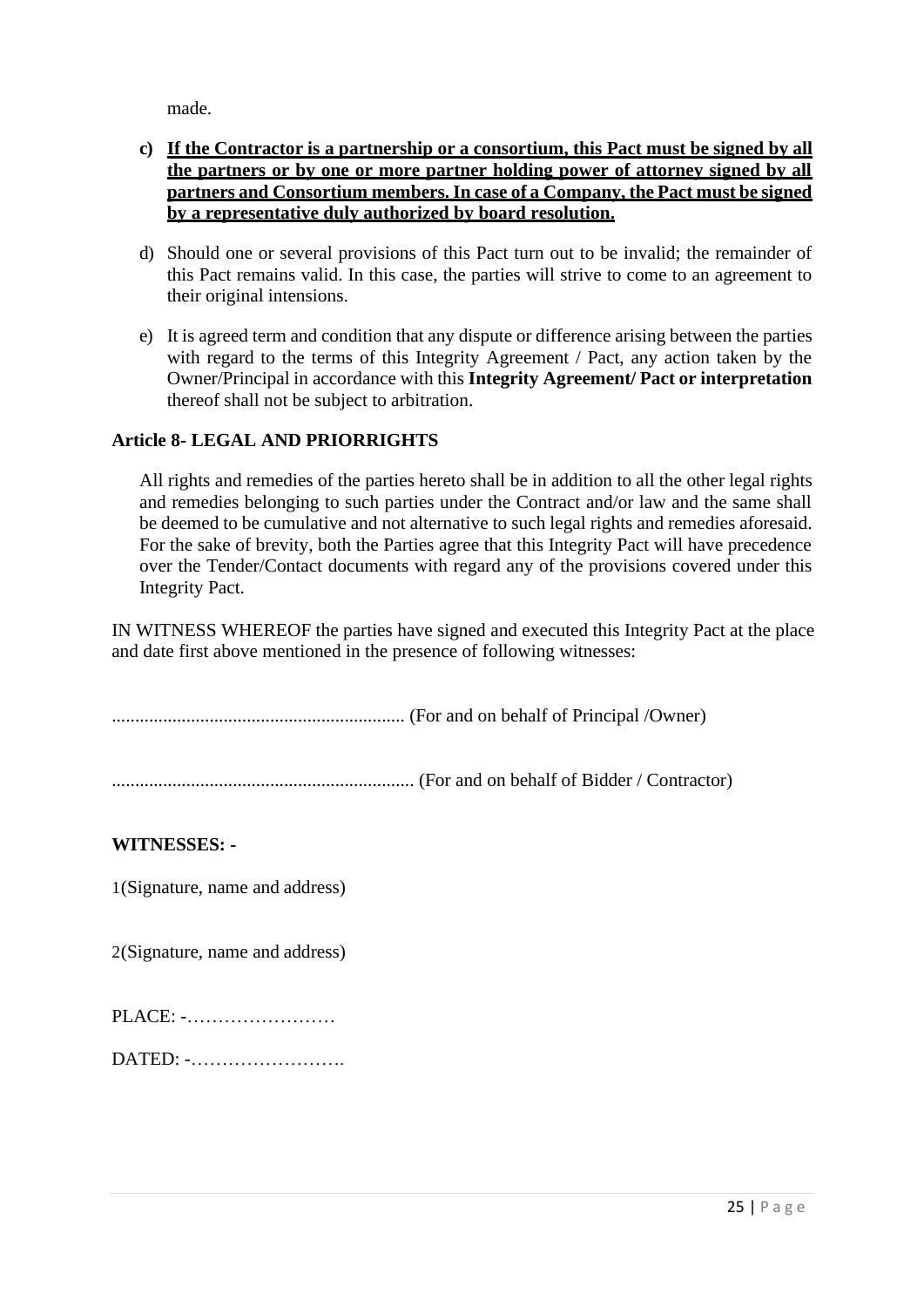# **ALL INDIA INSTITUTE OF MEDICAL SCIENCE MANGALAGIRI Percentage Rate Tender/ Item Rate Tender & Contract for Works**

Tender for the work of **Electrical modification works in Microbiology Service lab at Medical Lab building, AIIMS Mangalagiri**.

#### **E-TENDER**

I / We have read and examined the notice inviting tender, schedule, A, B, C, D, E & F Specification applicable, Drawings & Designs, General Rules and Directions, Conditions of Contract, clauses of contract, Special conditions, Schedule of Rate & other documents and Rules referred to in the conditions of contract and all other contents in the tender document for the work.

I / We hereby tender for the execution of the work specified for the Director, AIIMS Mangalagiri within the time specified in Schedule 'F' viz., schedule of quantities and in accordance in all respect with the specifications, designs, drawing and instructions in writing referred to in Rule-1 of General Rules and Directions and in Clause 11 of the Conditions of contract and with such materials as are provided for, by, and in respect of accordance with, such conditions so far as applicable.

I/We agree to keep the tender open for **Ninety (90)** days from the due date of opening of financial bid and not to make any modification in its terms and conditions.

A sum of **Rs.4,750** is hereby forwarded in Receipt Treasury Challan/ Deposit at Call Receipt of a Scheduled Bank/ Fixed Deposit Receipts of a Scheduled Bank/ Demand Draft of a Scheduled Bank/ Bank Guarantee issued by a Scheduled Bank as earnest money. A copy of the earnest money in Receipt Treasury Challan/ Deposit at Call Receipt of a Scheduled Bank/ Fixed Deposit Receipts of a Scheduled Bank/ Demand Draft of a Scheduled Bank/ Bank Guarantee issued by a Scheduled Bank is submitted with tender. If I/We, fail to furnish the prescribed performance guarantee within prescribed tender, I/we agree that the said President of India or his successors, in office shall without prejudice to any other right or remedy, be at liberty to forfeit the said earnest money absolutely. Further, if I/We fail to commence work as specified, I/We agree that President of India or his successors in office shall without prejudice to any other right or remedy available in law, be at liberty to forfeit the said performance guarantee absolutely. The said Performance Guarantee shall be guarantee to execute all the works referred to in the tender documents upon the terms and conditions contained orreferred to those in excess of that limit at the rates to be determined in accordance with the provision contained in Clause 12.2 and 12.3 of the General Conditions of Contracts (CPWD). Further, I/we agree that in case of forfeiture of earnest money or performance guarantee as aforesaid, I/We shall be debarred for participation in the re-tendering process of the work.

I / We undertake and confirm that eligible similar work(s) has/have not been got executed through another contractor on back-to-back basis. Further that, if such a violation comes to the notice of Department, then I/We shall be debarred for tendering in AIIMS Mangalagiri in future forever. Also, if such a violation comes to the notice of Department before date of start of work, the Engineer-in-Charge shall be free to forfeit the entire amount of Earnest Money Deposit/Performance Guarantee.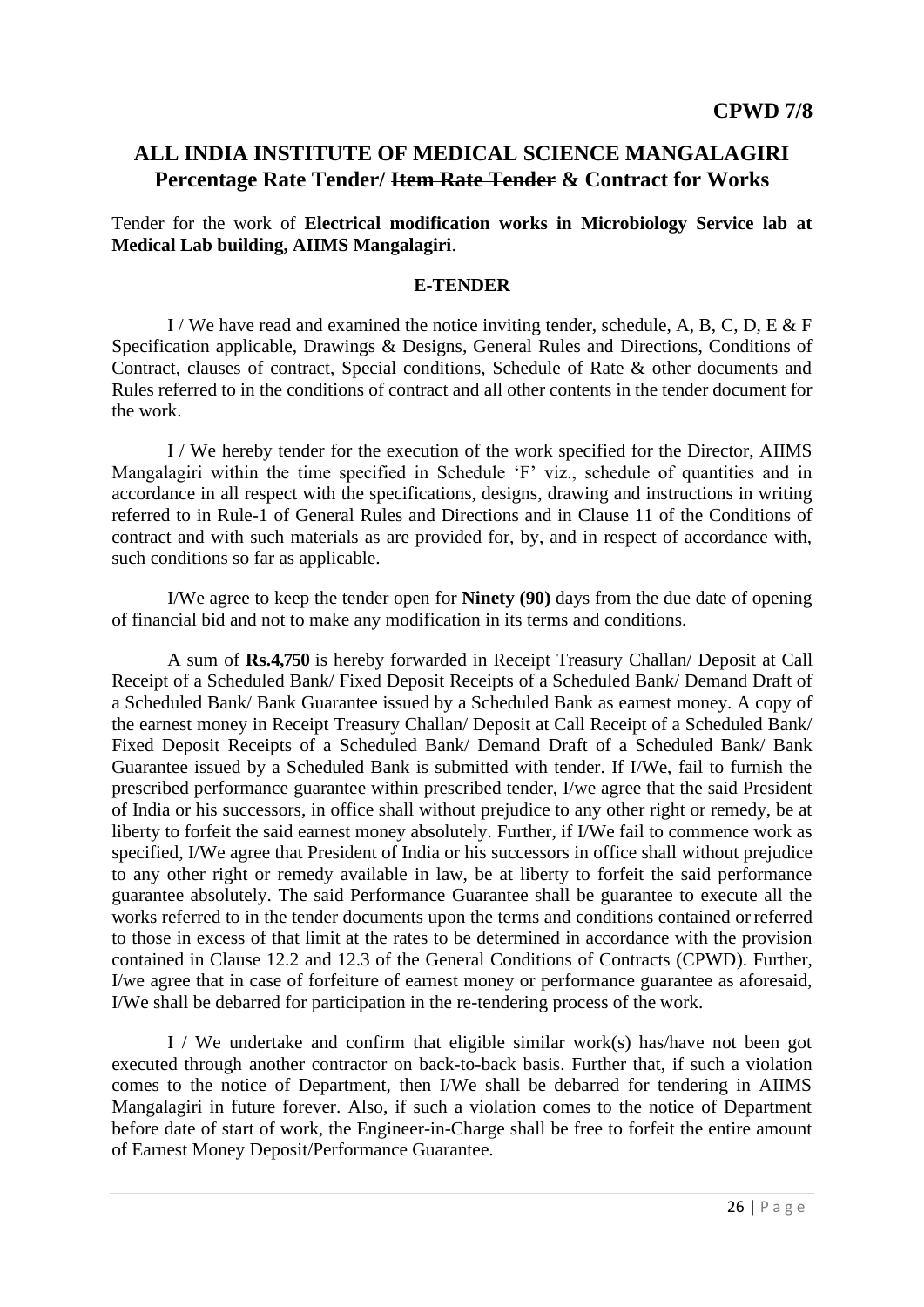I / We hereby declare that I/We shall treat the tender documents drawings and other records connected with the work as secret/confidential documents and shall not communicate information/derived there from to any person other than a person to whom I/We am/are authorized to communicate the same or use the information in any manner prejudicial to the safety of the State.

|                                                                             | Signature of Contractor#<br>Postal Address#                                                  |
|-----------------------------------------------------------------------------|----------------------------------------------------------------------------------------------|
|                                                                             |                                                                                              |
|                                                                             |                                                                                              |
| Witness:                                                                    | # e-Mail id#                                                                                 |
| Address: #                                                                  |                                                                                              |
| Occupation: #                                                               | # To be filled in by the contractor/witness as applicable                                    |
|                                                                             | <b>ACCEPTANCE</b>                                                                            |
|                                                                             | The above tender (as modified vide letters mentioned hereunder) is accepted by me for and on |
|                                                                             | $(Rupees$ (Rupees )                                                                          |
| The letters referred to below shall form part of this contract Agreement: - |                                                                                              |
|                                                                             |                                                                                              |
|                                                                             |                                                                                              |
|                                                                             |                                                                                              |
|                                                                             | For & on behalf of the AIIMS Mangalagiri.                                                    |
|                                                                             |                                                                                              |
| Dated                                                                       |                                                                                              |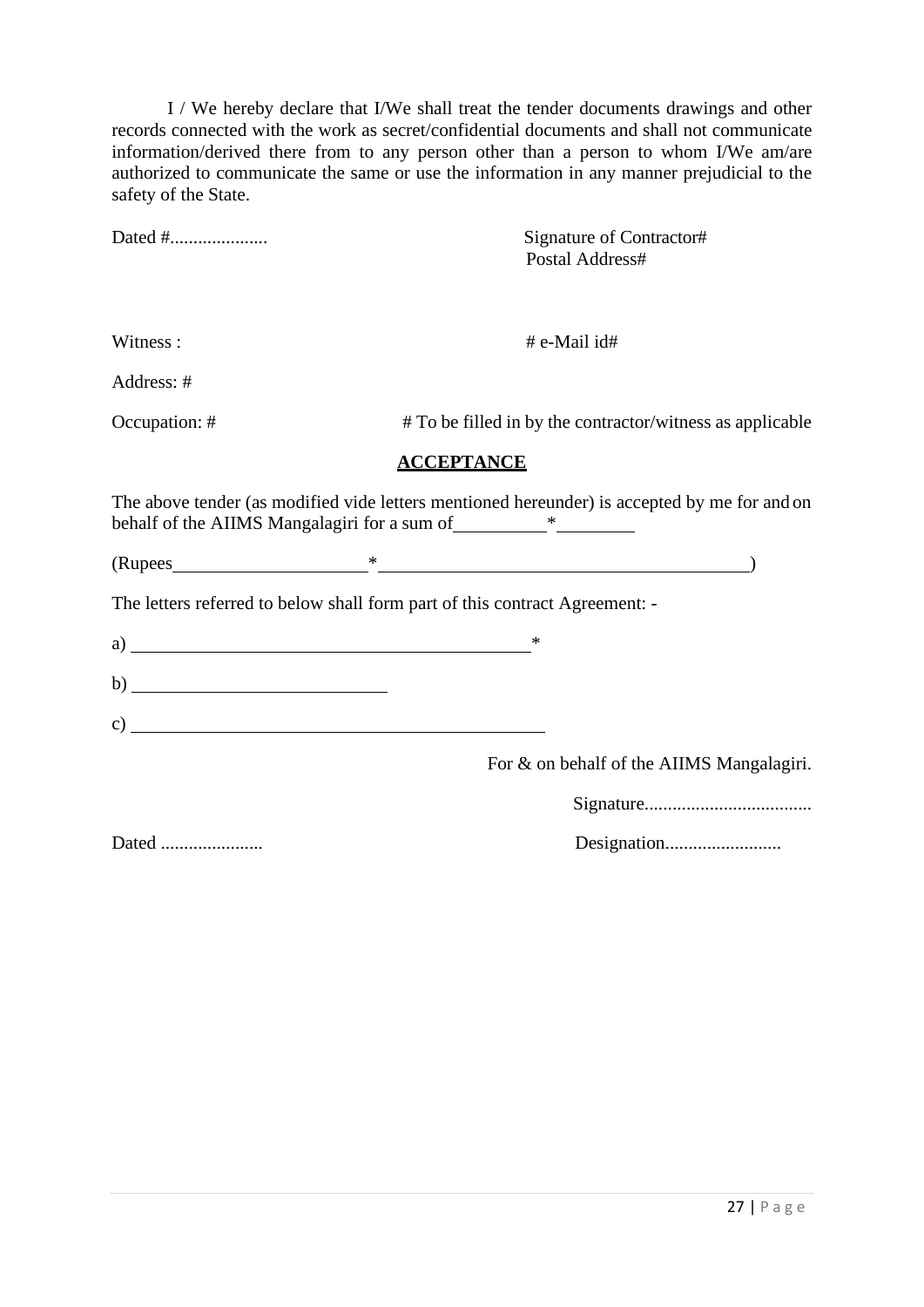#### **GENERAL PARTICULAR**

- **1.** Name of Work: "**Electrical modification works in Microbiology Service lab at Medical Lab building, AIIMS Mangalagiri.**
- 2. For all items of **Civil/Electrical/AC&R/Horticulture**; CPWD specifications with up-todate correction slips up to receipt of tender shall be followed. For the items which are not covered under CPWD Specifications; B.I.S. specifications shall apply. In this regard the decision of Engineer-in- charge shall be final.
- 3. Wherever any reference is made of any Indian Standard, it shall be taken as reference to the latest edition with all amendments/ revision issued thereto up to the date of receipt of tenders.
- 4. Unless otherwise specified, the agreement rates for all items of work of the schedule of quantities are for all heights, depths, leads and lifts involved in the execution of work.
- 5. Other agencies working at site will also simultaneously execute the work entrusted to them and the contractor shall offer necessary co-operation wherever required to other agencies.
- 6. On account of security consideration, there could be some restrictions on the working hours, movement of vehicles for transportation of materials. The contactor shall be bound to follow all such restrictions and adjust the program for execution accordingly, for which nothing extra shell be paid.
- 7. The work shall be carried out in a manner complying in all respects with the requirements of relevant bye laws of the local bodies, Labour Laws, minimum wages act, workmen compensation act and other statutory laws enacted by Central Govt. as well as State Govt.
- 8. All melba/rubbish/silt/waste, garbage etc. generated due to any operation from buildings/houses/hostels and other open spaces whatsoever shall be disposed off on daily basis by the contractor to the specified common disposal point. After the collection of full truck load of the said Melba (approx. 4.5 cubic meters), the same shall be disposed off by the contractor to the authorized municipal dumping ground and nothing extra shall be paid on this account. In case of non- removal/disposal in the specified period, the same would be disposed at risk & cost of contractor.
- 9. No residential accommodation shall be provided to any of the staff engaged by the contractor. The contractor shall not be allowed to erect any temporary set up for staff in the campus.
- 10. No claims of the labour shall be entertained by the Department including that of providing employment, regularization of services etc.
- 11. All required register will be issued by Engineer-in-Charge/Executive Engineer duly marked in chronological order but the contractor will have to arrange all such registers/stationery etc. Nothing extra shall be paid on this account.
- 12. The contractor shall have registration with Employee's Provident Fund commissioner and Employee's state Insurance Corporation for safe guarding interest of his workmen. He shall obtain all other necessary approvals from statutory bodies as per law in vogue.
- 13. All T&P, scaffoldings, ladders/Hydra etc., instruments/meters for maintenance, consumable and Contingent Articles required for execution of the work shall be arranged by the contractor.
- 14. The contractor shall make all safety arrangement required for the labour engaged by him at his own cost. All consequences due to negligence or due to lapse of security/safety or otherwise shall remain with the contractor. The department shall not be responsible for any mishap, injury, accident or death of the contractor's staff. No claim in this regard shall be entertained / accepted by the department. Also, Contractor is responsible to the damage caused to any man/material other that his team during execution and AIIMS will not be responsible for that.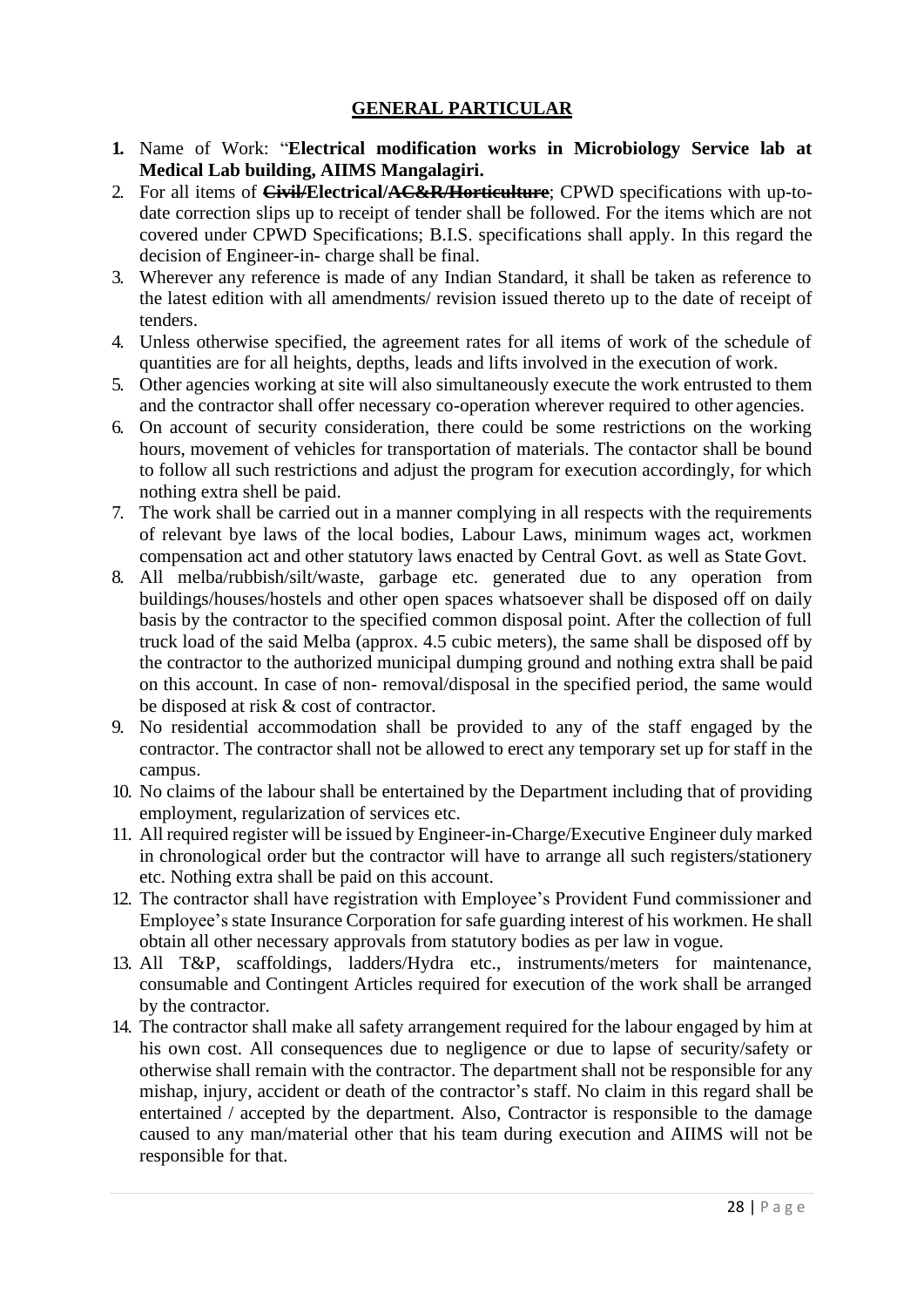- 15. Contractor shall be fully responsible for any damages caused to govt. property or allotter's property by his or his labor in carrying out the work and shall be rectified by the contractor at his own cost.
- 16. GST and other Taxes as applicable shall be recovered/ paid from the contractor's bill as per Govt. of India/AIIMS Rules.
- 17. Chases, holes & drilling works etc. shall be done using power operated tools in the cost of Contract. No extra will be paid for the same.
- 18. The agency shall restore back the premises and other articles provided by the department to the department at the time of closure of the contract.
- 19. In the case of discrepancy between the schedule of quantities, the Specifications and/or the Drawings, the following order of preference shall be observed:

(a) Description of schedule of quantities.

- (b) Additional specifications and special conditions, if any.
- (c) Contract clauses of General conditions of contract for Central P.W.D. works. (iv) CPWD specifications.
- (d) Architectural drawings.
- (e) Indian standards specifications/ BIS. (vii) Sound engineering practice. Any reference made to any Indian standards specifications in these documents, shall imply to the latest version of that standard, including such revisions/amendments as issued by the Bureau of Indian Standards up to last date of receipt of tenders. The contractor shall keep at his own cost all such publications of relevant Indian Standards applicable to the work at site.
- 20. The contractor and /or his authorized agent should see the site order book every day and get the compliance of instruction given by the JE/AE/Engineer-in-charge (E-I/C) as per time schedule.
- 21. The contractor will not pitch up tents for laborers, materials and his stores etc.
- 22. No permanently / temporary huts / structures shall be constructed by the contractor at the site of work or at any government land / premises. Such structures, if any, found at the site or at AIIMS, Mangalagiri land shall be demolished and removed at the cost of the agency without any notice.
- 23. Any damage to the building structure, fittings or any other articles etc. done by the contractor or his workman during the execution of the work shall be made good by the contractor at his own cost.
- 24. The contractor shall clear the site properly after the completion of the work.
- 25. The Agency shall be solely responsible for compliance to the provisions of various Labor and industrial laws, such as, wages, allowances, compensations, EPF, Bonus. Gratuity, ESI etc. relating to personnel deployed by it at AIIMS, Mangalagiri site or for any accident caused to them and the institute shall not be liable to bear any expense in this regard. The Agency shall make payment of wages to workers engaged by it by the stipulated date irrespective of any delay in settlement of its bill by AIIMS, Mangalagiri for whatever reason. The Agency shall also be responsible

For the insurance of its personnel. The Agency shall specifically ensure compliance of various Laws / Acts, including but not limited to with their re-enactments / amendments / modifications etc.

- (a) The Payment of Wages Act 1936.
- (b) The Employees Provident Fund & MP Act, 1952.
- (c) The Contract Labor (Regulation) Act, 1970.
- (d) The Payment of Bonus Act, 1965.
- (e) The Payment of Gratuity Act, 1972.
- (f) The Employees State Insurance Act, 1948.
- (g) The Employment of Children Act, 1938.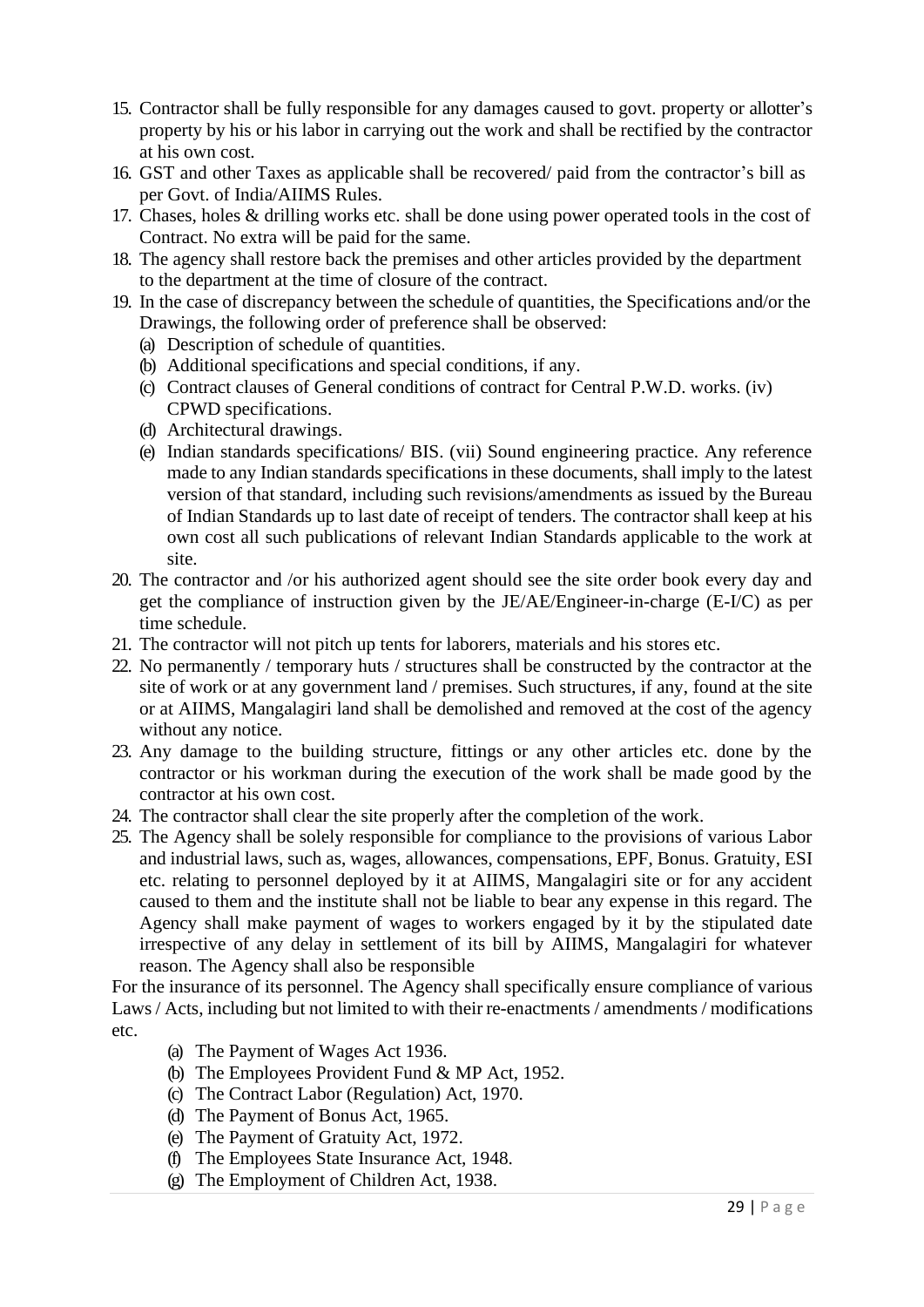- (h) The Motor Vehicle Act, 1988.
- (i) Minimum Wages Act, 1948.
- 26. **Breach of Terms and Conditions:** Noncompliance of any terms and conditions enumerated in the contract shall be treated as breach of contract. Or In Case of breach of any terms and conditions as mentioned above, the Competent Authority, will have the right to reject the bid at any stage without assigning any reason thereof and nothing will be payable by AIIMS, Mangalagiri in that event the EMD and /or Performance Guarantee and/or security deposit shall also stands forfeited.
- 27. **Arbitration:** The Arbitration shall be held in accordance with the provision of the Arbitration and conciliations Act, 1996 and the venue of arbitration shall be at Mangalagiri. The decision of the Arbitrator shall be final and binding on the both parties.
- 28. **Dispute Settlement:** It is mutually agreed that all differences and disputes arising out of or in connection with this agreement shall be settled by mutual discussions and negotiations if such disputes and differences cannot be settled and resolved by discussions and negotiations then the same shall be referred to the sole Arbitrator appointed by the Director, AIIMS, MANGALAGIRI whose decision shall be final and binding on both the parties. The contract shall be governed by laws and procedures established by Govt. of India, within the framework of applicable legislation and enactment made from time to time concerning such commercial dealings/ processing.
- 29. Guidelines issued by Hon'ble National Green Tribunal in O.A. No. 21 of 2015 and O.A. No. 95 of 2014 in the matter of Vardhaman Kaushik Vs. Union of India & other and Sanjay Kulshreshtha Vs Union of India & ors: Air Pollution of Dust from Construction and Demolition activity reg. issued vide letter No. DPCC/EIA/Ref-001 to 172/NGT-21/2015/225-408 dt. 17/04/2015 shall be complied by the Bidders.
- 30. The sample of all the items shall have to be got approved by the Contractor from the Engineer-in-Charge/Executive Engineer or his Representative before the supply commences, the approval of sample shall be only in respect of workmanship and finish, and shall be without prejudice to the right of Engineer-in-Charge to get random samples tested out of the actual lot received as per additional conditions. This decision is the Prerogative of Engineer-in-Charge.
- 31. The contractor shall furnish the manufacturer's certificate that the material supplied satisfy the requirements of the relevant specifications.
- 32. The Engineer-in-Charge shall be at liberty to test respective sample (s) of each item of schedule of quantity in any approved laboratory as decided by him. The sample for testing shall be provided by the contractor. If the test proves satisfactory and the material is accepted, the testing charge in respect of satisfactory test shall be borne by the department. All other expenditure required to be incurred for making available the sample, conveyance and packing etc., shall be borne by the contractor himself. In case any sample of particular lot fails in testing the contractor shall be bound to replace the entire lot with fresh material of prescribed specifications and the rejected lot shall only be returned to the contractor after fresh lot is supplied. Testing charges in respect of failed sample will be borne by the contractor himself.
- 33. Rejected materials shall have to be removed by the contractor at his own cost at once.
- 34. In case of any dispute regarding rejection of quantity of materials the decision of Engineerin- Charge shall be final and binding upon the contractor.
- 35. Conditional tenders are liable to be summarily rejected. Composite register issued by Engineer-In-charge must be maintained by representative of E-I-C and contractor both. The contractor or his representative is bound to sign the Composite register as and when required by the Engineer-in-Charge and to comply with the remarks therein.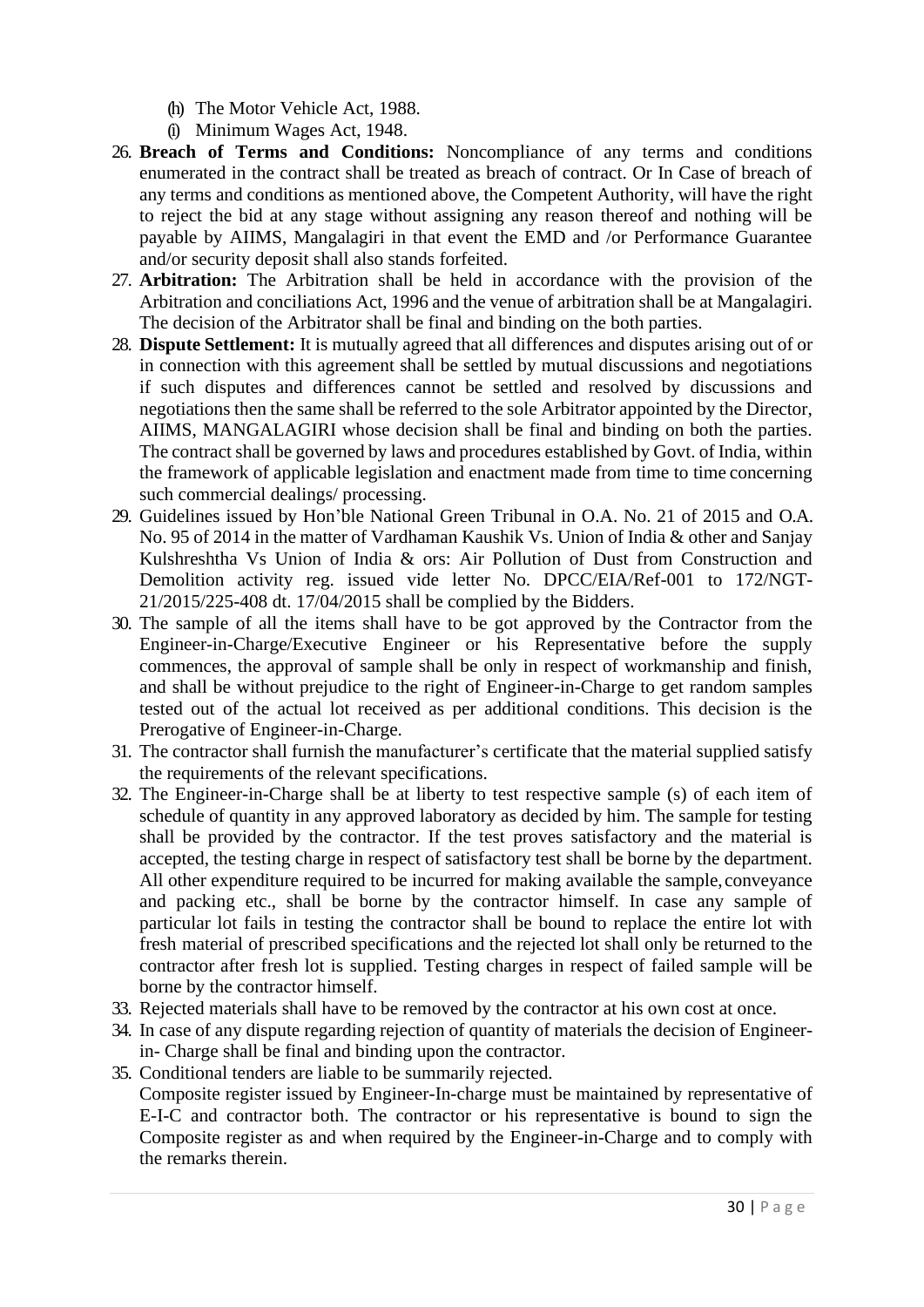#### **SCOPE OF WORK AND TECHNICAL SPECIFICATIONS FOR ELECTRICAL WORKS**

The scope of supply and work for electrical jobs and general technical requirements are as below:

- 1. Supply, laying and termination of LT Power Cables with cable glands, lugs etc. from existing electrical panels.
- 2. Supply and installation of cable supports and GI cable trays.
- 3. Supply and fixing of DBs, MCBs, RCCBs, Isolators, Switch boards along with GI box, Modular switches, Sockets etc. at the locations specified by Engineer-in-charge/AIIMS representative.
- 4. Supply of all electrical items shall be from list of approved vendors.
- 5. All safety precautions shall be followed during installation work of items.
- 6. Cable tags shall be provided at both ends with durable type lugs.
- 7. The work shall be carried out strictly in accordance with CPWD specifications for electrical works 2013 (internal), 1995 (external) as amended up to date and in accordance with the Indian Electricity rules, 1956, Indian Electricity act, 1910 as amended up to date and as per instructions of Engineer-in-Charge along with instructions mentioned here and nothing will be paid extra.
- 8. All materials to be used in the work shall be ISI marked and shall got approved from Engineer-in-charge, if make is other than the one mentioned in approved make list.
- 9. PVC insulated copper conductor wire used shall be multi-stranded FRLS grade for which nothing extra will be paid.
- 10. The contractor shall make his own arrangement at his own cost for electrical/ general tools and plants required for the work. All termination of electrical cables in panels/DBs/cable looping box etc. shall have to be done with proper thimbles/ Cu lugs using crimping process. Copper thimbles/ reducer shall be used for copper cable and Aluminum cable nothing extra will be paid for the same.
- 11. The contractor shall have to prove bona-fide of the make of materials by producing necessary document evidence.
- 12. All MCBs, DBs, RCCBs, Isolators shall be of same make/manufacturer.
- 13. Modular switches/ sockets/ plates and all accessories shall be of the single make only. The contractor shall have to make the edges around the boxes wherever required for which nothing extra shall be paid. The galvanized metal box shall be of the standard thickness as the GI boxes besides other requirement.
- 14. The connection, interconnection, earthing and inner earthing shall be done by the contractor wherever required and nothing extra shall be paid on this account. All repairs and patch work shall be neatly carried out to match with the original finish and all damages caused to the building installation during the execution of the work shall have to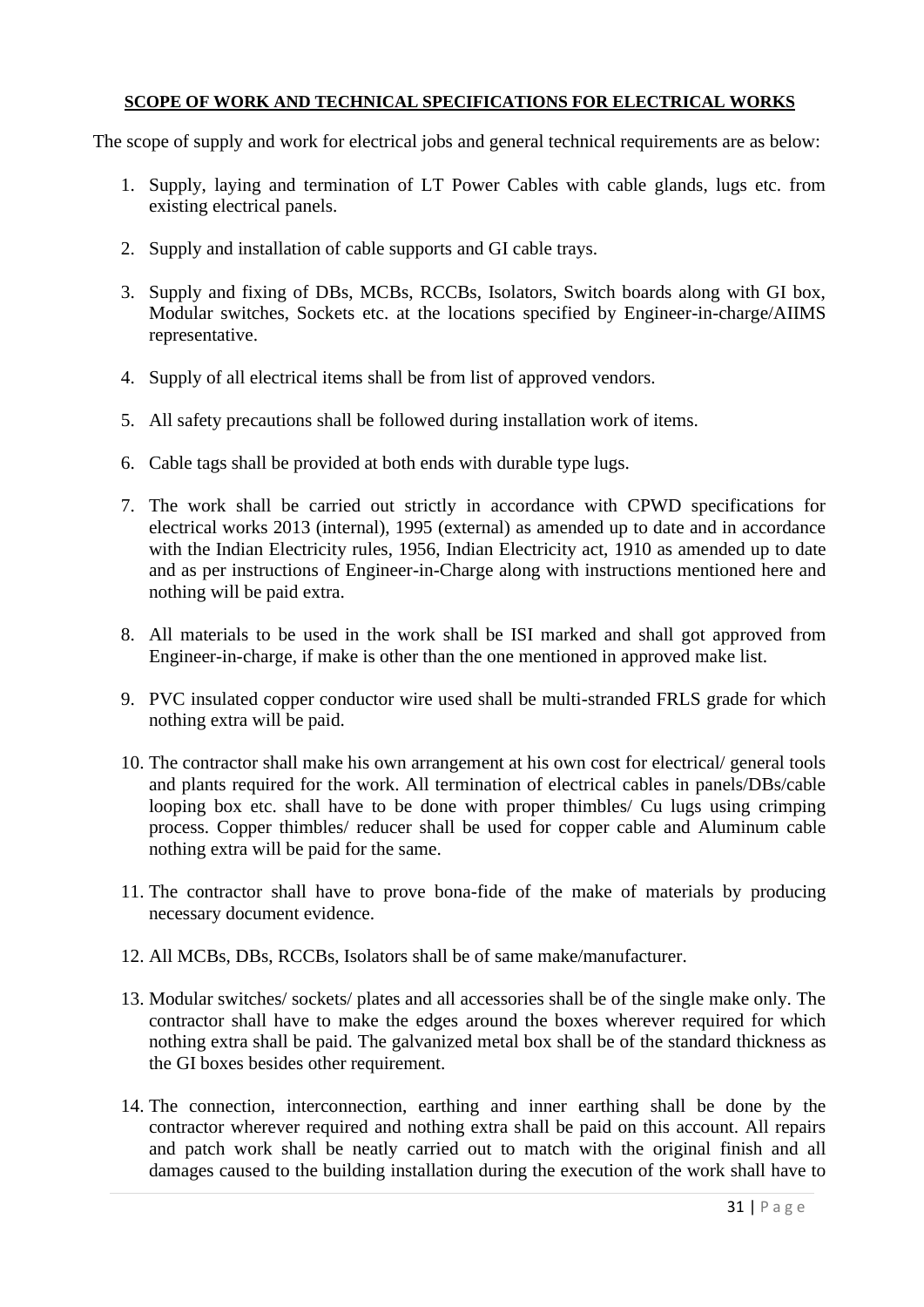be made good by the contractor immediately at his own cost to the entire satisfaction of Engineer-in-charge. In case contractor fails to comply with the instructions of Engineerin-charge shall be at the liberty to get the work done by any other agency and recover such an amount as paid to other agency from the bill(s) of the contractor. Contractor shall have no claim, whatsoever, on the extent of such amount.

- 15. The MCB should be of the same make as that of MCB DBs and having a minimum breaking capacity of 10kA, C-curve.
- 16. Length of the cables required shall be measured w.r.t. site condition and these shall be delivered in section of approved length only, to avoid jointing as far as possible.
- 17. Proper sleeving is to be provided to bare earth conductor in the switch boxes and also to bare conductors used for inter switch looping inside the switch boxes for which no extra will be paid.
- 18. Termination of wiring inside DBs and main boards should be by crimped connections.
- 19. Proper feruling and labelling shall be done in DBs and Switchboards.
- 20. Suitable number of trap doors necessary for drawing Power cables shall be provided in False Ceiling (Gypsum board).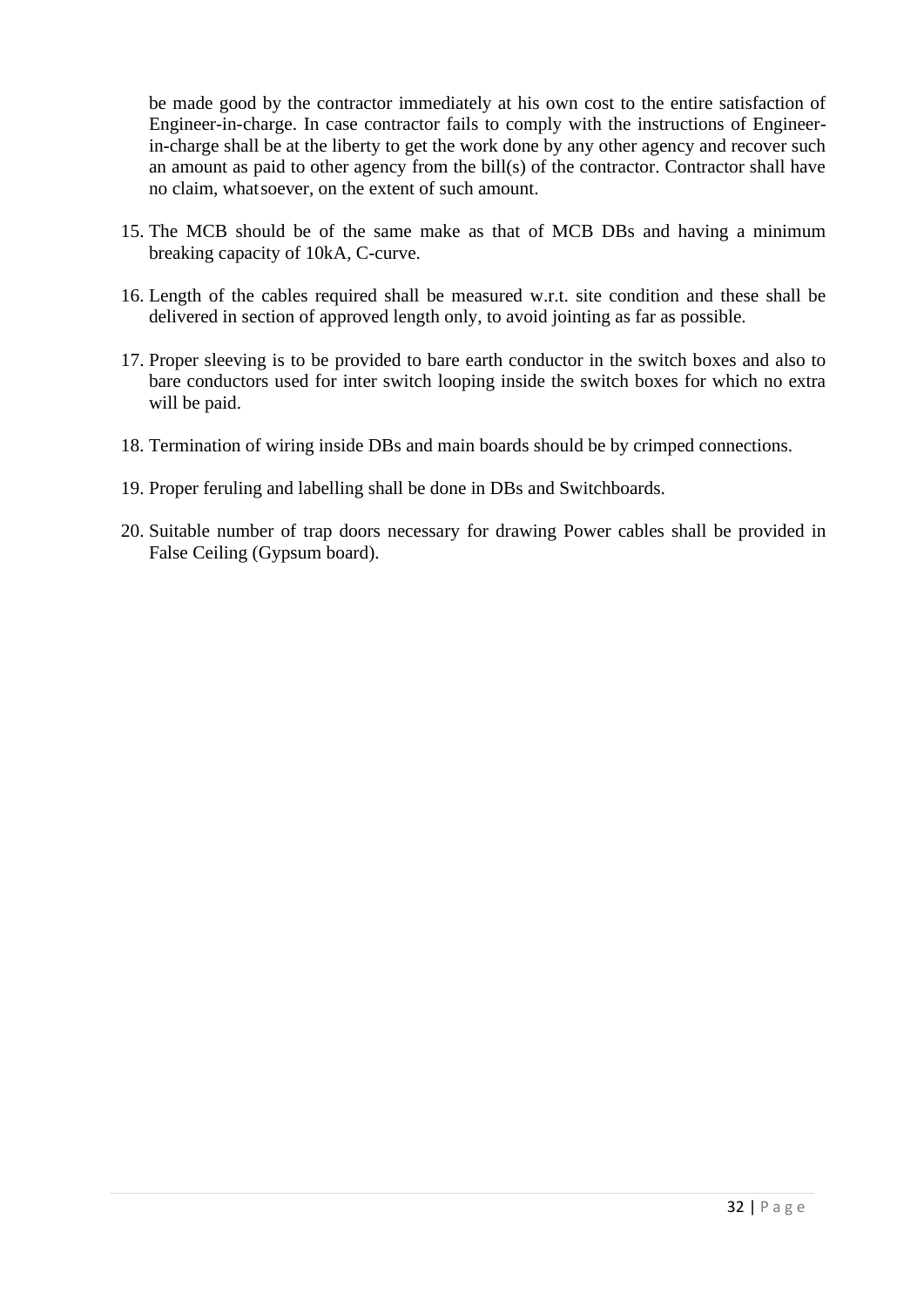#### **Annexure I**

#### **FORM OF EARNEST MONEY DEPOSIT**

#### **(Bank Guarantee Bond)**

WHEREAS, contractor .................. (Name of contractor) (Hereinafter called "the contractor") has submitted the tender dated ……….. (date) for the construction of ……………………………… (name of the work) (hereinafter called the "Tender)

KNOW ALL PEOPLE by these presents that we ……………………………. (Name of bank) having our registered office at ……………………. (hereinafter called "the Bank") are bound unto ……………………………….. (Name and division of Executive Engineer) (hereinafter called "the Engineer-in-Charge") in the sum of Rs. …………………….. (Rs. in words ………………………. ) for which payment well and truly to be made to the said Engineer-in-Charge the Bank binds itself, his successors and assigns by these presents.

SEALED with Common Seal of the said Bank this …………… day of ……………20……… The CONDITIONS of this obligation are:

- (1) If after tender opening the Contractor withdraws, histender during the period of validity of tender (including extended validity of tender) specified in the Form of Tender;
- (2) If the contractor having been notified of the acceptance of his tender by the Engineerin-Charge:
	- $(a)$  fails or refuses to execute the Form of Agreement in accordance with the Instructions to contractor, if required; OR
	- (b) fails or refuses to furnish the Performance Guarantee, in accordance with the provisions of tender document and Instructions to contractor,

We undertake to pay the Engineer-in-charge either up to the above amount or part thereof upon receipt of his first written demand, without the Engineer-in-Charge having to substantiates his demand, provided that in his demand the Engineer-In-Charge will note that the amount claimed by his is due to him owing to the occurrence of one or any of the above conditions, specifying the occurred condition or conditions.

This Guarantee will remain in force up to and including the date\*………… after the deadline for submission of tender as such deadline is stated in the Instructions to the contractor or as it may be extended by Engineer-in-Charge, notice of which extension(s) to the Bank is hereby waived. Any demand in respect of this Guarantee should reach the Bank not later than the above date.

| DATE |  |  |  |  |  |  |  |  |  |
|------|--|--|--|--|--|--|--|--|--|
|      |  |  |  |  |  |  |  |  |  |

#### SIGNATURE OF BANK

WITNESS ..................

#### SEAL (SIGNATURE, NAME AND ADDRESS)

\*Date to be worked out on the basis of validity period of 6 months form last date of receipt of tender.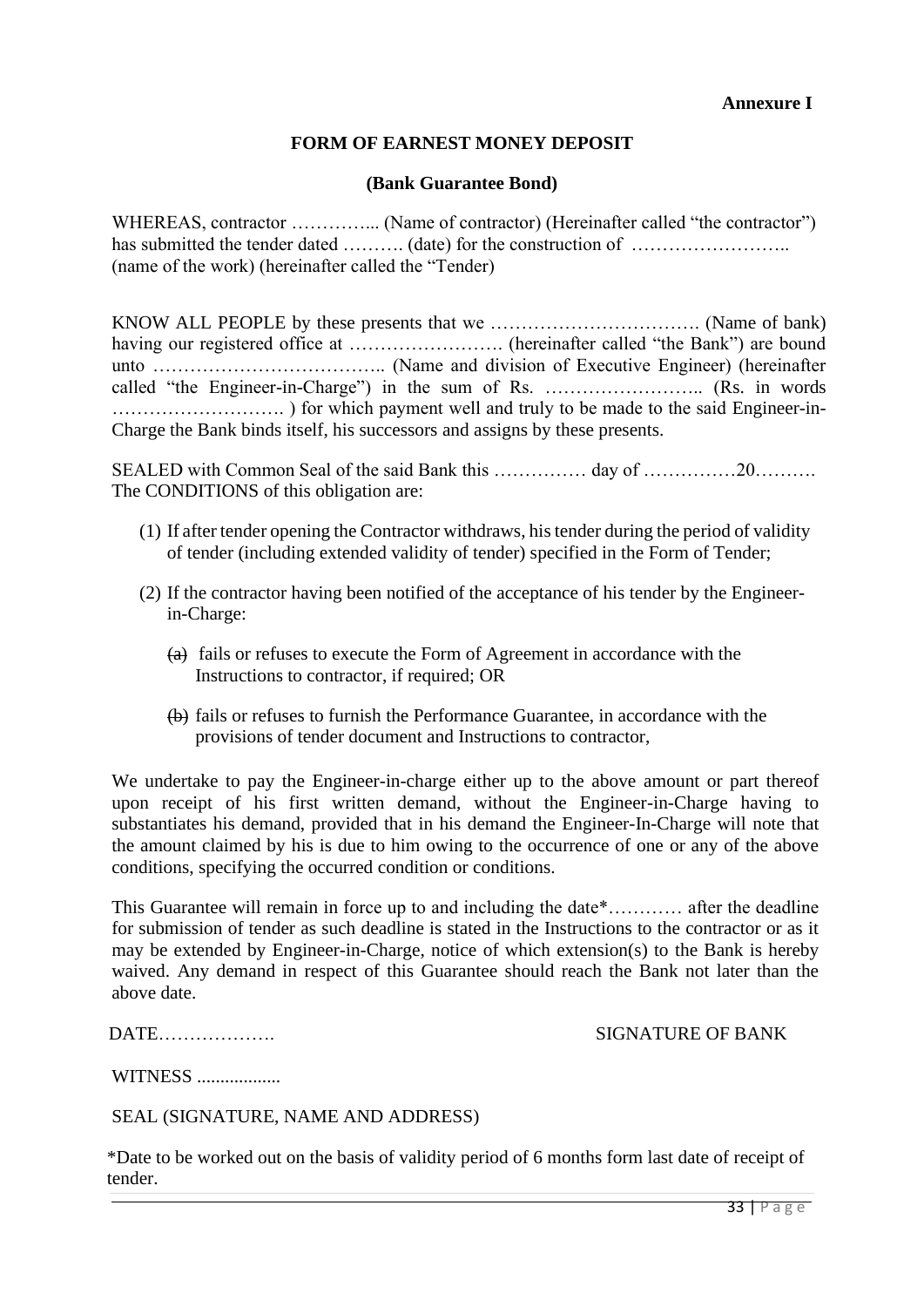#### **FORM OF PERFORMANCE GUARANTEE BANK GUARANTEE**

(On a stamp paper of appropriate value from any Nationalized Bank or Scheduled Bank)

To Superintending Engineer, AIIMS Mangalagiri

Dear Sir,

In consideration of the AIIMS MANGALAGIRI, having offered to except the terms and conditions of the proposed agreement between………………… & M/S (hereinafter referred to as "the said Contractor (s)", which expression shall include his successor and assignees) for the work of Contract No in terms inter alia, of the Letter No. dated and the General Conditions of Contract and upon the condition of the Contractor's furnishing Security for the performance of the Contractor's obligations and discharge of the Contractor's liability under and in connection with the said Contract up to a sum of Rs. ……………………… (Rupees ………..…………..only) amounting to percent of the total Contract value. 1) 1 We, (hereinafter called `The Bank' which expression shall include its successors and assignees) hereby jointly and severally undertake to guarantee the payment to the Employer in rupees forthwith on demand in

writing and without protest or demur or any and all moneys payable by the Contractor to the Employer in respect of or in connection with the said Contract inclusive of all the Employer's losses and damages and costs, (inclusive between attorney and client) charges and expenses and other moneys payable in respect of the above as specified in any notice of demand made by the Employer to the Bank with reference to this guarantee up to an aggregate limit of Rs. …………… (Rupees ……………………………….. only).

2 We Bank Ltd. further agree that the Employer shall be sole judge of and as to whether the said Contractor has committed any breach or breaches of any of the terms and conditions of the said Contract and the extent of loss, damage, cost, charges and expenses caused to or suffered by or that may be caused to or suffered by the Employer on account thereof and the decision of the Employer that the said Contractor has committed such breach or breaches and as to the amount or amounts of loss, damage, costs, charges and expenses caused to or suffered by the Employer from time to time shall be final and binding on us.

3 The Employer shall be at liberty without reference to the Bank and without affecting the full liability of the Bank hereunder to take any other Security in respect of theContractor's obligations and liabilities hereunder or to vary the Contract or the work to be done there under vis-a-vis the Contractor or to grant time or indulgence to the Contractor or to reduce or to increase or otherwise vary the prices of the total Contract value or to release or to forbear from enforcement of all or any of the Security and/or any other Security(ies) now or hereafter held by The Employer and no such dealing(s) reduction(s) increase(s) or other indulgence(s) or arrangements with the Contractor or release or forbearance whatsoever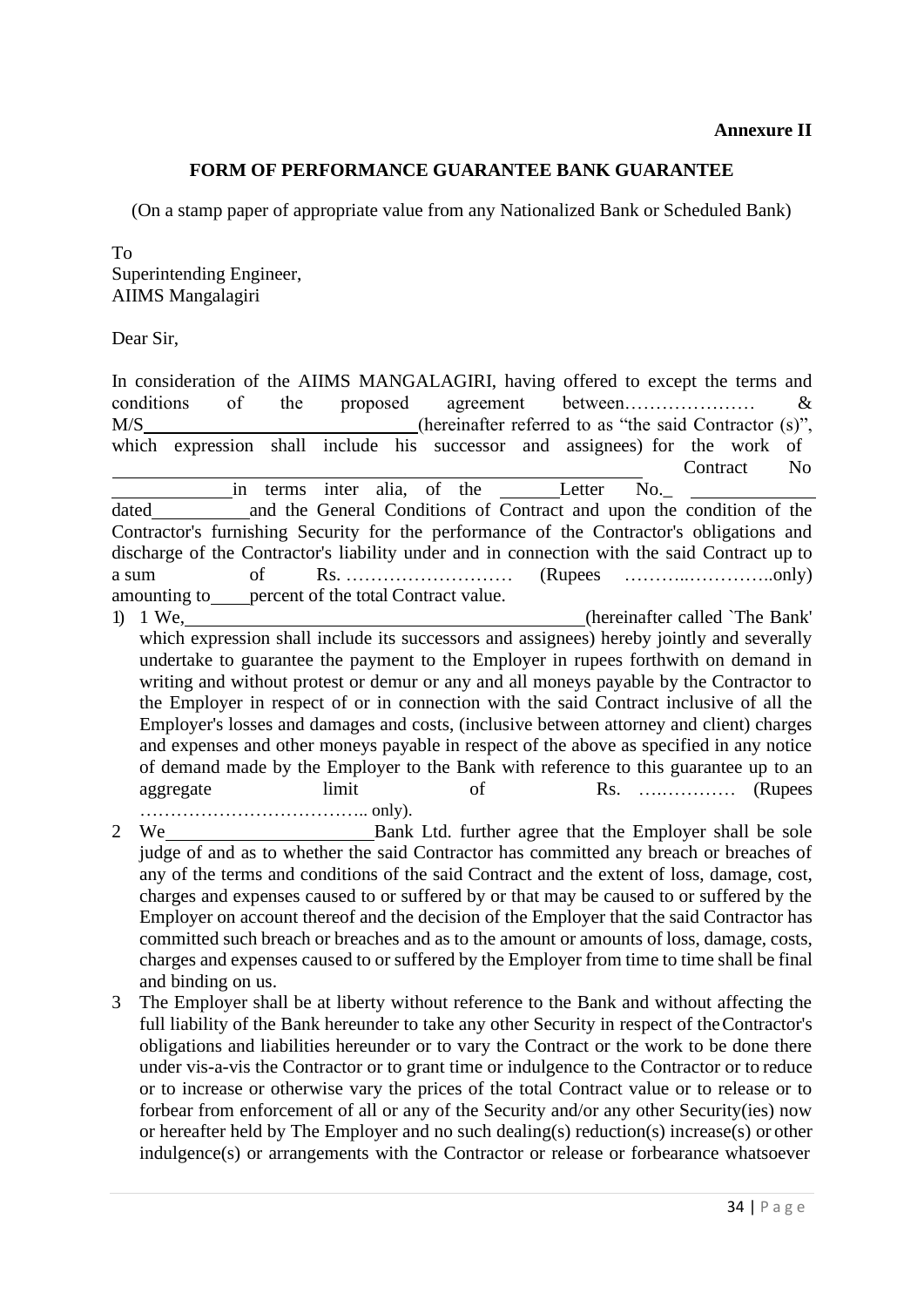shall absolve the bank of the full liability to the Employer hereunder or prejudice the rights of the Employer against the bank.

- 4 This guarantee shall not be determined or affected by the liquidation or winding up, dissolution, or change of constitution or insolvency of the Contractor but shall in all respects and for all purposes be binding and operative until payment of all monies payable to the Employer in terms thereof.
- 5 The bank hereby waives all rights at any time inconsistent with the terms of this guarantee and the obligations of the Bank in terms hereof shall not be anywise affected orsuspended by reason of any dispute or disputes having
- 2) been raised by the Contractor stopping or preventing or purporting to stop or prevent any payment by the Bank to the Employer in terms hereof.
- 6 The amount stated in any notice of demand addressed by the Employer to the Bank as liable to be paid to the Employer by the Contractor or as suffered or incurred by the Employer on account of any losses or damages or costs, charges and/or expenses shall be conclusive evidence of the amount so liable to be paid to the Employer or suffered or incurred by the Employer as the case may be  $\&$  shall be payable by the Bank to The Employer in terms hereof.
- 7 This guarantee shall be a continuing guarantee and shall remain valid and irrevocable for all claims of the Employer and liabilities of the Contractor arising upto and until midnight of .
- 8 This guarantee is valid till (date to be mentioned) (Sixty days beyond the stipulated date of completion or the extended period, thereof)
- 9 This guarantee shall be in addition to any other guarantee or Security whatsoever that the Employer may now or at any time anywise may have in relation to the Contractor's obligations/or liabilities under and/or in connection with the said Contract, and the Employer shall have full authority to have recourse to or enforce this Security in preference to any other guarantee or Security which the Employer may have or obtain and no forbearance on the part of the Employer in enforcing or requiring enforcement of any other Security shall have the effect of releasing the Bank from its full liability hereunder.
- 10 It shall not be necessary for the Employer to proceed against the said Contractor before proceeding against the Bank and the Guarantee herein contained shall be enforceable against the Bank notwithstanding that any Security which The Employer may have obtained or obtain from the Contractor shall at the time when proceedings are taken against the said bank hereunder be outstanding or unrealized.
- 11 We, the said Bank undertake not to revoke this guarantee during its currency except with the consent of the Employer in writing and agree that any change in the constitution of the said Contractor or the said bank shall not discharge our liability hereunder.
- 12 We the said Bank further that we shall pay forthwith the amount stated in the notice of demand notwithstanding any dispute/difference pending between the parties before the arbitrator and/or that any dispute is being referred to arbitration.
- 13 Notwithstanding anything contained herein above, our liability under this guarantee shall<br>be restricted to Rs. (Rupees) and (Rupees) and this guarantee shall remain in force till and unless a claim is made on us within 3 months from that date, that is before  $\qquad$  all the claims under this guarantee shall be forfeited and we shall be relieved of and discharged from our liabilities there under.

Dated day of 20

For and on behalf of Bank.

Issued under seal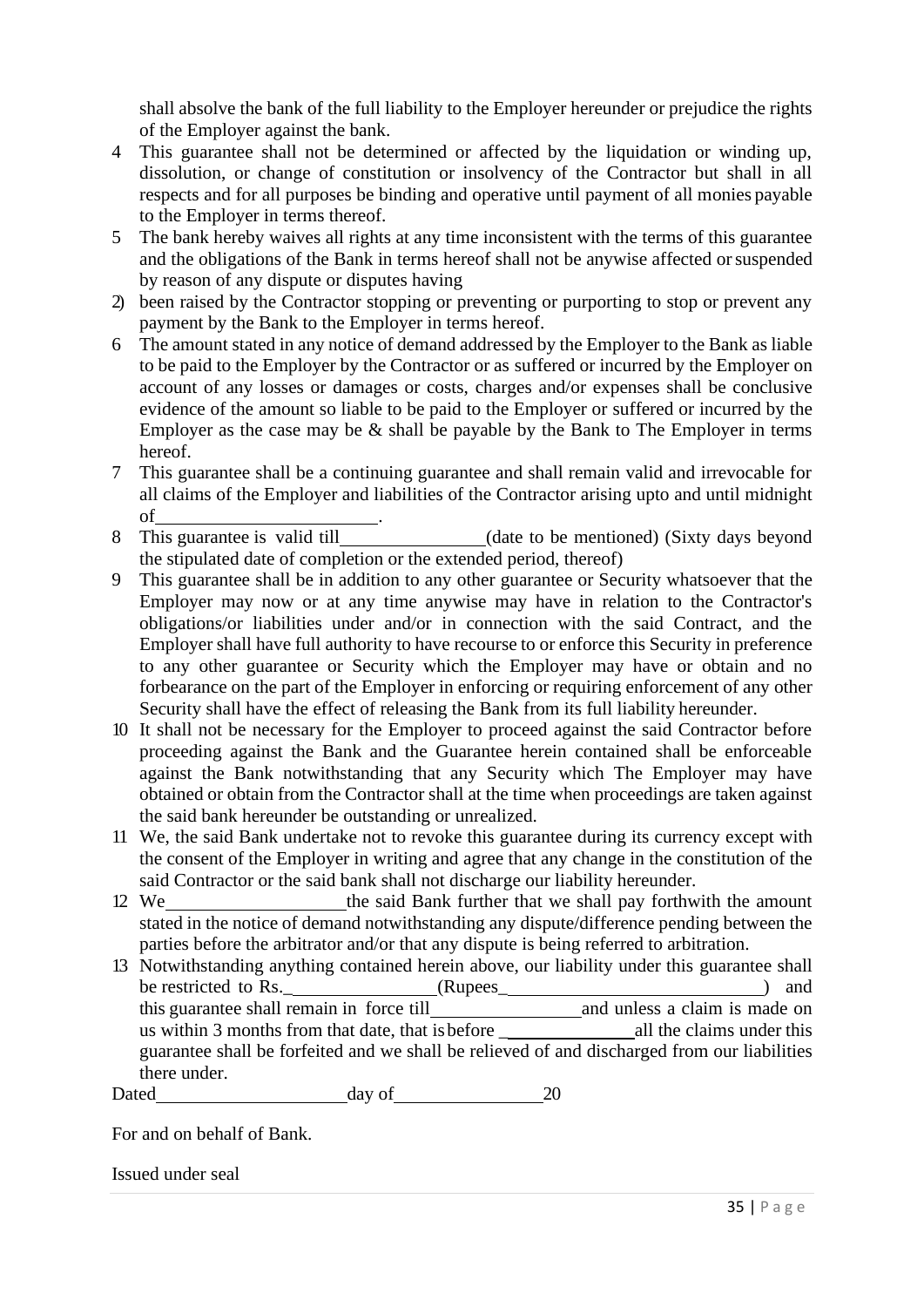#### **SPECIAL CONDITIONS OF CONTRACT**

#### **1. GENERAL**

- 1.1 Wherever any reference to any Indian Standard Specifications of BIS or other international standards of ASTM/BS/EN occurs in the documents relating to this contract, the same shall be inclusive of all amendments issued there-to or revisions thereof, if any, up to the date of receipt of tenders.
- 1.2 The contractor shall work according to the programme of work as approved by the Engineer-in-charge, for which purpose, the contractor shall submit a programme of the work within 07 days from the stipulated date of start of the work based on computer software and shall update the same every fortnight.
- 1.3 The contractor shall take instructions from the Engineer-in-charge for stacking of materials at site. No excavated earth or building materials shall be stacked on areas where the buildings, roads, services or compound walls are to be constructed.
- 1.4 If as per Municipal or prevailing rules of the secured campuses owned by paramilitary forces, Institutions etc., the huts for labour are not to be erected at the site of work by the contractors, the contractors shall provide such accommodation at such locations as are acceptable to local bodies with all provisions concerning labour safety & sanitation as contained in the relevant clause of the contract, for which nothing shall be payable.
- 1.5 Unless otherwise provided in the Schedule of quantities, the rates tendered by the contractor shall be all inclusive and shall apply to all heights, lifts, leads and depths of the building and nothing shall be payable to him on this account.
- 1.6 The working drawings appearing at para 8.1(iii) of conditions of contract in the form CPWD-7/8, shall mean to include both architectural and structural drawings respectively. The structural and architectural drawings shall be properly correlated before executing the work. In case of any difference noticed between architectural and structural drawings, final decision, in writing of the Engineer-in-charge shall be obtained by the contractor before proceeding further.
- 1.7 Some restrictions may be imposed by the security staff etc. on the working and for movement of labour, materials etc. The contractor shall be bound to follow all such restriction / instructions including issue of identity cards to all persons authorized by him to do work / visit the work site and nothing shall be payable on this account.
- 1.8 The contractor shall make his own arrangements for obtaining electric connections, if required, and make necessary payments directly to the department concerned.
- 1.9 The contractor shall conduct his work, so as not to interfere with or hinder the progress or completion of the work being performed by other contractor (s) or by theEngineer-in-Charge and shall as far as possible arrange his work and shall place and dispose off the materials being used or removed, so as not to interfere with the operations of other contractors, or he shall arrange his work with that of the others in an acceptable and coordinated manner and shall perform it in proper sequence to the complete satisfaction of Engineer-in-Charge. The contractor shall be responsible for any damage due to hindrance caused by him.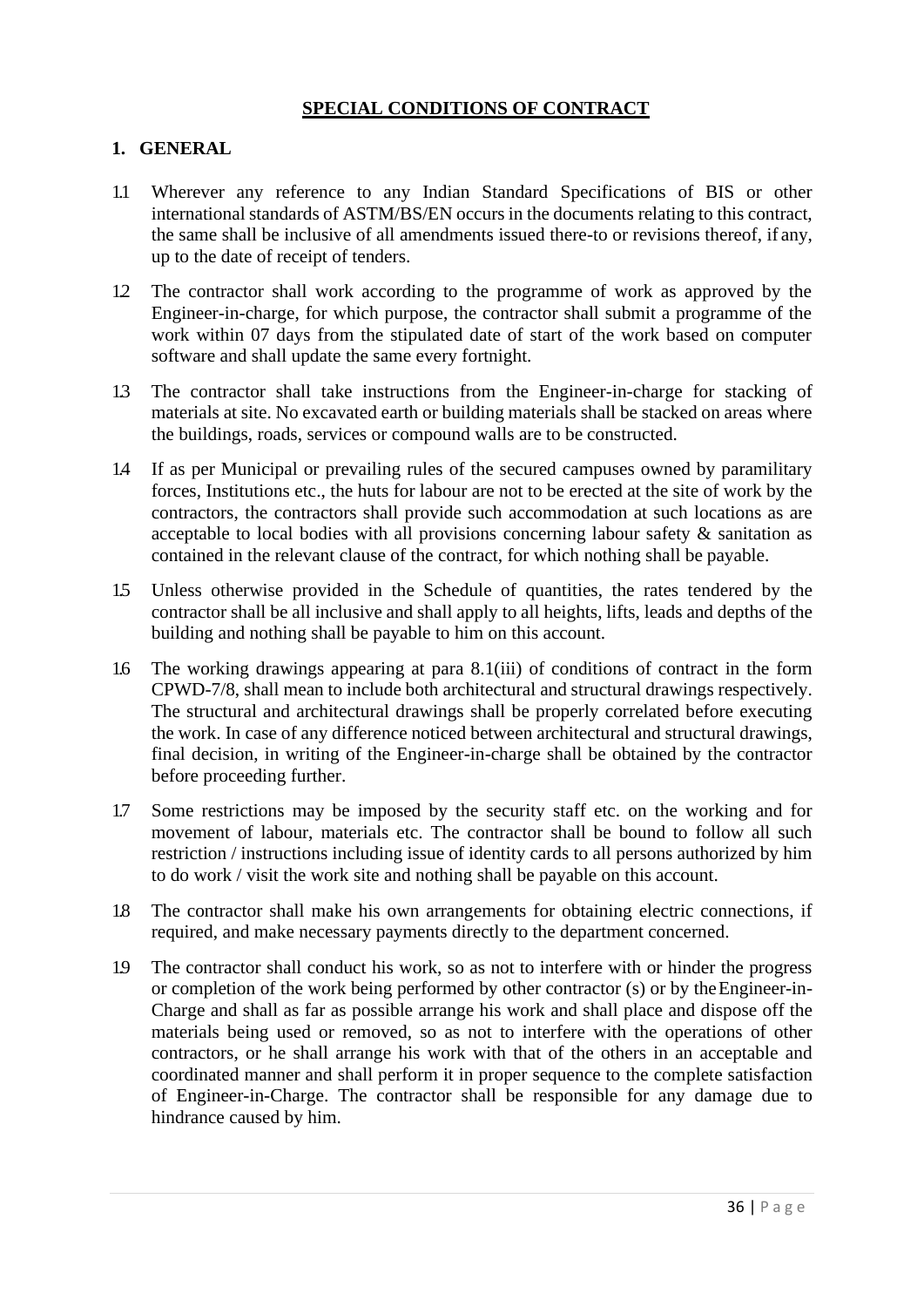- 1.10 Cast iron pipes and fittings without ear shall be used. However, pipes and fittings with ears may be accepted without any extra payment. In such cases, clamps are not required and no extra payment shall be made for fixing the pipes in a different manner.
- 1.11 Any cement slurry added over base surface for bond or for continuation of concreting, for protecting reinforcement bars, its cost shall be deemed to have been included in the respective items, unless specified otherwise and nothing extra shall be payable nor extra cement shall be considered in the cement consumption on this account.
- 1.12 Stacking of materials and excavated earth including its disposal shall be done as per the directions of the Engineer-in-Charge. Double handling of materials or excavated earth if required at any stage shall have to be done by the contractor at his own cost.
- 1.13 No claim for idle establishment &labour, machinery & equipment, tools & plants and the like, for any reason whatsoever, shall be admissible during the execution of work aswell as after its completion.
- 1.14 Only Star headed Stainless Steel screws shall be used unless otherwise specified.
- 1.15 Work shall be carried out in professional manner with finished product serving the intended purpose with specified strength, durability and aesthetics.
- 1.16 Work activities shall be executed in well thought out sequences such that consequent activities not adversely affecting previously done work. Nothing extra shall be payable to protect the works already done.
- 1.17 The contractor shall prepare all the needed shop drawings well in advance and get them approved before placing the order and execution of the item.
- 1.18 The contractor shall, at his risk and cost, make all arrangements and shall provide all facilities as the Engineer-in-Charge may require for collecting, and preparing the required number of samples for such tests at such time and to such place or places as may be directed by the Engineer - in -Charge and bear all charges and cost of testing unless specifically provided for otherwise elsewhere in the contract or specifications.

#### **2. RATES**

- 2.1 The rates quoted by the Contractor are deemed to be inclusive of site clearance, setting out work, profile, setting lay out on ground, establishment of reference bench mark(s), installing various signage, taking spot levels, survey with total station, construction of all safety and protection devices, compulsory use of helmet and safety shoes, and other appropriate safety gadgets by workers, imparting continuous training for all the workers, barriers, preparatory works, construction of clean, hygienic and well ventilated workers housings in sufficient numbers as per drawing supplied by Engineer in charge, working during monsoon or odd season, working beyond normal hours, working at all depths, height, lead, lift, levels and location etc. and any other unforeseen but essential incidental works required to complete this work. Nothing extra shall be payable on this account and no extension of time for completion of work shall be granted on these accounts.
- 2.2 The rates quoted by the bidder, shall be firm and inclusive of all taxes and levies.
- 2.3 No foreign exchange shall be made available by the Department for importing (purchase) of equipment, plants, machinery, materials of any kind or any other items required to be carried out during execution of the work. No delay and no claim of any kind shall be entertained from the Contractor, on account of variation in the foreign exchange rate.
- 2.4 All ancillary and incidental facilities required for execution of work like labour camp, stores, fabrication yard, offices for Contractor, watch and ward, temporary ramp required to be made for working at the basement level, temporary structure for plants and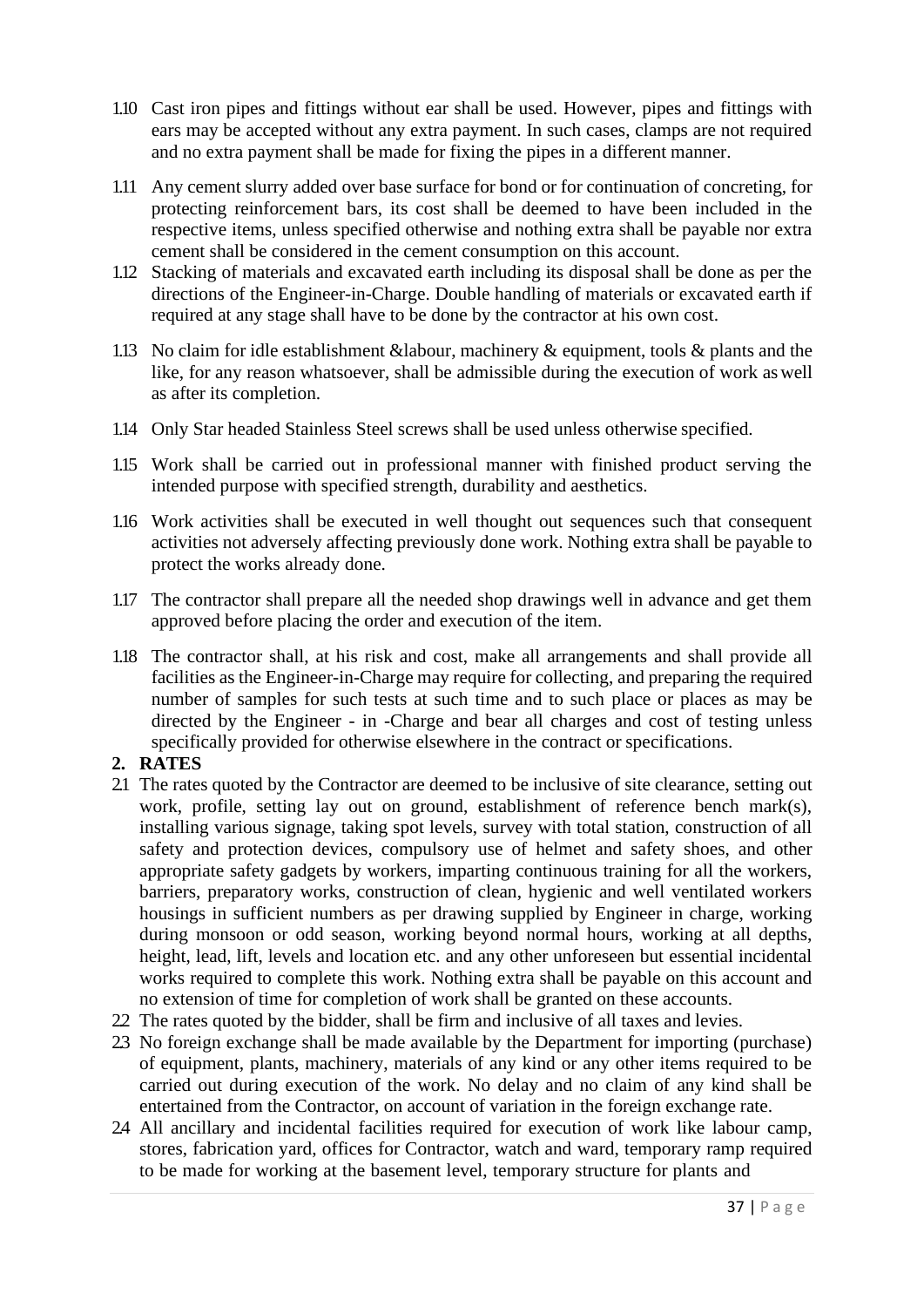machineries, water storage tanks, installation and consumption charges of temporary electricity, telephone, water etc. required for execution of the work, liaison and pursuing for obtaining various No Objection Certificates, completion certificates from local bodies etc., protection works, testing facilities / laboratory at site of work, facilities for all field tests and for taking samples etc. during execution or any other activity which is necessary (for execution of work and as directed by Engineer-in-Charge), shall be deemed to be included in rates quoted by the Contractor, for various items in the schedule of quantities. Nothing extra shall be payable on these accounts. Before start of the work, the Contractor shall submit to the Engineer-in-Charge, a site / construction yard layout, specifying areas for construction, site office, positioning of machinery, material yard, cement & other storage, fabrication yard, site laboratory, water tank etc.

- 2.5 For completing the work in time, the Contractor might be required to work in two or more shifts (including night shifts). No claim whatsoever shall be entertained on this account, not with-standing the fact that the Contractor may have to pay extra amounts for any reason, to the labour and other staff engaged directly or indirectly on the work according to the provisions of the labour and other statutory bodies regulations and the agreement entered upon by the Contractor with them.
- 2.6 All material shall only be brought at site as per program finalized with the Engineer-in-Charge. Any pre-delivery of the material not required for immediate consumption shall not be accepted and thus not paid for.

#### **3. CLEANLINESS OF SITE**

The Contractor shall not stack building material / malba / muck/ rubbish on the land or road of the local development authority or on the land owned by the others, as the case may be. So the muck, rubbish etc. shall be removed periodically as directed by the Engineer-in-Charge, from the site of work to the approved dumping grounds as per the local byelaws and regulations of the concerned authorities and all necessary permissions in this regard from the local bodies shall be obtained by the Contractor. Nothing extra shall be payable on this account. In case, the Contractor is found stacking the building material / malba as stated above, the Contractor shall be liable to pay the stacking charges / penalty as may be levied by the local body or any other authority and also to face penal action as per the rules, regulations and bye-laws of such body or authority. The Engineer –in-Charge shall be at liberty to recover, such sums due but not paid to the concerned authorities on the above counts, from any sums due to the Contractor including amount of the Security Deposit and performance guarantee in respect of this contract agreement.

#### **4. INSPECTION OF WORK**

In addition to the provisions of relevant clauses of the contract, the work shall also be open to inspection by the Engineer-In-Charge, AIIMS Mangalagiri and other senior officers of AIIMS Mangalagiri and his authorized representative. The contractor shall at times during the usual working hours and at all times at which reasonable notices of the intention ofthe Engineer-in-Charge or other officers as stated above to visit the works shall have been given to the Contractor, either himself be present to receive the orders and instructions or have a responsible Site Engineer duly accredited in writing, to be present for that purpose Senior Officers of AIIMS Mangalagiri Authorities shall also be inspecting the on-going work at site at any time with or without prior intimation.

#### **5. CO-OPERATION WITH OTHER CONTRACTORS/ SPECIALIZED AGENCIES/SUB-CONTRACTORS.**

5.1 The Contractor shall take all necessary precautions to prevent any nuisance or inconvenience to the owners, tenants or occupants of the adjacent properties and to the public in general. The Contractor shall take all care, as not to damage any other adjacent property or other services running adjacent to the plot. If any damage is done, the same shall be made good by the Contractor at his own cost and to the entire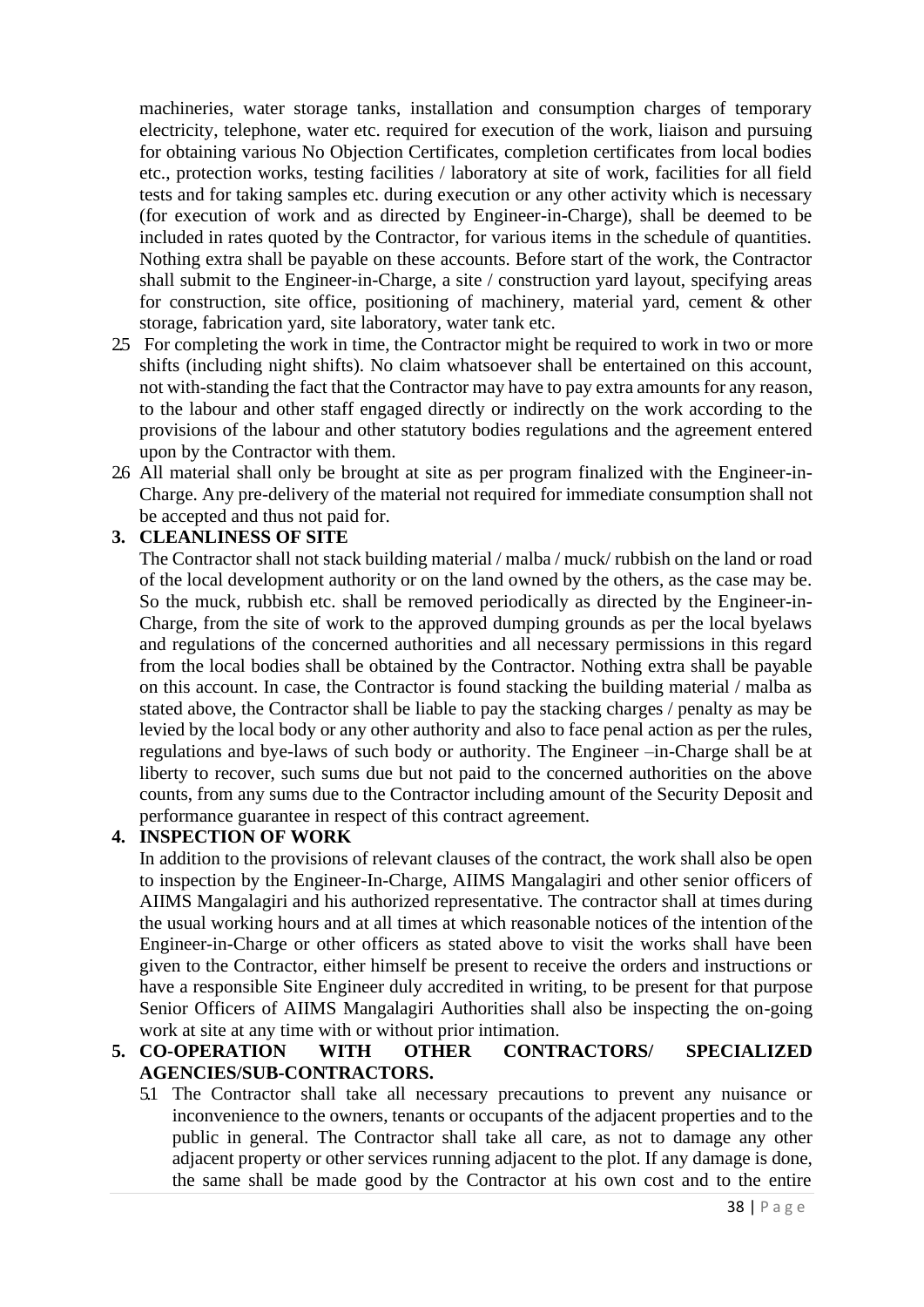satisfaction of the Engineer-in-Charge. The Contractor shall use such methodology and equipment's for execution of the work, so as to cause minimum environmental pollution of any kind during construction. Further, the Contractor shall take all precautions to abide by the environmental related restrictions imposed by Andhra Pradesh Pollution control board, Govt. of Andhra Pradesh.

Utmost care shall be taken to keep the noise level to the barest minimum so that no disturbance as far as possible is caused to the occupants / users of adjoiningbuildings. No claim what so ever on account of site constraints mentioned above or any other site constraints, inadequate availability of skilled, semi-skilled or unskilled workers in the near vicinity, non-availability of construction machinery spare parts and any other constraints not specifically stated here, shall be entertained from the Contractor. Therefore, the Tenderers are advised to visit site and get first-hand information of site constraints. Accordingly, they should quote their tenders. Nothing extra shall be payable on this account.

5.2 The Contractor shall cooperate with and provide the facilities to the sub-Contractors and other agencies working at site for smooth execution of the work. The contractor shall indemnify STC, BSF, authorities.

Against any claim(s) arising out of such disputes. The Contractor shall:

- (i) Allow use of scaffolding, toilets, sheds etc.
- (ii) Properly co-ordinate their work with the work of other Contractors.
- (iii) Provide control lines and benchmarks to his Sub-Contractors and the other Contractors.
- (iv) Provide electricity and water at mutually agreed rates.
- (v) Provide hoist and crane facilities for lifting material at mutually agreed rates.
- (vi) Co-ordinate with other Contractors for leaving inserts, making chases, alignment of services etc. at site.
- (vii) Adjust work schedule and site activities in consultation with the Engineer-in-Charge and other Contractors to suit the overall schedule completion.
- (viii) Resolve the disputes with other Contractors/ sub-contractors amicably and the Engineer-in-Charge shall not be made intermediary or arbitrator.
- 5.3 The work should be planned in a systematic manner so as to ensure proper co-ordination of various disciplines viz. sanitary & water supply, drainage, rain water harvesting, electrical, firefighting, information technology, communication & electronics and any other services.
- 5.4 Other agencies will also simultaneously execute and install the works of sub-station / generating sets, air-conditioning, lifts, etc. for the work and the contractor shall afford necessary facilities for the same. The contractor shall leave such recesses, holes, openings trenches etc. as may be required for such related works (for which inserts, sleeves, brackets, conduits, base plates, clamps etc. shall be supplied free of cost by the department unless otherwise specifically mentioned) and the contractor shall fix the same at time of casting of concrete, stone work and brick work, if required, and nothing extra shall be payable on this account.
- 5.5 The contractor shall conduct his work, so as not to interfere with or hinder the progress or completion of the work being performed by other contractor(s) or by the Engineer-in-Charge and shall as far as possible arrange his work and shall place and dispose off the materials being used or removed so as not to interfere with the operations of other contractor or he shall arrange his work with that of the others in an acceptable and in a proper co-ordinate manner and shall perform it in proper sequence to the complete satisfaction of others.

### **6. SAFETY MEASURES AT CONSTRUCTION SITE**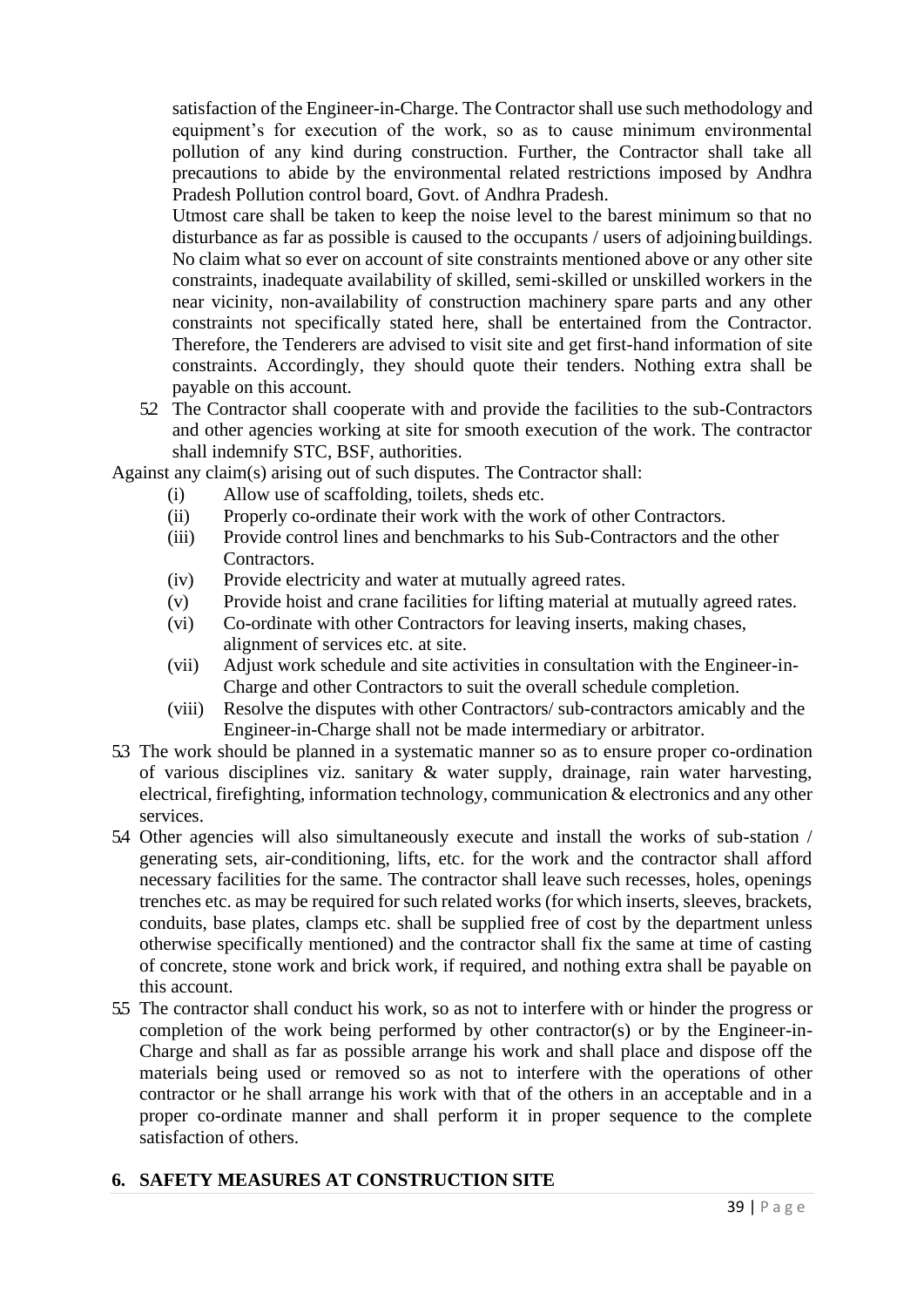In order to ensure safe construction, following shall be adhered for strict compliance at the site:-

- (i) The work site shall be properly barricaded.
- (ii) Adequate singnages indicating  $\mu$ Work in Progress Inconvenience caused is Regretted" or Diversion Signs shall be put on the sites conspicuously visible to the public even during night hours. These are extremely essential where works are carried out at public places in use by the public.
- (iii) The construction malba at site shall be regularly removed on daily basis.
- (iv)All field officials and the workers must be provided with safety helmets, safety shoes and safety belts.
- (v) Proper MS pipe scaffoldings with work platforms and easy-access ladders shall be provided at site to avoid accidents.

Necessary First-Aid kit shall be available at the site.

The above provisions shall be followed in addition to the provisions of General Condition of Contract.

#### **7. FIELD TESTING INSTRUMENTS**

(Following instruments in sufficient quantity as directed by the Engineer- in- Charge shall be made available by the contractor. It shall be ensured that the instruments always remain in serviceable condition else the same will be replaced. In case of non-availability of instrument Engineer-In-Charge will purchase the same and the invoice amount will be deducted from the bill and will be bound to contractor in the interest of work.

- a) Steel tapes  $-3 \text{ m} / 5 \text{ m} / 7.5 \text{ m} / 15 \text{ m} / 30 \text{ m}$
- b) Vernier Calipers.
- c) Micrometer screw 25 mm gauge.
- d) A good quality plumb bob.
- e) Spirit level, minimum 30 cm long with 3 bubbles for horizontal vertical.
- f) Wire gauge (circular type) disc.
- g) Foot rule.
- h) Long nylon thread.
- i) Rebound hammer for testing concrete
- j) Dynamic penetrometer.
- k) Magnifying glass
- l) Screw driver 30 cm long
- m) Ball pin hammer, 100 gm.
- n) Plastic bags for taking samples
- o) Moisture meter for timber
- p) Earth resistance tests
- q) Total station
- r) Mustimeter,
- s) Meggar
- t) Refrigerant Leak detector
- u) Pipe Bender
- v) Thermometer
- w) Hygrometer
- x) CFM Meter
- y) Step Ladder
- z) Cordless drill
- **8. THE CONTRACTOR SHALL SUBMIT "METHOD STATEMENT" FOR THE APPROVAL SOON AFTER THE AWARD OF WORK**

"Method Statement" is a statement by which the construction procedures for important activities of construction are stated, checked and approved. Method Statement shall have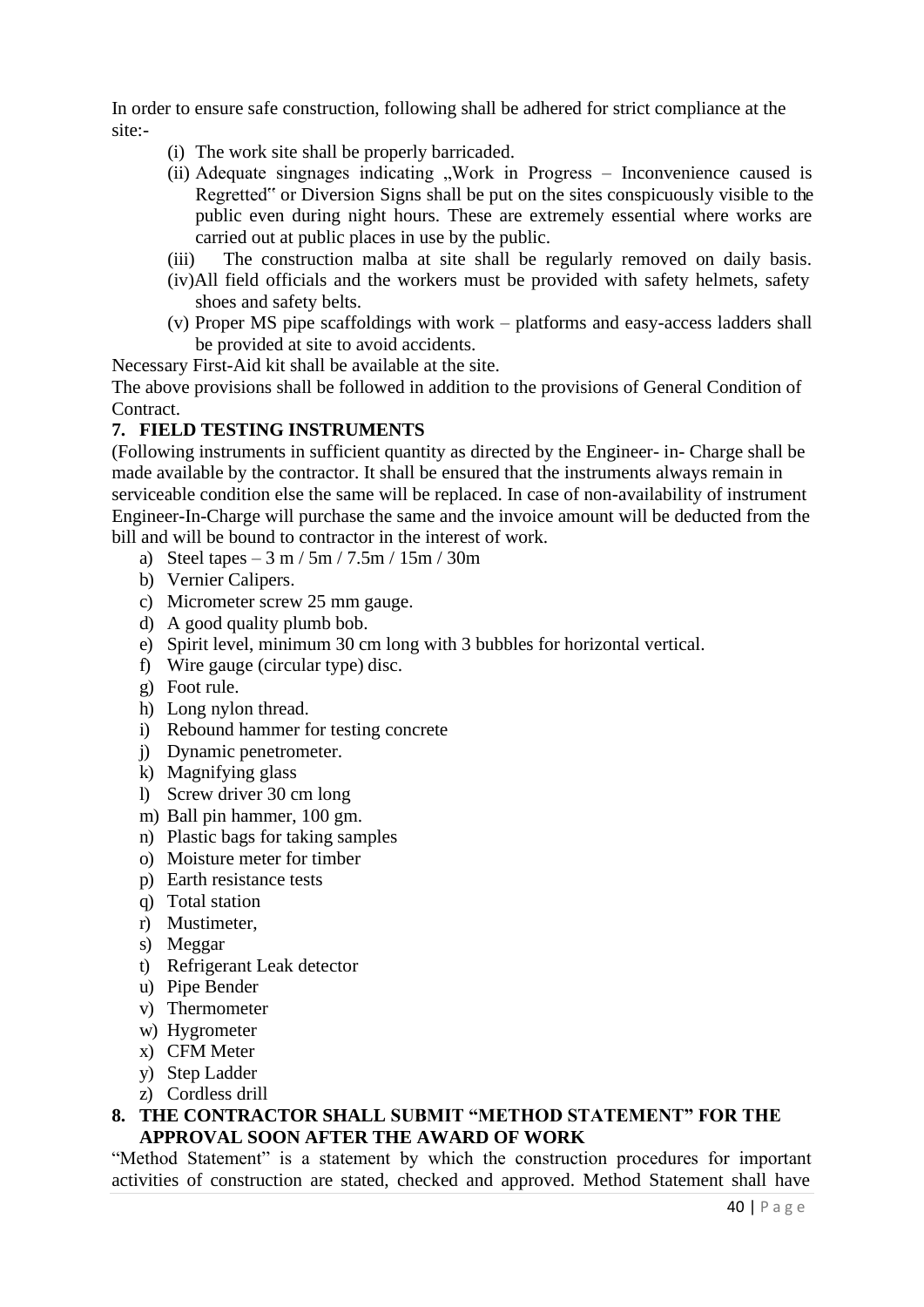description of the item with elaborate procedures in steps to implement the same. The specification of the materials involved their testing and acceptance criteria, equipment to be used, precautions to be taken, mode of measurements etc.

#### **9. TESTING OF MATERIALS**

- 9.1 The contractor shall arrange carrying out of all tests required under the agreement through the laboratory as approved by the Engineer-in-Charge and shall bear all charges in connection therewith including fee for testing unless specified otherwise. In all cases cost of samples and to & fro carriage shall be borne by the contractor. Contractor shall establish a laboratory at site of work at his own cost. The laboratory shall be equipped with all necessary equipment as per requirement of specification or as per direction of Engineer-in-Charge. A list of laboratory equipment to be maintained by the contractor is enclosed at Para 13 page 40 & 41. Establishing the laboratory at site shall not absolve the contractor from fulfilling the criteria of getting the test done in independent approved laboratories as per DG, CPWD, O.M. No. DG/MAN/308 dated 29.05.2014. The decision of the Engineerin-Charge of allowing any test in the site laboratory shall be final.
- 9.2 Even ISI marked materials may be subjected to quality test at the discretion of the Engineerin-Charge besides testing of other materials as per the specifications described for the item/material. Whenever ISI marked materials are brought to the site of work the contractor shall, if required by the Engineer-in-Charge, furnish manufacturer test certificate or test certificate from approved testing laboratory to establish that the material procured by the contractor for incorporation in the work satisfy the provisions of IS codes relevant to the material and/or the work done.
- 9.3 Substandard Material/Work: In case any material/work is found substandard the same shall be rejected by the Engineer-in-Charge and the same shall be removed from the site of work within 48 hours, failing which the same shall be got removed by the Engineer-in-Charge at the risk and cost of the contractor without giving any further notice and time.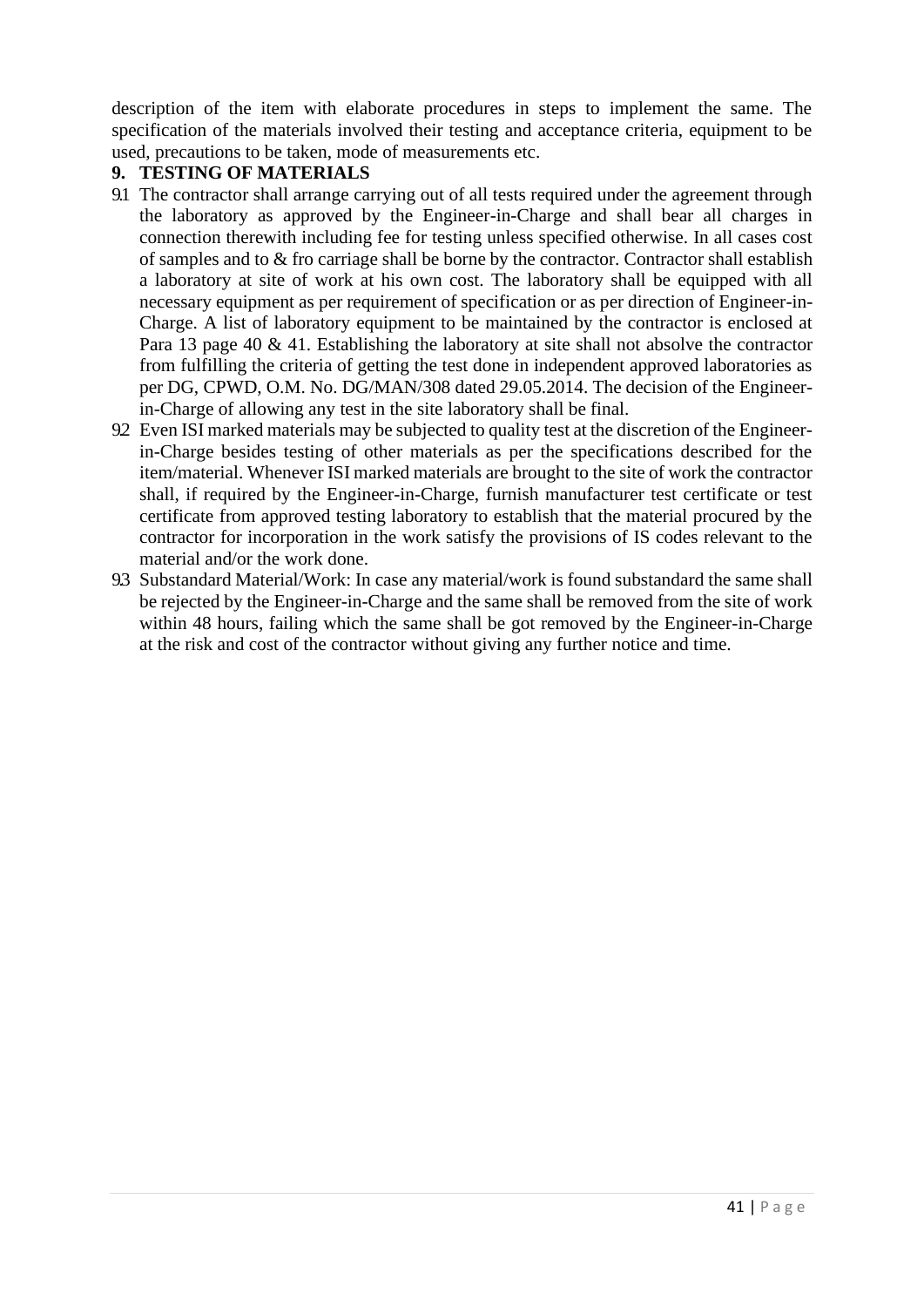#### **FORM OF APPLICATION BY THE CONTRACTOR FOR SEEKING EXTENSION OF TIME**

#### $(PART - I)$

- 1. Name of contractor
- 2. Name of work as given in the agreement
- 3. Agreement no.
- 4. Estimated amount put tender
- 5. Date of commencement of work as per agreement
- 6. Period allowed for completion of work as per agreement
- 7. Date of completion stipulated in agreement
- 8. Period for which extension of time has been given previously:

|                                | letter no. and date | Extension granted |      |  |  |
|--------------------------------|---------------------|-------------------|------|--|--|
|                                |                     | Months            | Days |  |  |
| (a) 1st extension              |                     |                   |      |  |  |
| .                              |                     |                   |      |  |  |
| (b) 2nd extension              |                     |                   |      |  |  |
|                                |                     |                   |      |  |  |
| (c) 3rd extension              |                     |                   |      |  |  |
|                                |                     |                   |      |  |  |
| d) 4th extension               |                     |                   |      |  |  |
|                                |                     |                   |      |  |  |
| (e) Total extension previously |                     |                   |      |  |  |
|                                |                     |                   |      |  |  |
| $g$ ven                        |                     |                   |      |  |  |

- 9. Reasons for which extension have been previously given (copies of the previous applications should be attached)
- 10. Period for which extension if applied for
- 11. Hindrances on account of which extension is applied for with dates on which hindrances occurred and the period for which these are likely to last.

| Serial<br>no | Nature of<br>hindrance | Date of<br>occurrence | Period for<br>which it is<br>likely to<br>last | Period for<br>which<br>extension<br>required<br>for this<br>particular<br>hindrance | Overlapping<br>period if any,<br>with<br>reference to<br>item. | <b>Net</b><br>extension<br>applied for | Remarks,<br>if any |
|--------------|------------------------|-----------------------|------------------------------------------------|-------------------------------------------------------------------------------------|----------------------------------------------------------------|----------------------------------------|--------------------|
| A            | h                      | $\mathbf{c}$          |                                                | E                                                                                   |                                                                |                                        | H                  |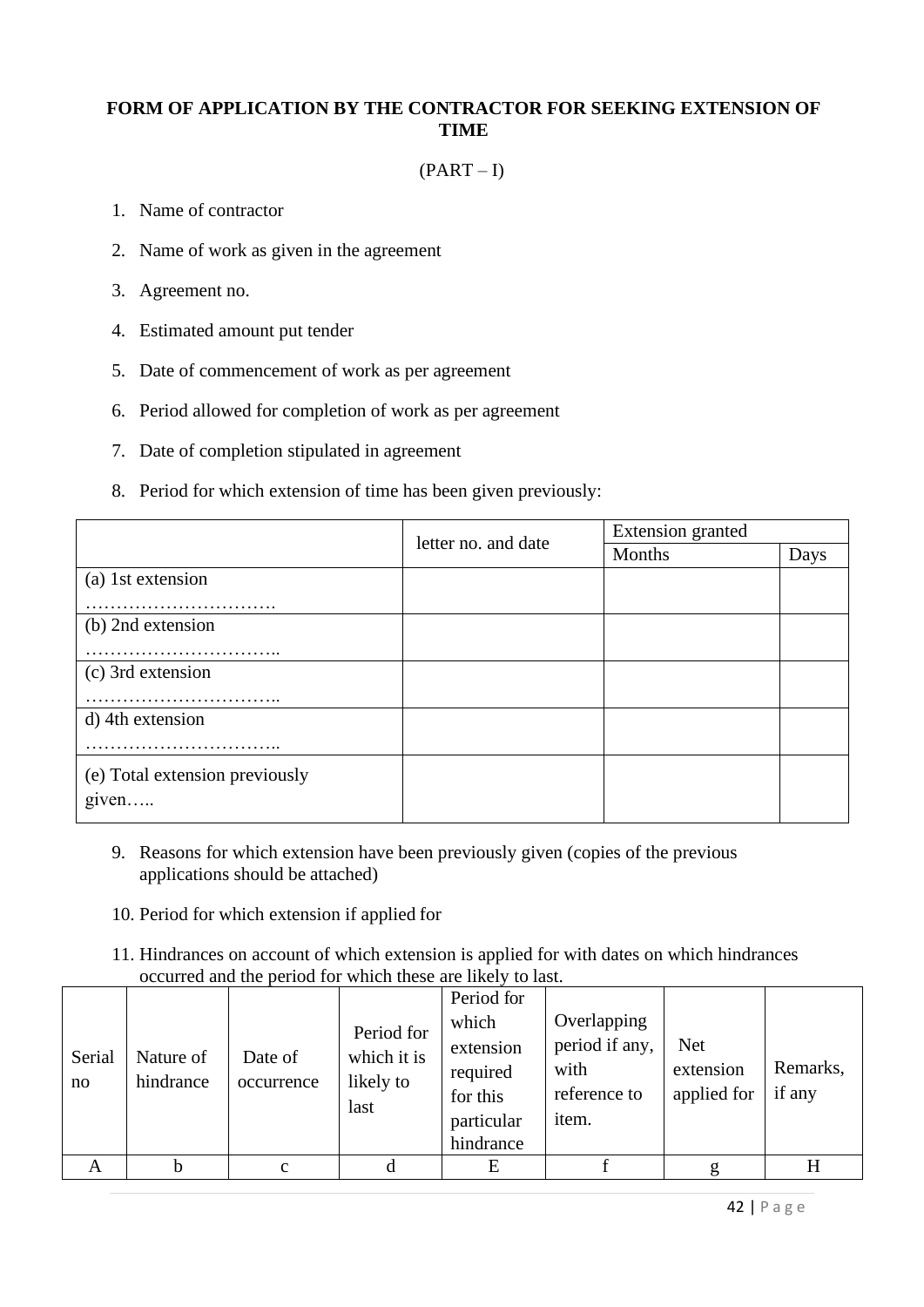Total period on account of hindrances mentioned above……… Months ...............................................................................................................................................

Days

- 12. Extension of time required for extra work.
- 13. Details of extra work and the amount involved:
	- a) Total value of extra work
	- b) Proportionate period of extension of time based on estimated amount put to tender on account of extra work.
- 14. Total extension of time required for 11 & 12 Submitted to the Sub Divisional Officer……………

Signature of contractor

Dated:………………..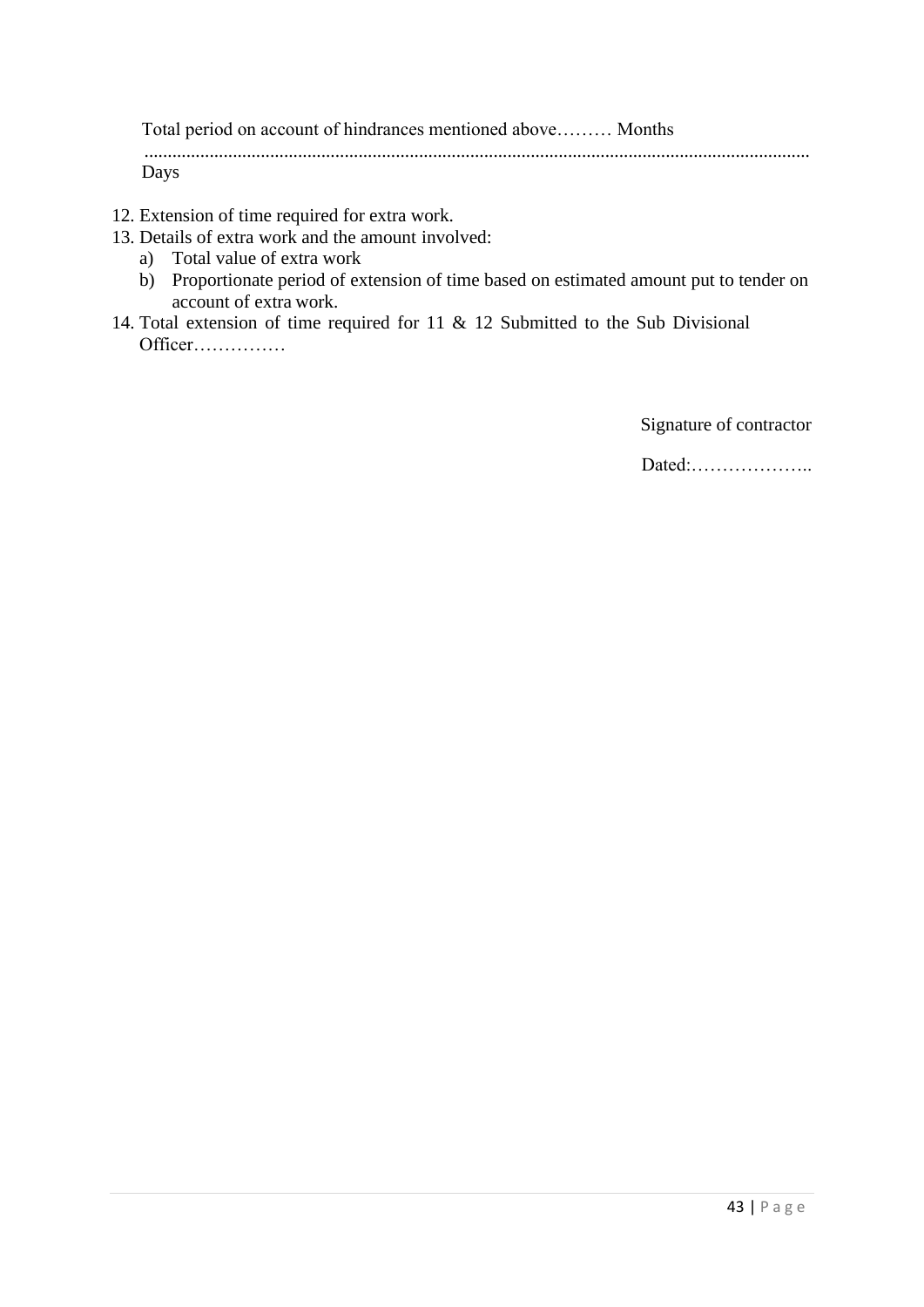#### **FORM OF APPLICATION OF THE CONTRACTOR FOR SEEKING RESCHEDULING OF THE MILESTONES**

- **1. Name of contractor**
- **2. Name of work as given in the agreement**
- **3. Agreement no.**
- **4. Estimated amount put tender**
- **5. Date of commencement of work as per agreement**
- **6. Period allowed for completion of work as per agreement**
- **7. Date of completion stipulated in agreement**
- **8. Rescheduling of milestones done previously**

| Milestone No. Already | Letter No. and Date | <b>Rescheduling Of Milestones Done</b> |                         |  |  |  |  |
|-----------------------|---------------------|----------------------------------------|-------------------------|--|--|--|--|
| Rescheduled           |                     | Original Date                          | <b>Rescheduled Date</b> |  |  |  |  |
| $(A)$ 1st Milestone   |                     |                                        |                         |  |  |  |  |
| $(B)$ 2nd Milestone   |                     |                                        |                         |  |  |  |  |

Rescheduling of milestone applied for

| Milestone No. For<br><b>Which Rescheduling</b><br>is Applied | Original/<br>Rescheduled<br>Date | <b>Details And Period</b><br>of Hindrances | Comments of<br>Executive<br>Engineer | Proposed<br><b>Rescheduled Date</b><br><sup>of</sup> |
|--------------------------------------------------------------|----------------------------------|--------------------------------------------|--------------------------------------|------------------------------------------------------|
| 1st Milestone<br>(A)                                         |                                  |                                            |                                      |                                                      |
| 2nd Milestone<br>(B)                                         |                                  |                                            |                                      |                                                      |

Submitted to the Sub Divisional Officer Signature of Contractor

Dated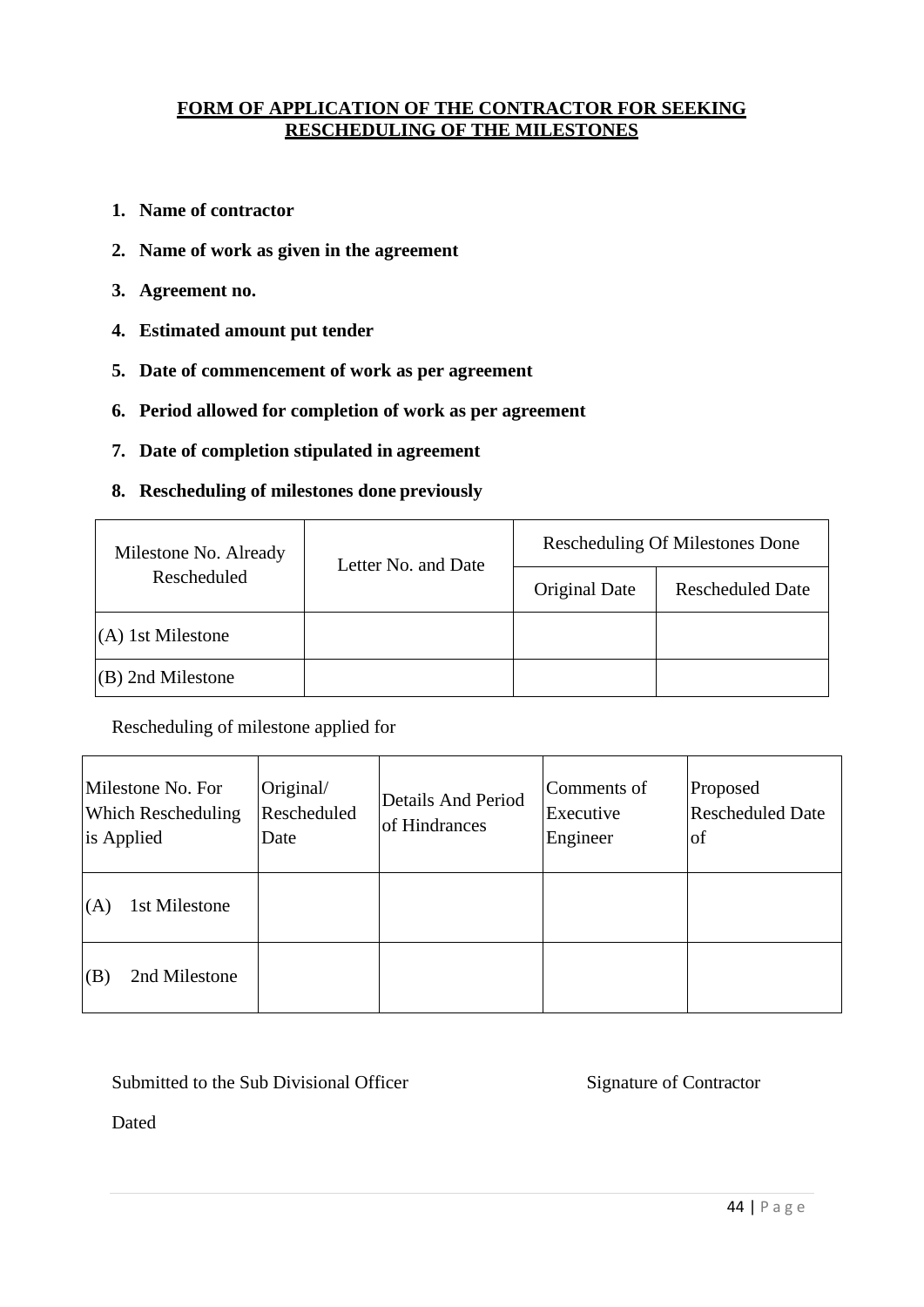#### **NO CLAIM CERTIFICATE**

#### **(On company letterhead)**

To,

Superintending Engineer, AIIMS Mangalagiri

Name of Work-

Agreement No. -

Sub: No claim declaration / certificate

We have received the sum of Rs. (Rupees ..................................................................... only) in full and final settlement of all the payments due to us for the above stated work under the above-mentioned contract agreement, between us and AIIMS, Mangalagiri. We hereby unconditionally, and without any reservation whatsoever, certify that with this payment, we shall have no claim whatsoever, of any description, on any account, against Procuring Entity, against aforesaid contract agreement executed by us. We further declare unequivocally, that with this payment, we have received all the amounts payable to us, and have no dispute of any description whatsoever, regarding the amounts worked out as payable to us and received by us, and that we shall continue to be bound by the terms and conditions of the contract agreement, as regards performance of the contract.

Yours faithfully,

Signatures of contractor

or Officer authorized to sign the contract documents

on behalf of the contractor

(Company stamp)

Date: .....................

Place: .....................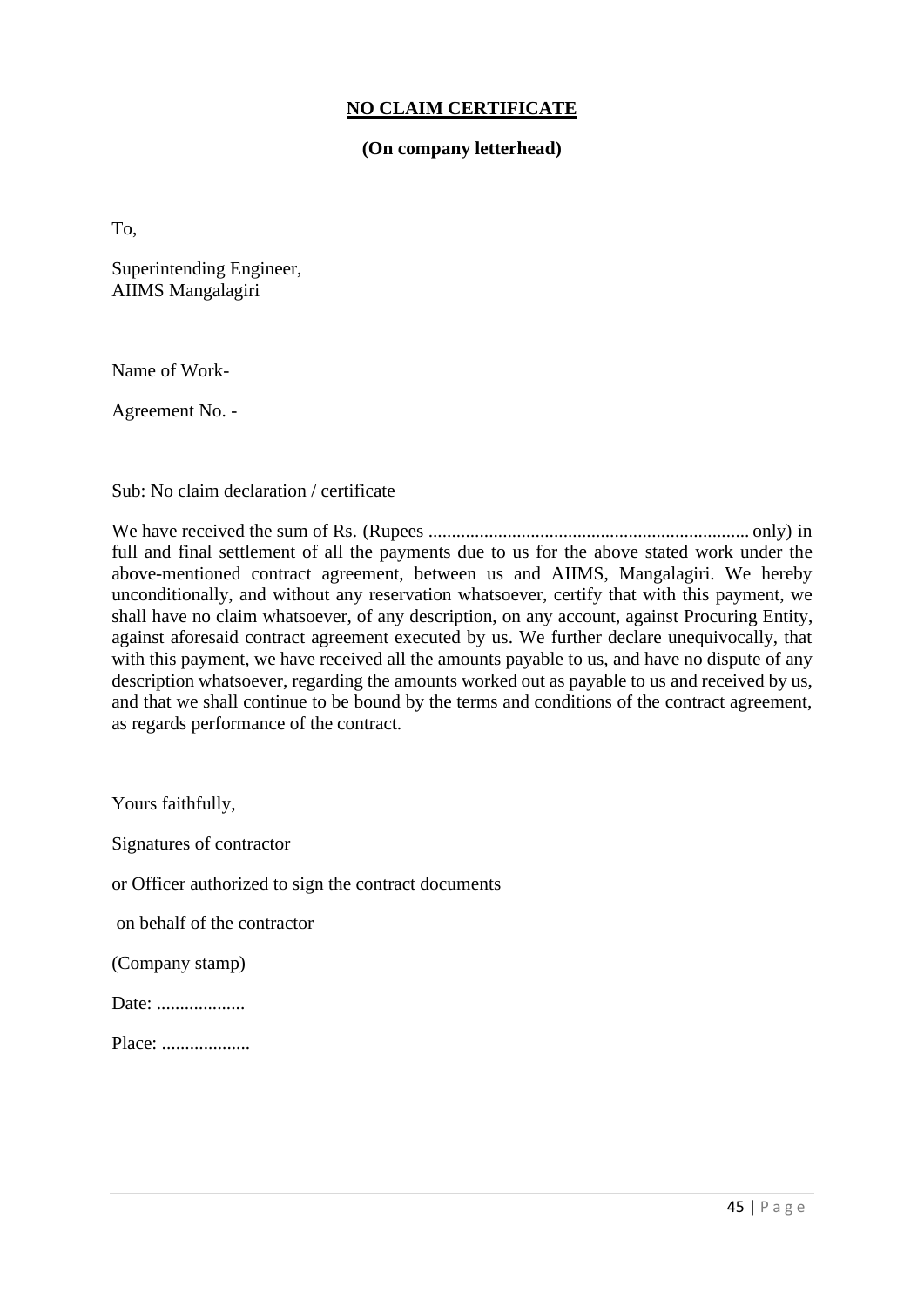### **PROFORMA OF SCHEDULES**

### **SCHEDULE 'A'**

Schedule of quantities : As per enclosed BOQ

#### **SCHEDULE 'B'**

Schedule of materials to be issued to the contractor.

| Sr. No. | Description of<br>Item | Rates in figures & words at which the<br>Quantity<br>material will be charged to be contractor |  | lace of<br>Issue |  |  |
|---------|------------------------|------------------------------------------------------------------------------------------------|--|------------------|--|--|
|         |                        |                                                                                                |  |                  |  |  |
|         |                        |                                                                                                |  |                  |  |  |

#### **SCHEDULE 'C'**

Tools and plants to be hired to the contractor

| Sr. No. | Description | Hire charges per day | Place of issue |  |  |  |
|---------|-------------|----------------------|----------------|--|--|--|
|         |             |                      |                |  |  |  |
|         |             |                      |                |  |  |  |

| <b>SCHEDULE 'D'</b><br>Extra schedule for specific requirements /<br>document for the work, if any. | As per Tender documents                                                                                                              |  |  |  |
|-----------------------------------------------------------------------------------------------------|--------------------------------------------------------------------------------------------------------------------------------------|--|--|--|
| <b>SCHEDULE 'E'</b><br>Reference to General Conditions of<br>contract:                              | GCC 2020, Construction work, CPWD form 7 as<br>modified $&$ corrected up to previous day of the last<br>date of submission of tender |  |  |  |
| Name of work                                                                                        | Electrical modification works in Microbiology<br>Service lab at Medical Lab building, AIIMS<br>Mangalagiri                           |  |  |  |
| Estimated cost of work                                                                              | Rs. 2,37,514/-                                                                                                                       |  |  |  |
| Earnest money                                                                                       | 2% of tendered value                                                                                                                 |  |  |  |
| Performance guarantee                                                                               | 3% of tendered value (As per O.M.<br>No. F.9/4/2020-PPD dt. 12.11.2020 and O.M.<br>No. F.9/4/2020-PPD dt. 30.12.2021)                |  |  |  |
| Security deposit                                                                                    | 2.5% of tendered value                                                                                                               |  |  |  |
| <b>SCHEDULE 'F'</b>                                                                                 |                                                                                                                                      |  |  |  |
| <b>GENERAL RULES &amp;</b><br><b>DIRECTIONS:</b><br>Officer inviting tender                         | Superintending Engineer, AIIMS Mangalagiri                                                                                           |  |  |  |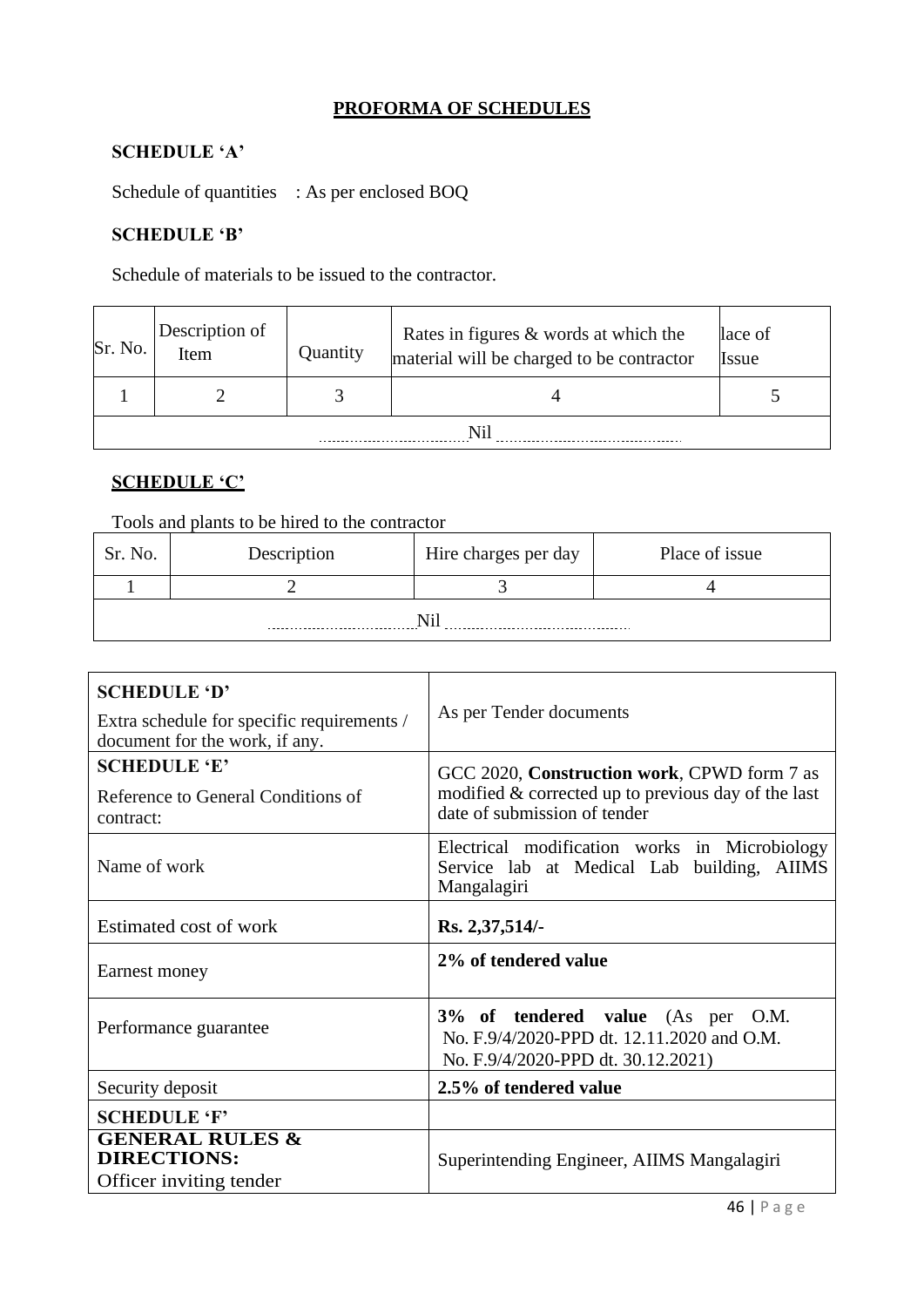| Maximum percentage for quantity of<br>items of work to be executed beyond<br>which rates are to be determined in<br>accordance with Clauses 12.2 & 12.3:                                                                                                               |                                                                                               |  |  |
|------------------------------------------------------------------------------------------------------------------------------------------------------------------------------------------------------------------------------------------------------------------------|-----------------------------------------------------------------------------------------------|--|--|
| <b>DEFINITIONS:</b>                                                                                                                                                                                                                                                    |                                                                                               |  |  |
| Engineer-in-Charge<br>2(v)                                                                                                                                                                                                                                             | Superintending Engineer, AIIMS Mangalagiri/ His                                               |  |  |
| 2(viii) Accepting Authority                                                                                                                                                                                                                                            | Competent authority as per delegated financial<br>powers of AIIMS Mangalagiri                 |  |  |
| $2(xi)$ Standard Schedule of Rates                                                                                                                                                                                                                                     | As Per BoQ                                                                                    |  |  |
| $2(xii)$ Department                                                                                                                                                                                                                                                    | <b>AIIMS</b> Mangalagiri                                                                      |  |  |
| 9(ii) Standard CPWD Contract Form                                                                                                                                                                                                                                      | GCC-2020 Construction Works, CPWD form 7<br>as modified & corrected up to previous day of the |  |  |
| <b>Clause 1</b>                                                                                                                                                                                                                                                        |                                                                                               |  |  |
| (i) Time allowed for submission of performance guarantee, programme chart (time<br>and progress) and applicable labor licenses, registration with EPFO, ESIC and<br>BOCW Welfare Board or proof of applying thereof from the date of issue of<br>letter of acceptance. | 05 days                                                                                       |  |  |
| (ii) Maximum allowable extension with late fee at 0.1% per day of<br>performance guarantee amount beyond the period provided in (i)above                                                                                                                               | 03 days                                                                                       |  |  |
| <b>Clause 2</b>                                                                                                                                                                                                                                                        |                                                                                               |  |  |
| Authority for fixing compensation under clause 2 of GCC (CPWD)                                                                                                                                                                                                         | Director &<br>CEO, AIIMS<br>Mangalagiri                                                       |  |  |
| Clause 2A<br>Whether Clause 2A shall be applicable                                                                                                                                                                                                                     | Yes                                                                                           |  |  |
| <b>Clause 5</b>                                                                                                                                                                                                                                                        |                                                                                               |  |  |
| Number of days from the date of issue of letter of acceptance for<br>reckoning date of start                                                                                                                                                                           | 05 days                                                                                       |  |  |

# **The Contractor shall submit a Programme Chart (Time and Progress) for each milestone along with performance guarantee.**

| Time allowed for execution of work                                             | 14 days from date of award of Work Order/Contract<br>Agreement |  |  |  |
|--------------------------------------------------------------------------------|----------------------------------------------------------------|--|--|--|
| <b>Authority to decide:</b>                                                    |                                                                |  |  |  |
| (i) Extension of time                                                          | Director & CEO, AIIMS Mangalagiri                              |  |  |  |
| (ii) Rescheduling of mile stones                                               | Director & CEO, AIIMS Mangalagiri                              |  |  |  |
| (iii) Shifting of date of start in<br>case of delay in handing<br>over of site | Director & CEO, AIIMS Mangalagiri                              |  |  |  |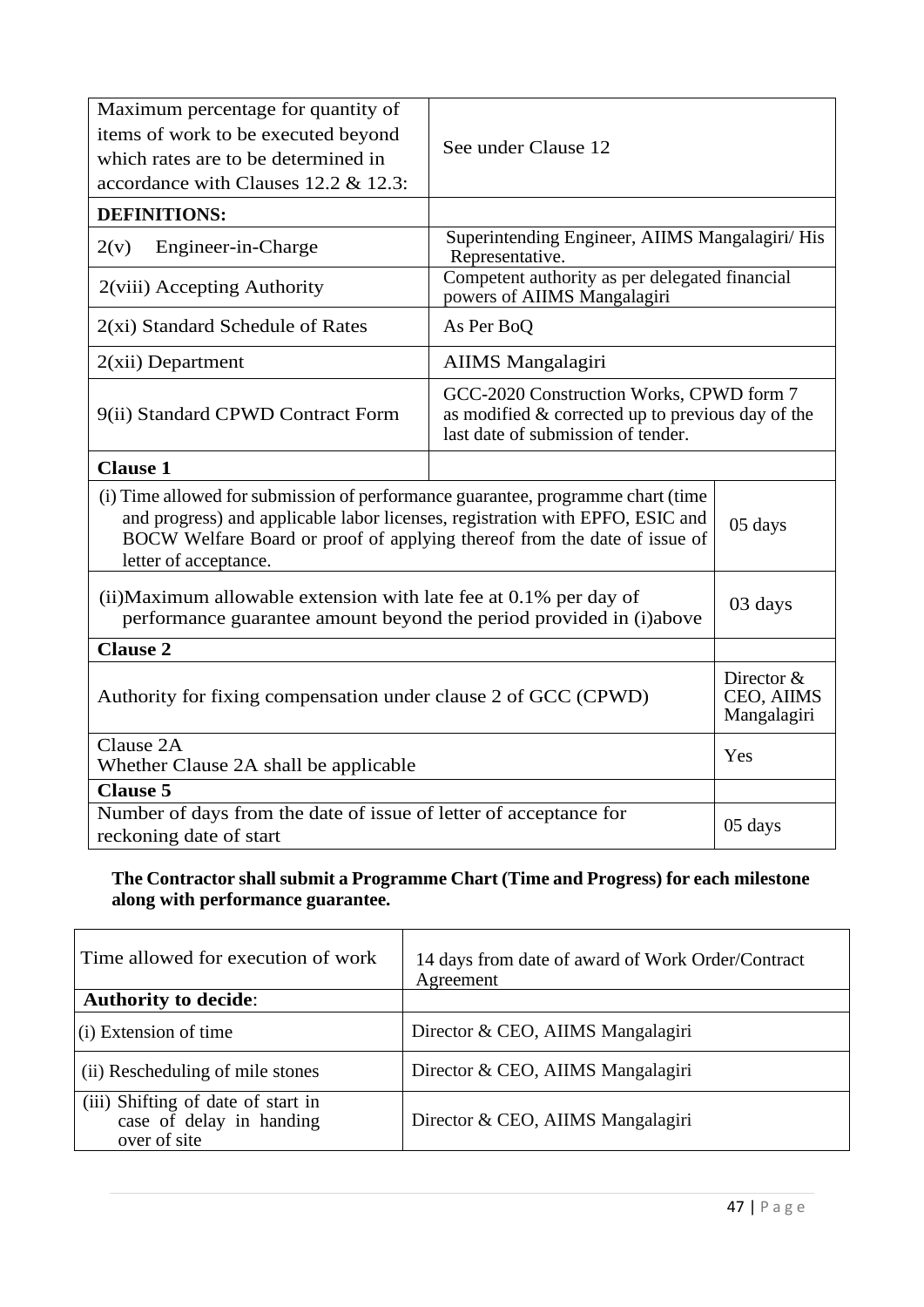| <b>Clause 7</b>                                                                                                                                                                                                                                                                                              |                                                                                                                                                                                                                                                    |                |                    |  |  |
|--------------------------------------------------------------------------------------------------------------------------------------------------------------------------------------------------------------------------------------------------------------------------------------------------------------|----------------------------------------------------------------------------------------------------------------------------------------------------------------------------------------------------------------------------------------------------|----------------|--------------------|--|--|
| Gross work to be done together with net<br>payment /adjustment of advances for<br>material collected, if any, since the last<br>such payment for being eligible to<br>interim payment                                                                                                                        | Rs. 10 Lacs                                                                                                                                                                                                                                        |                |                    |  |  |
| <b>Clause 7A</b> Whether Clause 7A shall be<br>applicable                                                                                                                                                                                                                                                    | Yes<br>No Running Account Bill shall be paid for the<br>Work till the applicable labour licenses,<br>registration EPFO and ESIC and BOCW<br>Welfare Board, whatever applicable<br>are<br>submitted by the contractor to the Engineer-in-<br>Charge |                |                    |  |  |
| <b>CLAUSE 10A</b>                                                                                                                                                                                                                                                                                            | As required by Engineer-In-Charge                                                                                                                                                                                                                  |                |                    |  |  |
| Clause 10B (ii)<br>Whether Clause 10 B (ii) shall be applicable<br>(Secured advance)                                                                                                                                                                                                                         | Yes                                                                                                                                                                                                                                                |                |                    |  |  |
| <b>Clause 10 CC</b>                                                                                                                                                                                                                                                                                          |                                                                                                                                                                                                                                                    |                | $=$ Not Applicable |  |  |
| Clause 10 CC to be applicable in contracts with stipulated period of<br>completion exceeding the period shown in next column                                                                                                                                                                                 |                                                                                                                                                                                                                                                    | $\ddot{\cdot}$ | 12 Months.         |  |  |
| Schedule of component of other Materials, Labor, etc. for price<br>escalation.                                                                                                                                                                                                                               |                                                                                                                                                                                                                                                    | $\ddot{\cdot}$ |                    |  |  |
| Component of Civil materials (except materials covered Under Clause<br>10CA expressed as percentage of total value of civil work)                                                                                                                                                                            |                                                                                                                                                                                                                                                    | $\ddot{\cdot}$ | X <sub>m</sub>     |  |  |
| Component of Labor-expressed as percentage of total value of civil<br>work                                                                                                                                                                                                                                   |                                                                                                                                                                                                                                                    | $\ddot{\cdot}$ | ¥                  |  |  |
| Note: Xm % should be equal to(100)-(materials covered under<br>clause 10CA i.e. Cement, Steel, POL and other material specified in<br>clause 10CA + Component of Labor )                                                                                                                                     |                                                                                                                                                                                                                                                    |                |                    |  |  |
| <b>Clause 11</b>                                                                                                                                                                                                                                                                                             |                                                                                                                                                                                                                                                    |                |                    |  |  |
| CPWD Specifications Electrical (Internal) 2013,<br>with amendments issued up to previous day of the<br>last date of submission of e-bid (Herein after called<br>Specifications to be followed for execution<br>CPWD specifications also) and manufacturer's<br>of work<br>specification wherever applicable. |                                                                                                                                                                                                                                                    |                |                    |  |  |
| <b>CLAUSE 12</b>                                                                                                                                                                                                                                                                                             |                                                                                                                                                                                                                                                    |                |                    |  |  |
| Authority to decide deviation up to 1.5<br>times of tendered amount:                                                                                                                                                                                                                                         | Superintending Engineer, AIIMS Mangalagiri                                                                                                                                                                                                         |                |                    |  |  |
| <b>Clause 12.2&amp;12.3</b>                                                                                                                                                                                                                                                                                  |                                                                                                                                                                                                                                                    |                |                    |  |  |
| Deviation Limit beyond which clauses<br>12.2 $\&$ 12.3 shall apply for building work                                                                                                                                                                                                                         | As per CPWD Works Manual-2019                                                                                                                                                                                                                      |                |                    |  |  |
| Clause 12.5                                                                                                                                                                                                                                                                                                  |                                                                                                                                                                                                                                                    |                |                    |  |  |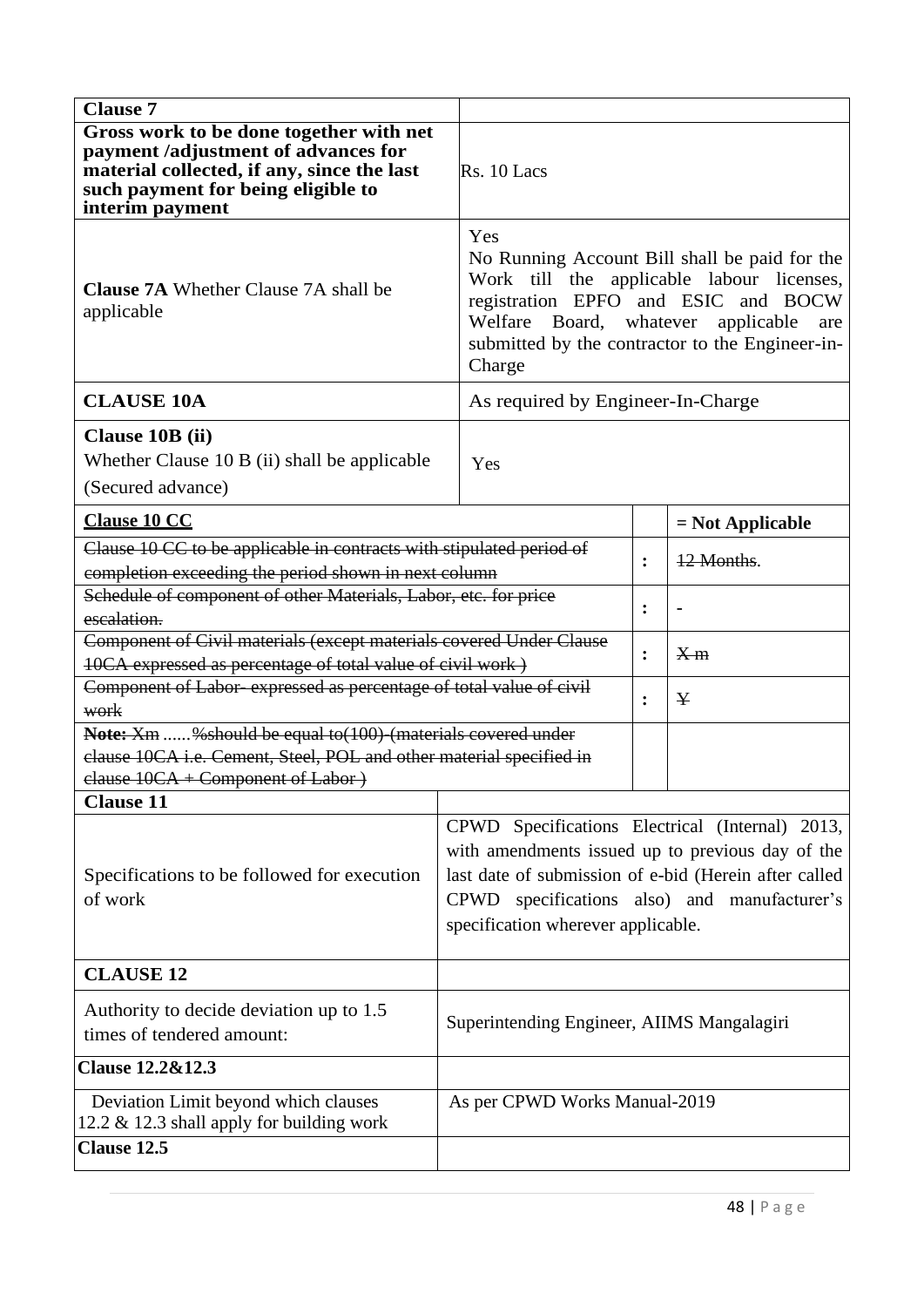| Deviation Limit beyond which clauses 12.2 &                   | As per CPWD Works Manual-2019                            |  |  |  |  |
|---------------------------------------------------------------|----------------------------------------------------------|--|--|--|--|
| 12.3 shall apply for foundation work (except                  |                                                          |  |  |  |  |
| items mentioned in earth work subhead                         |                                                          |  |  |  |  |
| Deviation Limit for items mentioned in earth                  | As per CPWD Works Manual-2019                            |  |  |  |  |
| work subhead of DSR and related items                         |                                                          |  |  |  |  |
| <b>CLAUSE 16</b>                                              |                                                          |  |  |  |  |
| Competent Authority for deciding reduced                      | Superintending<br><b>AIIMS</b><br>Engineer/<br>Director, |  |  |  |  |
| rates.                                                        | Mangalagiri                                              |  |  |  |  |
| <b>CLAUSE 18</b>                                              |                                                          |  |  |  |  |
| List of mandatory machinery, tools & plants                   | As required by Engineer -in- Charge                      |  |  |  |  |
| to be deployed by the contractor at site                      |                                                          |  |  |  |  |
| <b>CLAUSE 19 C</b>                                            | Engineer- in charge (Executive Engineer)                 |  |  |  |  |
| <b>CLAUSE 19 D</b>                                            | Engineer- in charge (Executive Engineer)                 |  |  |  |  |
| <b>CLAUSE 19 G</b>                                            | Engineer- in charge (Executive Engineer)                 |  |  |  |  |
| <b>CLAUSE 19 K</b>                                            | Engineer- in charge (Executive Engineer)                 |  |  |  |  |
| <b>CLAUSE 25</b>                                              |                                                          |  |  |  |  |
| <b>Constitution of Dispute Redressal Committee</b>            |                                                          |  |  |  |  |
| (DRC)                                                         | AIIMS, Mangalagiri                                       |  |  |  |  |
| <b>CLAUSE 32</b>                                              | Applicable<br>Not                                        |  |  |  |  |
| <b>CLAUSE 38</b>                                              | Applicable                                               |  |  |  |  |
| (i)Schedule/statement for determining                         |                                                          |  |  |  |  |
| theoretical quantity of cement & bitumen on                   |                                                          |  |  |  |  |
| the basis of Delhi Schedule of Rates 2018                     |                                                          |  |  |  |  |
| printed by C.P.W.D.                                           |                                                          |  |  |  |  |
| (ii) Variations permissible on theoretical                    |                                                          |  |  |  |  |
| quantities:                                                   |                                                          |  |  |  |  |
| a) Cement                                                     |                                                          |  |  |  |  |
| For works with estimated cost put                             |                                                          |  |  |  |  |
| to tender not more than Rs. 25 lakh. 3%                       | 3% plus/minus                                            |  |  |  |  |
| plus/minus.                                                   |                                                          |  |  |  |  |
| For works with estimated cost put to                          | 2% plus/minus.                                           |  |  |  |  |
| tender more than Rs. 25 lakh. 2% plus/minus.                  |                                                          |  |  |  |  |
| b) Bitumen All Works 2.5% plus & only & nil<br>on minus side. | nil on minus side.                                       |  |  |  |  |
| c)Steel Reinforcement and structural steel                    |                                                          |  |  |  |  |
| sections for each diameter, section and 2%                    | 2% plus/minus                                            |  |  |  |  |
| plus/minus category                                           |                                                          |  |  |  |  |
| d) All other materials.                                       | <b>Nil</b>                                               |  |  |  |  |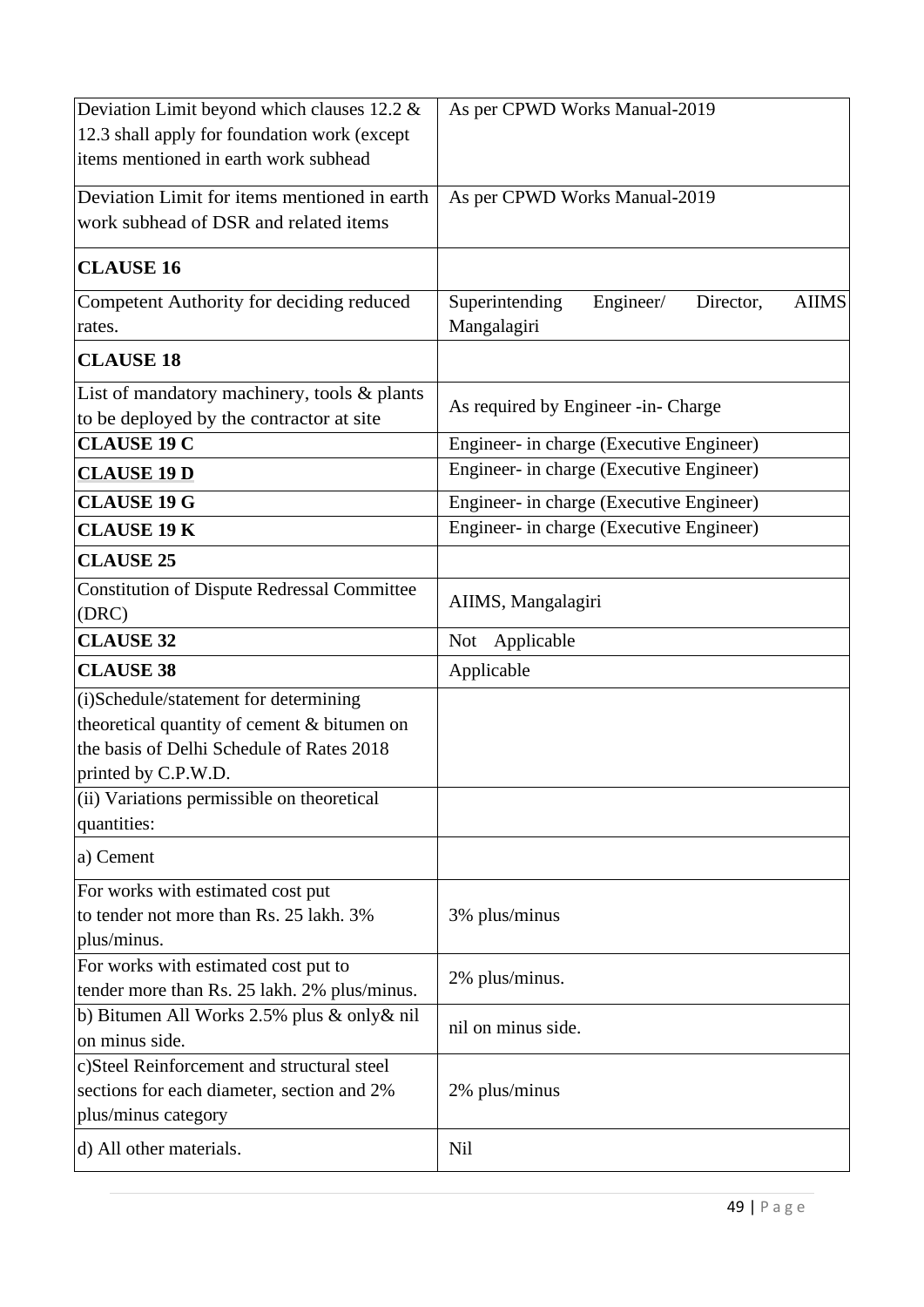#### **APPROVED MATERIALS LIST (Electrical)**

#### **Note :**

- 1. Unless otherwise specified, the brand/make of the material as specified in the item nomenclature or in the particular specifications or in the list of approved materials attached in the tender, shall be used in the work.
- 2. The Contractor shall obtain prior approval from the Engineer-in-charge before placing order for any specific material/ Brand/ Make.
- 3. Whenever the specified brand of material is not available then, the Engineer-in-charge may approve any material equivalent to that specified subject to proof being offered by the Contractor for its equivalence and its non-availability to his satisfaction.

| <b>Preferred Make of Electrical Materials</b> |                                                                 |                                                       |  |  |
|-----------------------------------------------|-----------------------------------------------------------------|-------------------------------------------------------|--|--|
| $\mathbf{1}$                                  | <b>FRLS/FR PVC Wire</b>                                         | Polycab/Havells / R R Kabel /Lapp/Finolex             |  |  |
| $\overline{2}$                                | <b>MCBDB/Loose Wire Box</b>                                     | Legrand /L&T / C&S/Siemens / Schneider / ABB          |  |  |
| 3                                             | <b>MCB/RCCB</b>                                                 | Legrand /L&T / C&S/Siemens / Schneider / ABB          |  |  |
| $\overline{4}$                                | Modular Switch /Socket/ PVC<br>Surface Box/Front (Cover) plates | Legrand/L&T/Schneider/Siemens/Havells                 |  |  |
| 5                                             | $MCCB (ICS=100\% ICU)$                                          | Legrand /L&T / C&S/Siemens / Schneider / ABB          |  |  |
| 6                                             | GI/MS Pipe (ISI Marked)                                         | TATA / Jindal (Hisar)                                 |  |  |
| 7                                             | PVC Conduit and accessories (ISI<br>marked)                     | Asian /Precision / AKG / BEC/ Steel Craft             |  |  |
| 8                                             | Lugs, Thimble, Cable Glands                                     | Dowells/Comet/Hex/Jhonson/Raychen/Gripwell/Co<br>mbat |  |  |
| 9                                             | <b>Casing Caping</b>                                            | Saraswati / Polycab/ Precision/ Astral                |  |  |
| 10                                            | <b>Brass Batten/Angle Holder</b>                                | Kinjal/ Antex/ Emperor/ Havells/ Bajaj                |  |  |
| 11                                            | LED Street light fittings                                       | Philips / Trilux / Lighting technology                |  |  |
| 12                                            | <b>XLPE Aluminum Cable</b>                                      | Polycab/Havells / R R Kabel /Finolex                  |  |  |
| 13                                            | DWC Pipe                                                        | Duraline / Rex / Gemini                               |  |  |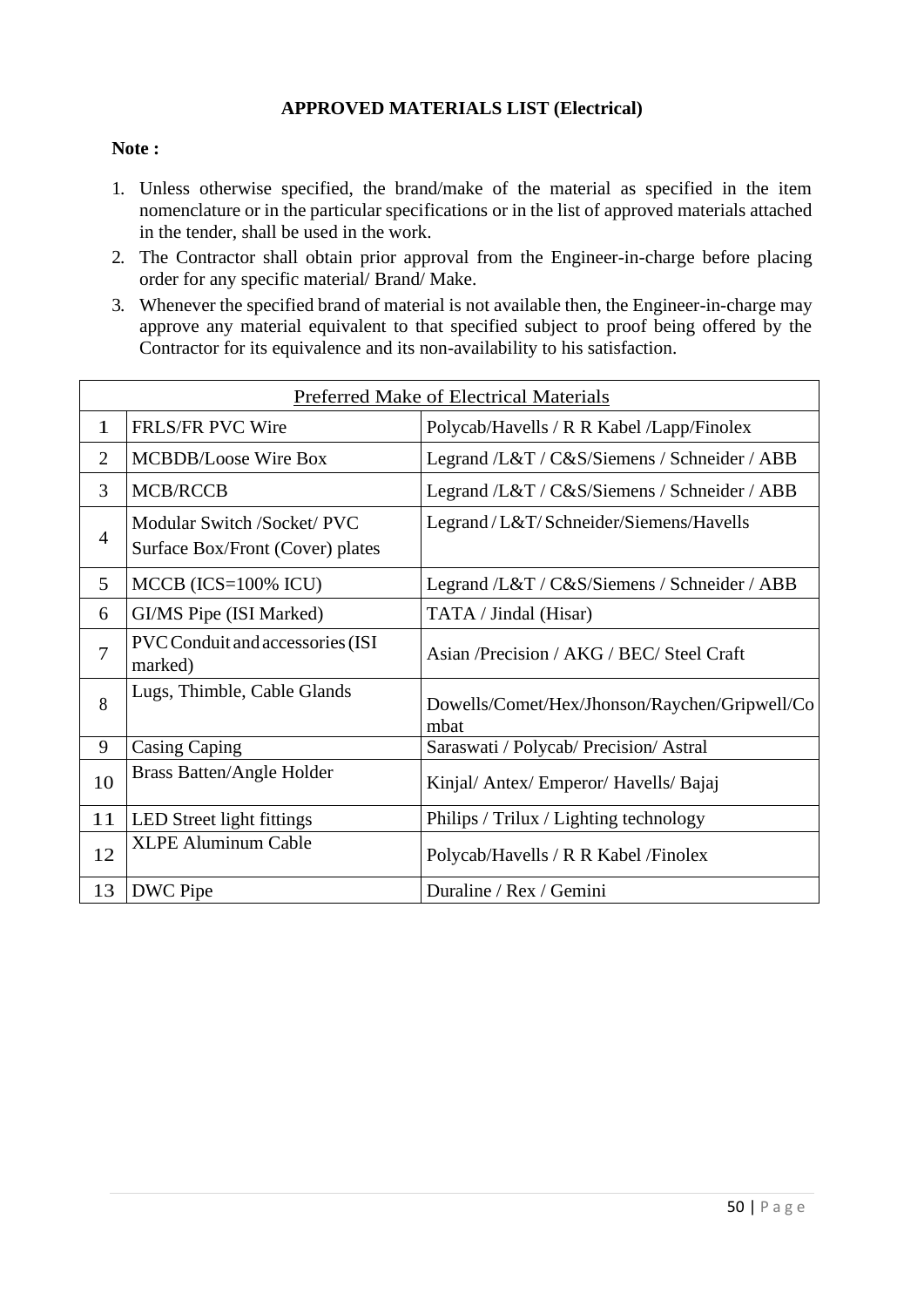# **Schedule of Quantity**

| <b>Item</b><br>No. | <b>Description of Item</b>                                                                                                                                                                                                                                                                                                                                                                                                                                                                                                                 | Qty.           | Unit                    | Rate<br>including<br><b>GST</b> | <b>Total</b><br><b>Amount</b><br>including<br><b>GST</b> |
|--------------------|--------------------------------------------------------------------------------------------------------------------------------------------------------------------------------------------------------------------------------------------------------------------------------------------------------------------------------------------------------------------------------------------------------------------------------------------------------------------------------------------------------------------------------------------|----------------|-------------------------|---------------------------------|----------------------------------------------------------|
| $\mathbf{1}$       | $\mathbf{2}$                                                                                                                                                                                                                                                                                                                                                                                                                                                                                                                               | $\overline{3}$ | $\overline{\mathbf{4}}$ | 5 <sup>5</sup>                  | $6 = (4 \times 5)$                                       |
| -1                 | Supplying and fixing of following ways surface/ recess mounting, vertical type, 415 V, TPN MCB<br>distribution board of sheet steel, dust protected, duly powder painted, inclusive of 200 A tinned copper bus<br>bar, common neutral link, earth bar, din bar for mounting MCBs (but without MCBs and incomer) as<br>required.                                                                                                                                                                                                            |                |                         |                                 |                                                          |
| a.                 | 12 way $(8 + 36)$ , Double door                                                                                                                                                                                                                                                                                                                                                                                                                                                                                                            | $\mathbf{1}$   | Each                    | 15175.00                        | 15175.00                                                 |
| 2                  | Supplying and fixing following, 240/415 V, 10 kA, "C" curve, miniature circuit breaker suitable for<br>inductive load of Single pole in the existing MCB DB complete with connections, testing and<br>commissioning etc. as required                                                                                                                                                                                                                                                                                                       |                |                         |                                 |                                                          |
| a.                 | 63A Four pole                                                                                                                                                                                                                                                                                                                                                                                                                                                                                                                              | 1              | Each                    | 2404.00                         | 2404.00                                                  |
| $b$ .              | 40A two pole                                                                                                                                                                                                                                                                                                                                                                                                                                                                                                                               | $\overline{3}$ | Each                    | 1260.00                         | 3780.00                                                  |
| 3                  | Supply and fixing of following rating, four pole (three phase and neutral), 415 Volts, residual current circuit<br>breaker (RCCB), having a sensitivity current 30mA in the existing MCB DB complete with connections,<br>testing and commissioning etc. as required                                                                                                                                                                                                                                                                       |                |                         |                                 |                                                          |
| a.                 | 63A                                                                                                                                                                                                                                                                                                                                                                                                                                                                                                                                        | $\mathbf{1}$   | Each                    | 3201.00                         | 3201.00                                                  |
| $\overline{4}$     | Supplying and fixing 5A to 32A, 240/415 V, 10 kA, "C" curve, miniature circuit breaker suitable for<br>inductive load of Single pole in the existing MCB DB complete with connections, testing and<br>commissioning etc. as required                                                                                                                                                                                                                                                                                                       |                |                         |                                 |                                                          |
| a.                 | Single Pole                                                                                                                                                                                                                                                                                                                                                                                                                                                                                                                                | 32             | Each                    | 229.00                          | 7328.00                                                  |
| 5                  | Supply of Fire Survival armored cables of 600/1000V rated with Aluminum circular conductor having glass<br>mica fire barrier tape covered by an extruded layer of High module Ethylene Propylene Rubber (HEPR)<br>insulation and LSZH inner & outer sheath. Generally, as per BS 7846, IEC-60502-1 & BS-8519 (latest<br>edition). Should retain circuit integrity as per BS 8491:2008 (120 mins) for cables having overall dia of<br>20mm and above. Cables with overall dia below 20 mm should retain circuit integrity as per BS 8434-2. |                |                         |                                 |                                                          |
| a.                 | 4C X 25 sq. mm                                                                                                                                                                                                                                                                                                                                                                                                                                                                                                                             | 100            | mtrs.                   | 310.00                          | 31000.00                                                 |
| 6                  | Supplying and making end Termination with brass compression gland and aluminum lugs for following size<br>of PVC insulated and PVC sheathed Cable                                                                                                                                                                                                                                                                                                                                                                                          |                |                         |                                 |                                                          |
| a.                 | 4C X 25 sq. mm                                                                                                                                                                                                                                                                                                                                                                                                                                                                                                                             | $\overline{2}$ | Each                    | 288.00                          | 576.00                                                   |
|                    | Laying and fixing of one number PVC insulated and PVC sheathed/XLPE power cable of 1.1kV grade of<br>following size on cable tray as required                                                                                                                                                                                                                                                                                                                                                                                              |                |                         |                                 |                                                          |